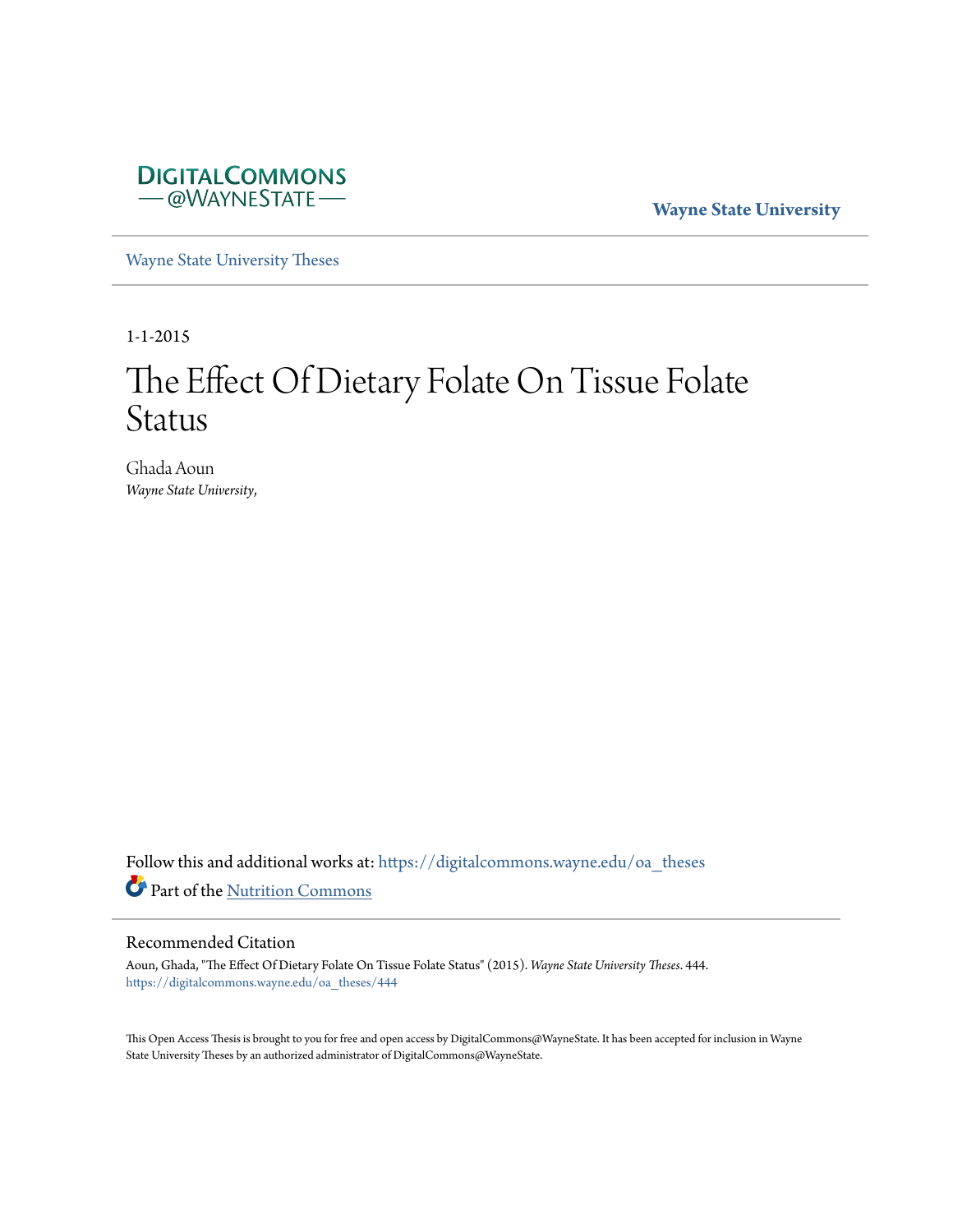# **THE EFFECT OF DIETARY FOLATE ON TISSUE FOLATE STATUS**

by

## **GHADA AOUN**

## **THESIS**

Submitted to the graduate school

of Wayne State University

Detroit, Michigan

in partial fulfillment of the requirements

for the degree of

## **MASTER OF SCIENCE**

2015

Major: Nutrition Food And Science

 $\_$  . The contribution of the contribution of  $\mathcal{L}_\mathcal{L}$ 

Approved By:

Advisor Date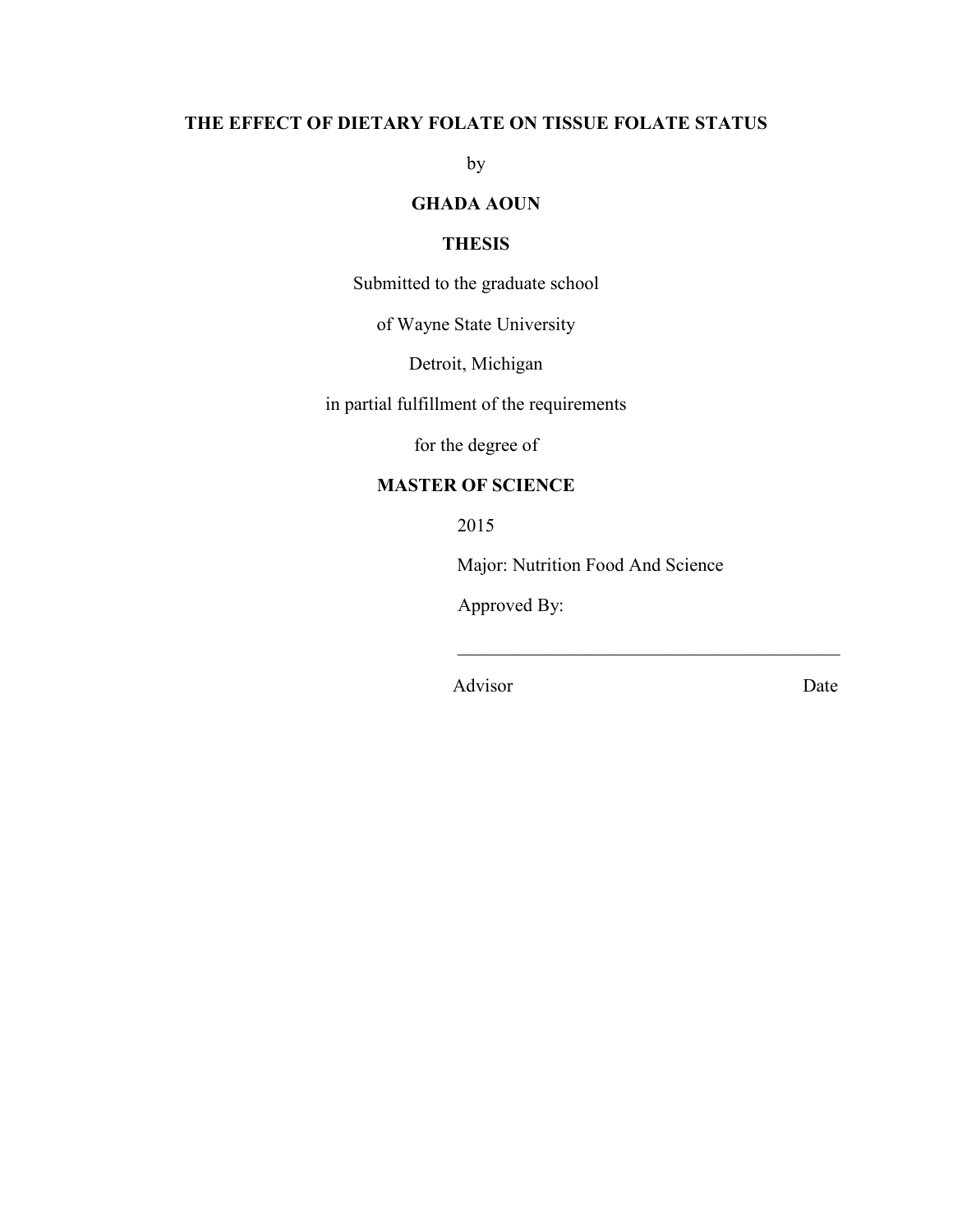# **DEDICATION**

I would like to dedicate my work to my loving, encouraging, and supportive husband; and my lovely kids.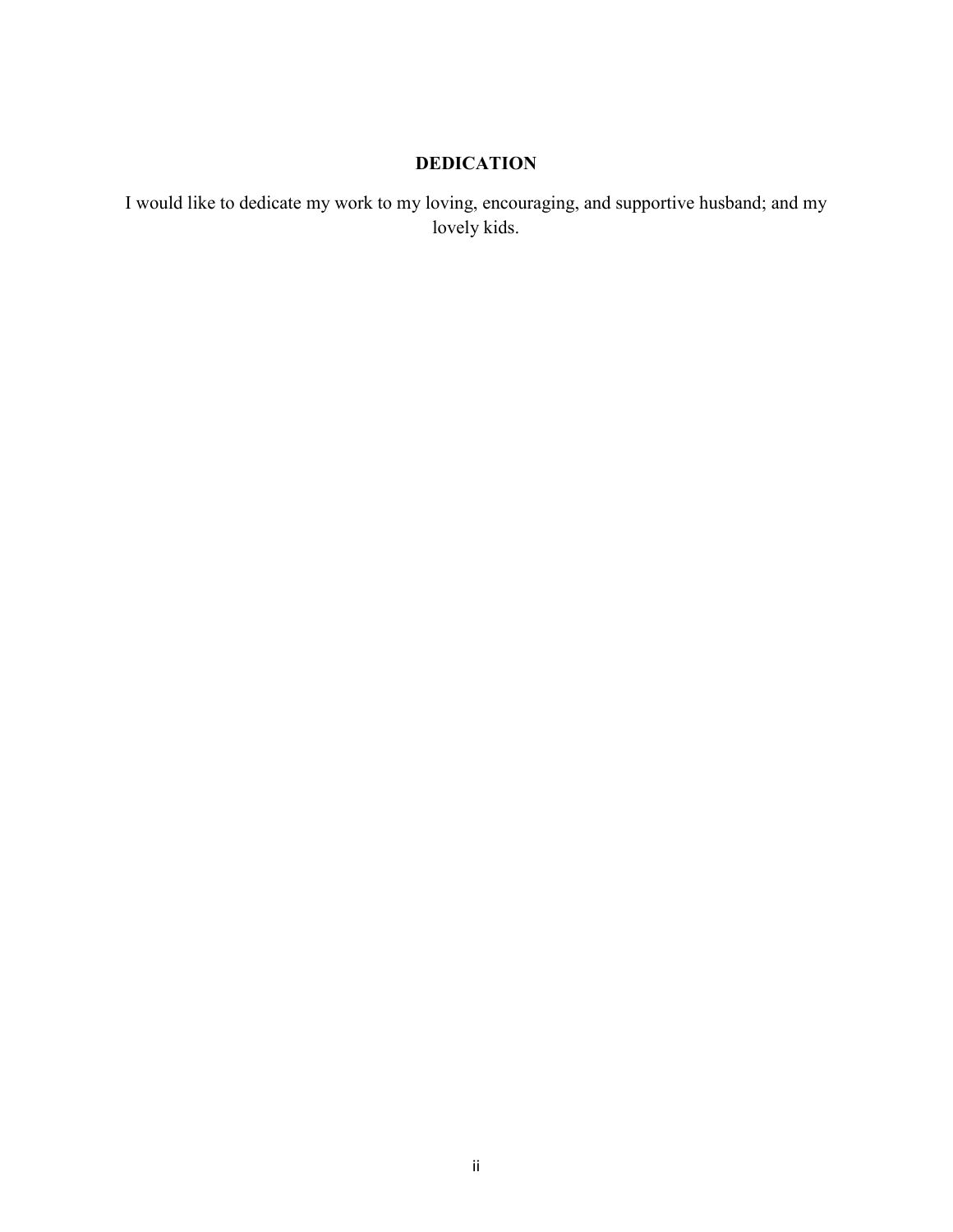## **ACKNOWLEGMENTS**

I would first and foremost like to deeply thank my Advisor Dr. Diane Cabelof who gave me the opportunity to pursue a Masters under her supervision. Thank you for your support and encouragement. I am so grateful for your patience. You have been given me an endless time and support. You are a great mentor. I also want to acknowledge my committee members; Dr. Heydari and Dr. Zhou for their support. I would like to thank my friends especially Honghzi Ma for her help and thoughtful insight throughout my project, and to my friends Aqila, Khadijah, Catherine, and Cristine for their encouragement and help, and I would like to thank Mei Jung York for her support.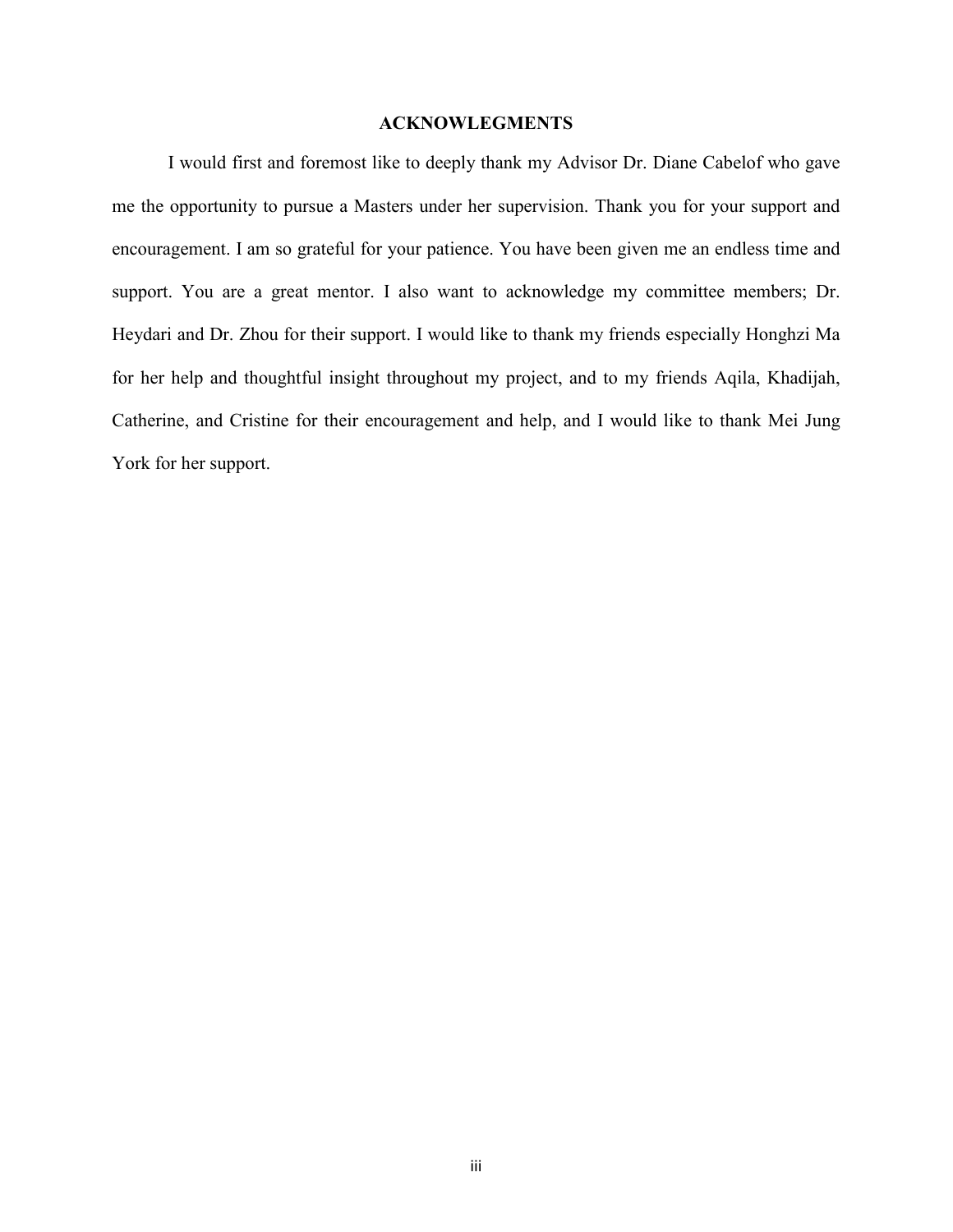# **TABLE OF CONTENTS**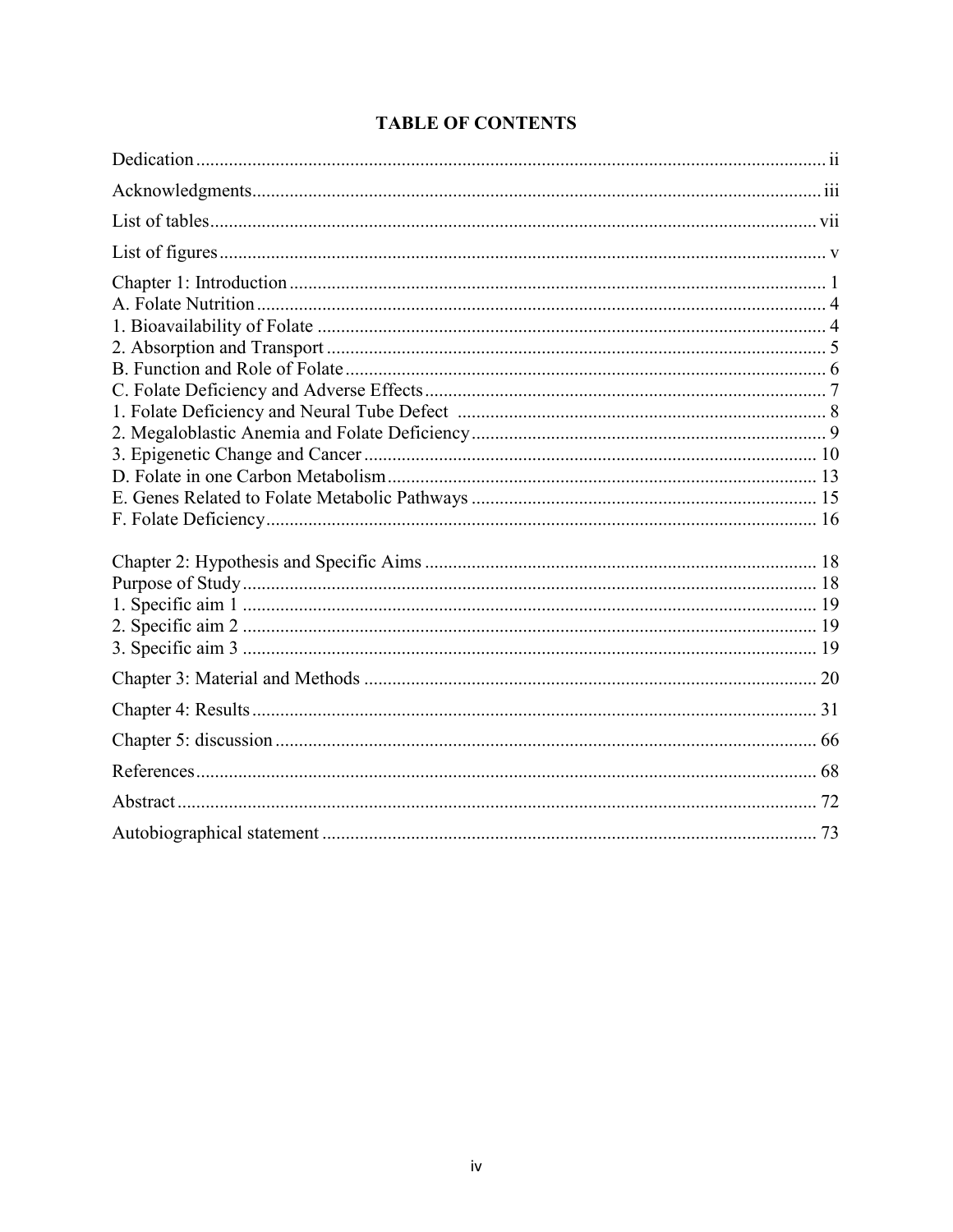# **LIST OF FIGURES**

| Figure 6: Folate level in UNG +/+ and UNG -/- MEFs in response to folate depletion 32           |  |
|-------------------------------------------------------------------------------------------------|--|
|                                                                                                 |  |
| Figure 8: Relative mFPGS gene expression in response to folate depletion in UNG -/- MEF,        |  |
| Figure 9: relative mggh gene expression in response to folate depletion in UNG -/- MEF, UNG     |  |
|                                                                                                 |  |
|                                                                                                 |  |
|                                                                                                 |  |
| Figure 13: Effect of DMH on serum folate level in folate added animals with and without         |  |
| Figure 14: Effect of DMH on serum folate level in folate added and folate depleted animals      |  |
| Figure 15: Effect of DMH on serum folate level in folate-added and folate-depleted animal group |  |
|                                                                                                 |  |
|                                                                                                 |  |
| Figure 18: Effect of DMH on folate serum level in folate-depleted mice w/out antibiotics  44    |  |
| Figure 19: Effect of dmh on folate serum level in folate-depleted mice with ABX 45              |  |
|                                                                                                 |  |
| Figure 21: Effect of folate depletion without antibiotics on liver tissue sample  47            |  |
| Figure 22: Effect of folate depletion with antibiotics on liver tissue sample  48               |  |
|                                                                                                 |  |
|                                                                                                 |  |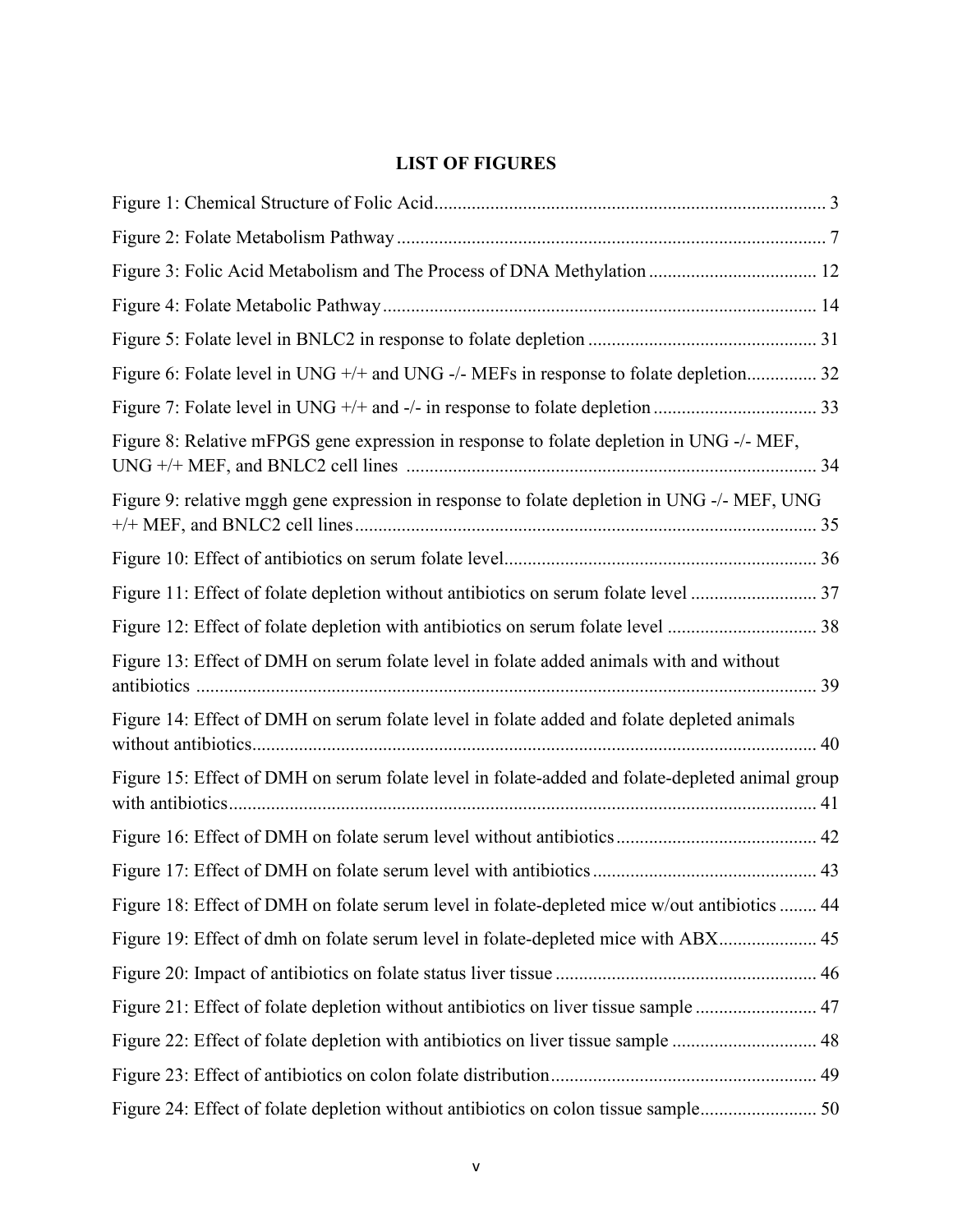| Figure 29: Effect of antibiotics on groups fed folate-adequate diet on small intestine tissue  55 |  |
|---------------------------------------------------------------------------------------------------|--|
| Figure 30: Effect of folate depletion without antibiotics on small intestine tissue sample  56    |  |
|                                                                                                   |  |
| Figure 32: Effect of dmh on liver folate levels in folate adequate experimental mice group 58     |  |
| Figure 33: Effect of dmh on liver folate levels in folate depleted experimental animal group  59  |  |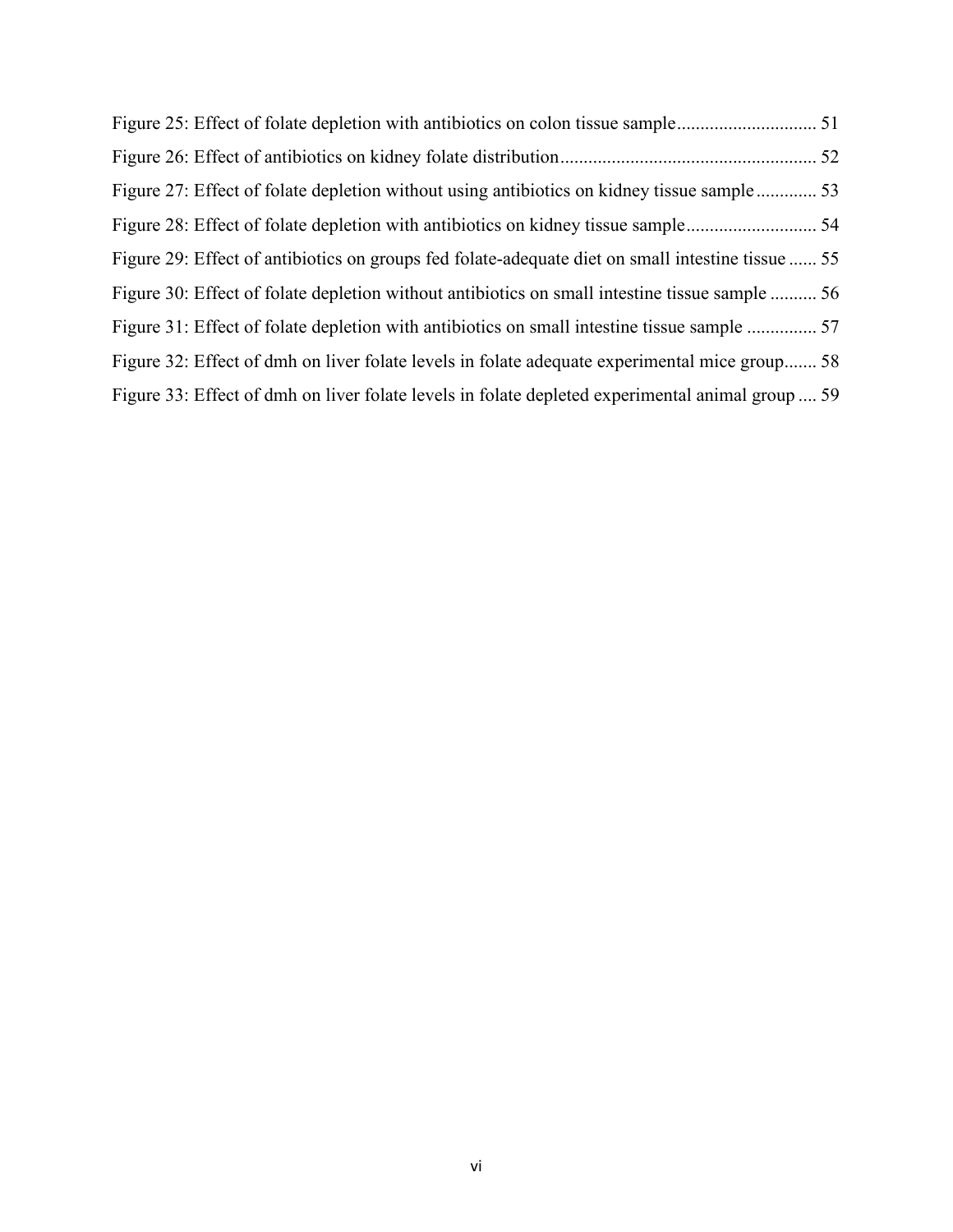# **LIST OF TABLES**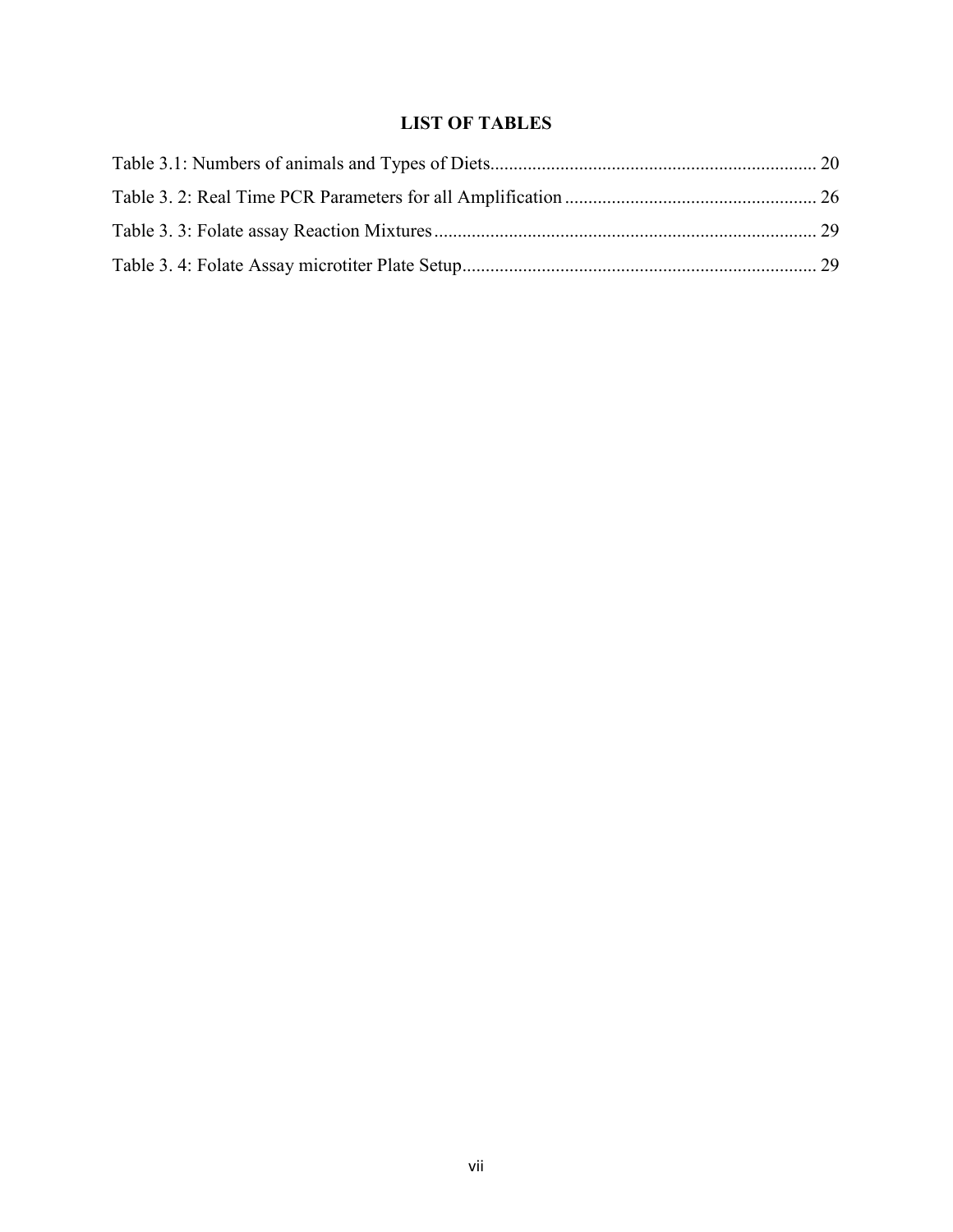#### **CHAPTER 1: INTRODUCTION**

#### **Nutrition, Folate, and Disease**

 Nutrition is a main health concern from the moment of conception to each stage of advanced age. As a field, nutrition involves applying principles from a range of fields including molecular biochemistry and statistical epidemiology to areas of interest such as energy metabolism, population, health, and aging. A primary objective of nutrition research is evaluating how a specific diet or nutrient affects the transcription and expression of genes that control cellular processes throughout the human body; likewise, research is also geared towards understanding the influence of individual genetic variation on diet and nutrition (1).

My focus will be investigating the effects of dietary folate on tissue folate status, the impact of folate deficiency on tissues and cellular pathways, and the distribution of folates throughout the entire body, Many research studies investigate only serum folate levels and extrapolate that information to the tissue level. We are interested in evaluating how different tissues actually respond to a lack of dietary folate, and how well these values correlate to folate levels in serum.

Folate is a general term for a number of folic acid derivatives that have the biological activity of folic acid (pteroylglutamic acid). Folate is made up of three parts. 2-amino-4 hydroxypteridine, also called aromatic pteridine ring, is conjugated by a methylene group (CH2) to para-aminobenzoic acid (PABA) to form pteroic acid (2). The carboxyl group of PABA is peptide-bound to the amino group of glutamic acid to form folate, producing pteroylmonoglutamate. Folate vitamers differ in the oxidation state of the pteridine ring and substitution on the N5 and N10 nitrogen atom as seen in figure 1.1 (3). Folates are found naturally in food, with the primary dietary sources of folate being green vegetables such as broccoli, spinach, asparagus, okra, and turnip greens, as well as fruits (such as strawberries and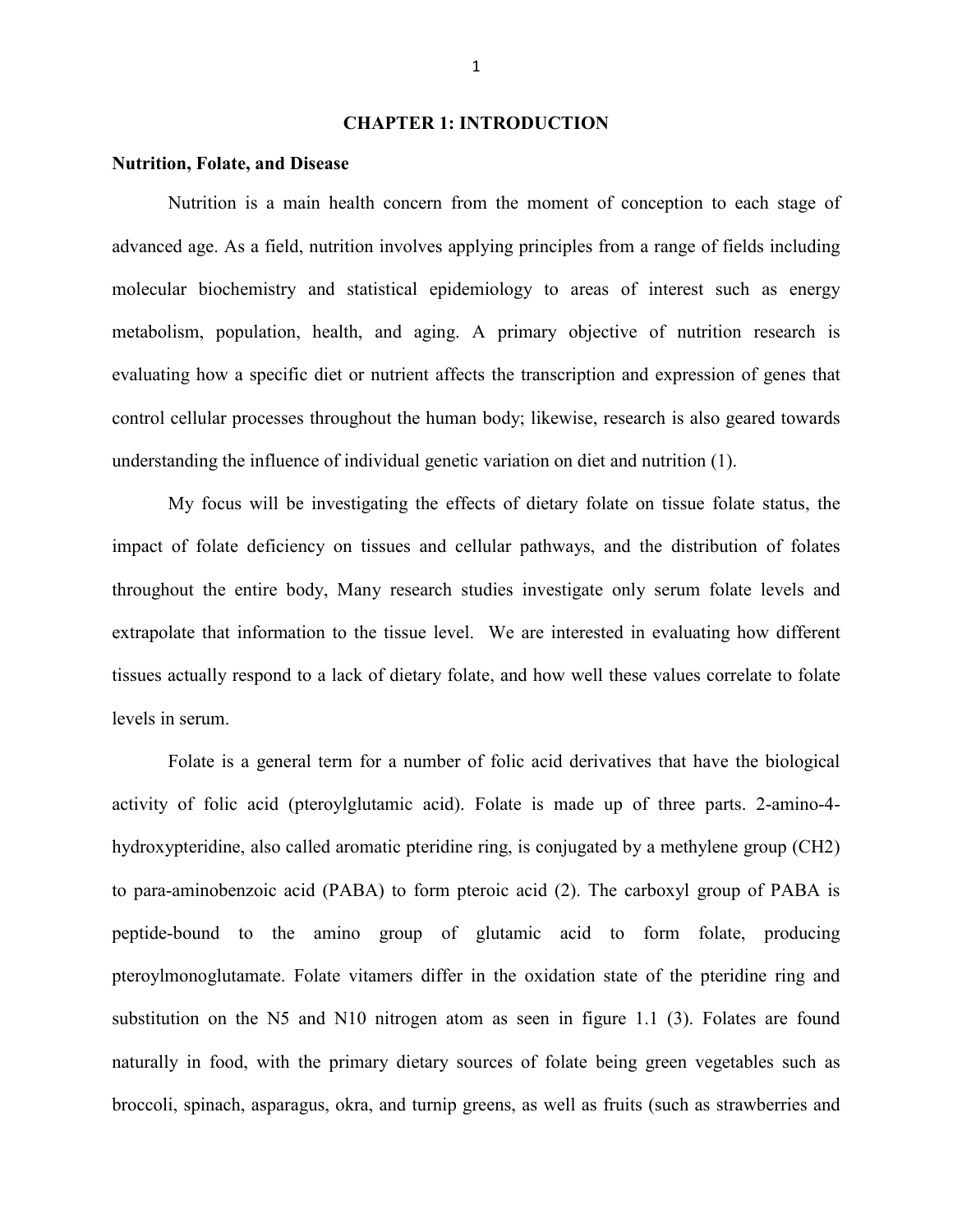oranges), legumes (especially lima, pinto, and kidney beans), and liver (4). Naturally occurring folate in foods exists as reduced polyglutamates and may contain up to nine glutamic acid residues. While the reduced polyglutamates are found in plant foods and animals, in fortified foods and supplements, the fully oxidized form (folic acid) exists primarily as pteroylmonoglutamate, the most stable and oxidized form of folic acid (5).

Folate and its biological role were first identified by researcher Lucy Wills in 1931. She found that folate was needed to prevent anemia during pregnancy. Wills demonstrated that yeast extract was effective against anemia, and in the later 1930s, folate was extracted from yeast (6). Folate has a central role in biological methylation and nucleotide synthesis; therefore, a folate deficient diet has been observed to alter and diminish DNA stability, and to modulate carcinogenesis (7). The role of folate in DNA synthesis and repair has made this nutrient of high interest in aging research. Most folate research has focused on folate deficiency and its relationship to impaired cell division and multiple disease outcomes. However, this complex biochemical pathway is affected by nutritional and genetic factors, and we suggest a better understanding of these influences will aid in understanding how folate affects general human health.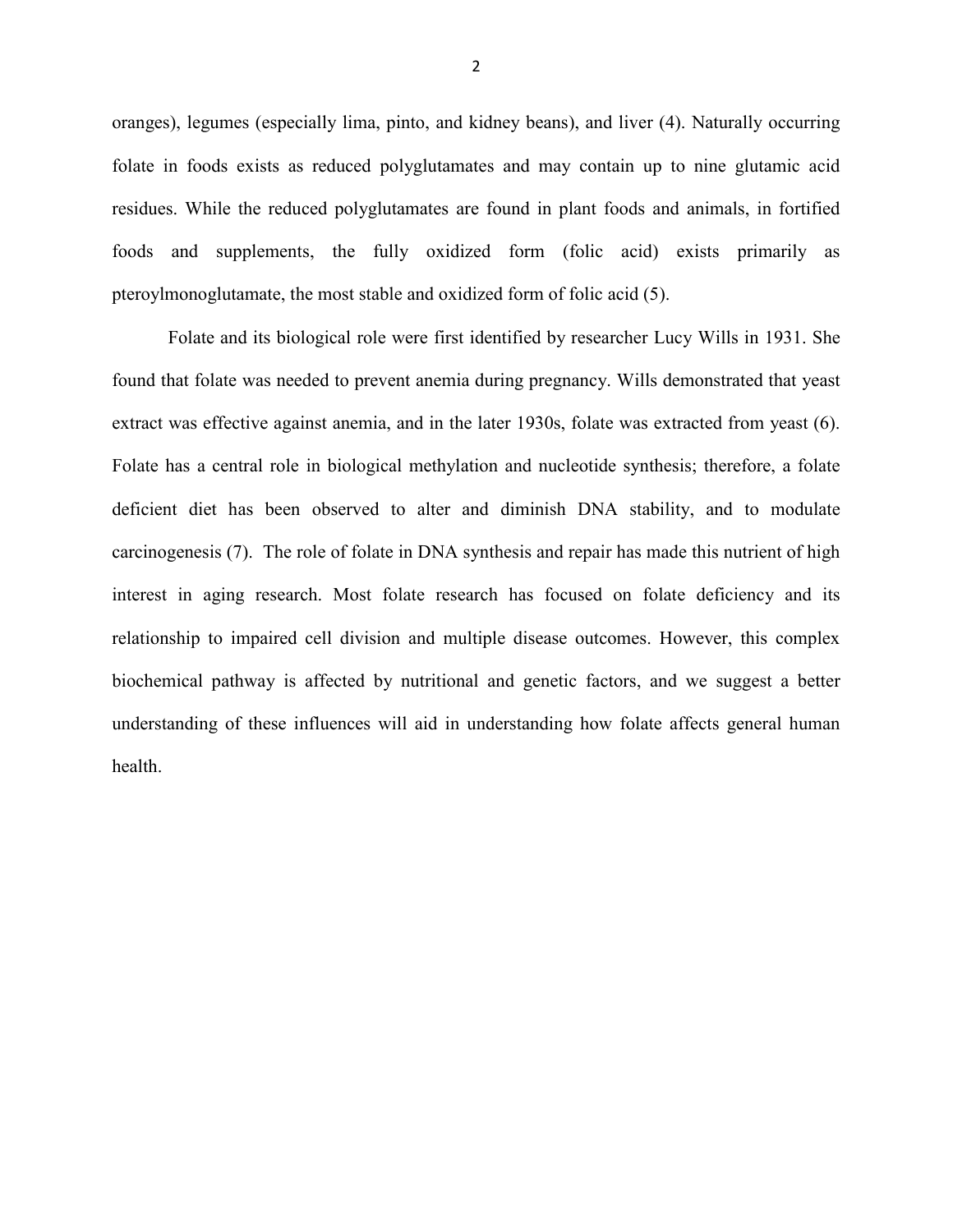

Figure 1: Chemical Structure of Folic Acid (8)

The three parts of the folate structure include: 2-amino-4-oxo-pteridine, p-aminobenzoic acid, and glutamic acid.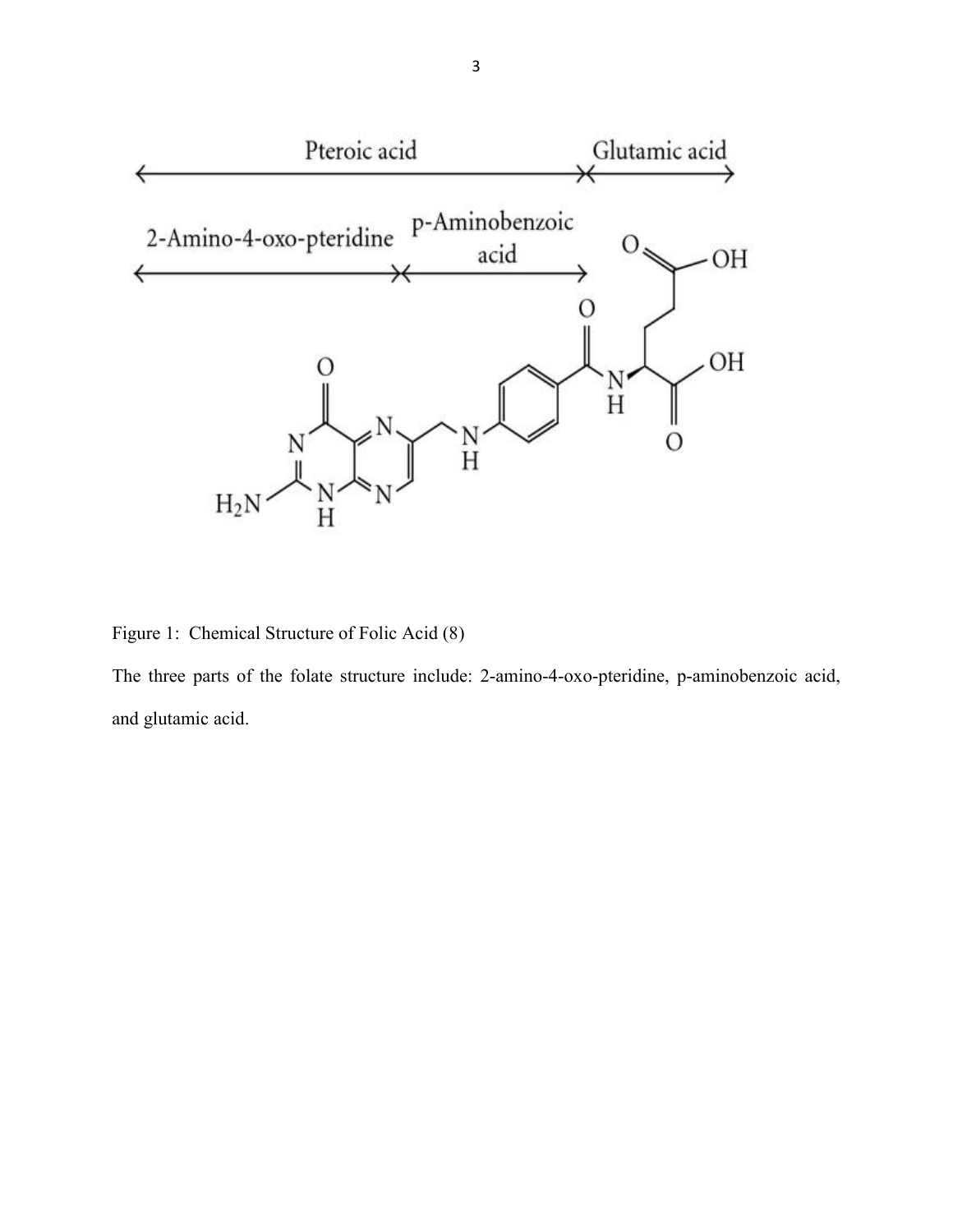#### **A. Folate Nutrition**

#### **1. Bioavailability of Folate:**

Folate refers to a group of water-soluble vitamins that occur naturally in foods as pteroylglutamic acid (PGA). The most common natural folates are polyglutamates: tetrahydrofolic acid, 5-methyl tetrahydrofolic acid, and 5-formyl tetrahydrofolic acid. The biologically active form, tetrahydrofolate, is considered more stable than dietary folate. THFA is produced by the two-step reduction of folate using the enzyme dihydrofolate reductase (2). Folic acid is about 85% bioavailable when consumed with food. However, folate bioavailability from foods is reduced by as much as 25-35% once the polyglutamate chain has been removed by the intestinal conjugase (9).

Food fortification can increase the amount of folic acid in the diet. The Recommended Dietary Allowances (RDA) for adults for folate is 400 µg dietary folate equivalents (DFA) per day, amounts generally found in ready-to-eat cereals (10). Dietary Folate Equivalent is a term used to express the RDAs for folate in micro grams (µg). One DFE is equal to one µg of food folate, which is equal to 0.6 µg of folic acid from supplement and fortified food consumed with food, which is equal to 0.5 µg consumed without food (10).

Diets with adequate sources of folate may reduce a woman's risk of having a child with a neural tube defect. According to the Center for Disease control and Prevention guidelines in US, women in the childbearing age recommended their intake of folic acid to 0.4 mg per day to protect against neural tube defects. These guidelines are similar to those of Centers for Disease Control and Prevention and the Department of Health in Canada and Britain (11).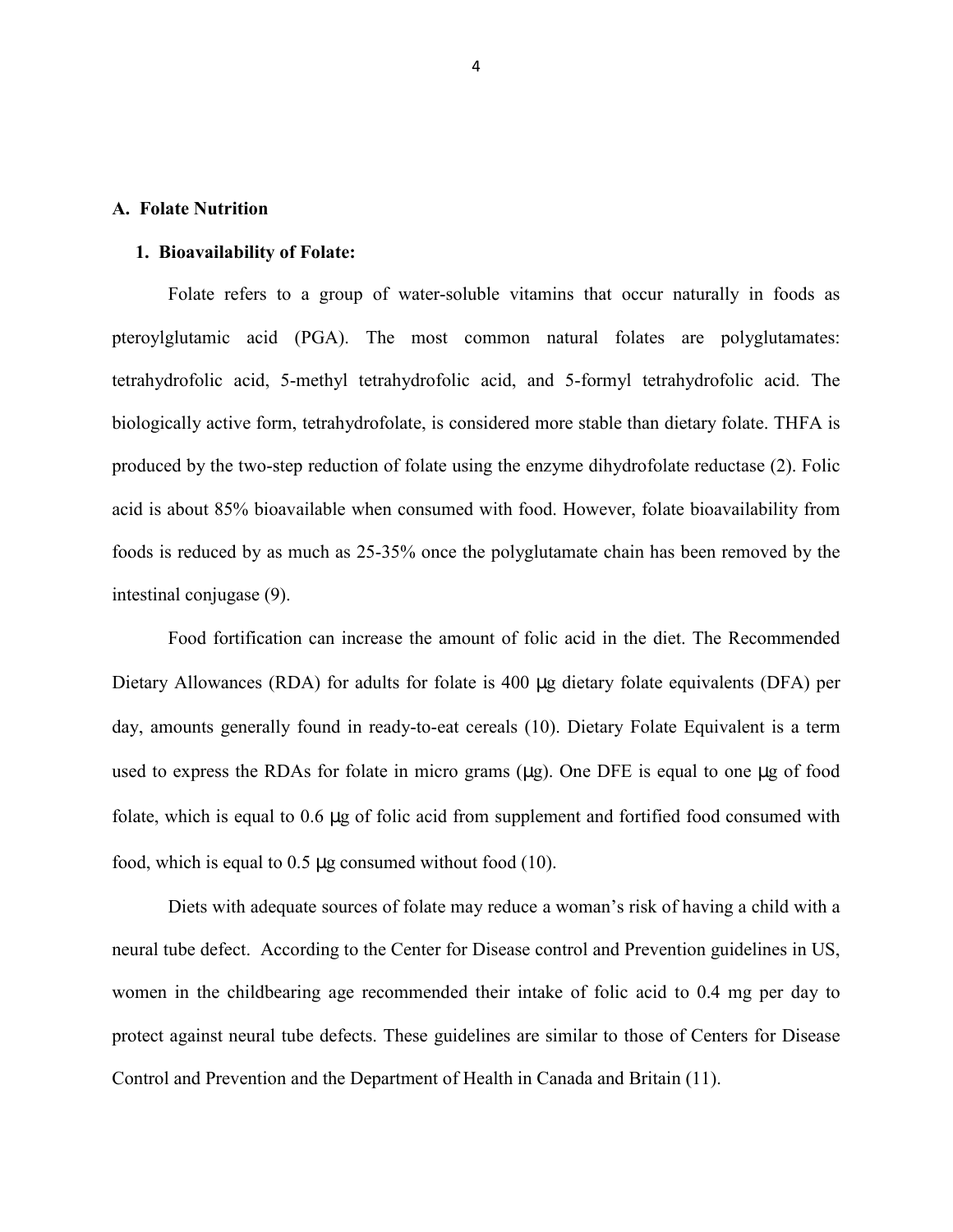#### **2. Absorption and Transport**

In humans, the small intestine is capable of absorbing folate in the mono- or diglutamated forms, which occur mostly in the jejunum of the small intestine. In order to absorb the polyglutamate form of 5-methyltetrahydrofolate, dietary folate is hydrolyzed by intestinal brush border gamma-glutamyl hydrolyze (also called conjugase or folylpolyglutamate). The monoglutamate form of folate is absorbed by a pH dependent carrier-mediated process (pH 6.3) after cleavage, and can then disperse across the cell membrane (12). If folate intake is increased by supplementation, the folate diffusion process becomes more prevalent. Natural folates are labile compounds that can be easily lost during food preparation and consumption. The 5 methyldihydrofolate is rapidly degraded under acidic conditions, while 5-methylTHF is more stable. Ascorbic acid is a critical factor in reducing 5-methylDHF back to more stable 5 methylTHF before absorption (12).

There are two major sources of folate within the intestine. The first one is dietary folate, which is absorbed throughout the small intestine. The second source is through the bacteria that are synthesized by the normal microflora of the large intestine. However, various conditions can affect the population of micro flora such as the consumption of alcohol, antibiotics, and cancer drugs, which interfere with the micro-flora's ability to synthesize folate. Bacterially synthesized folate can be absorbed across the large intestine and incorporated into the liver and other tissues  $(12)$ .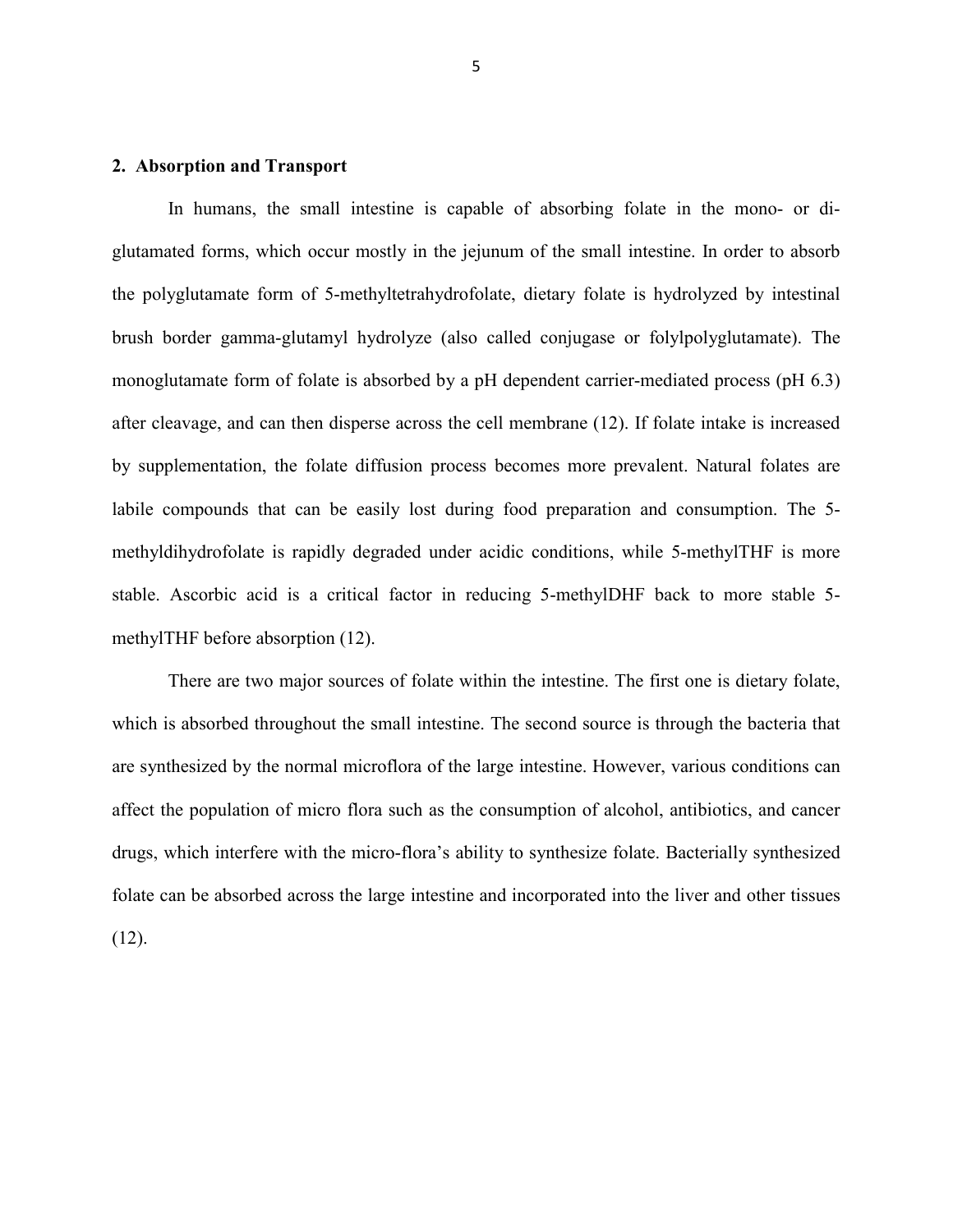#### **B. Function and Role of Folate**

Folate plays a role in both oxidation reactions and the transfer of one-carbon units from one compound to another. The central folate acceptor molecule in the one-carbon cycle is a polyglutamyl form of tetrahydrofolate (THF). This polyglutamyl chain is required for folates to perform their biological functions and to retain folate in the cell (3). Tetrahydrofolate works in the body as a coenzyme to accept one-carbon groups. The derivatives of THF participate in many different metabolic pathways. As seen in figure 1.2, 5-methyl THF is the methyl donor for the conversion of dUMP (deoxyuridine monophosphate or deoxyuridylate) to dTMP (deoxythymidine monophosphate or deoxythymidylate) a reaction catalyzed by thymidylate synthase (TS). Tetrahydrofolate accepts single carbon units (methyl group) from serine, converts serine to glycine, and forms 5-10-methlenetetrahydrofolate. Furthermore, folate coenzymes are involved in other amino acid inter conversion such as conversion of histidine to glutamic acid and homocysteine to methionine (15).

Folate has two major biochemical functions. One is mediating the transfer of one-carbon units involved in biological methylation reactions. The other is nucleotide biosynthesis, acting as the methyl donor for thymidylate synthase to create deoxythymidine-5-monophosphate (dTMP) (pyrimidine synthesis), as well as the purine synthesis which requires 10-formyl-THF for the C2 carbons of the purine ring, the remethylation of homocysteine to methionine, which requires 5-methyl-THF, and the formation of the primary methylating agent (Sadenosylmethionine) as seen in figure 1.2 (16). Since folate is a mediator of one carbon metabolism, it plays a crucial role in the synthesis of DNA and in the reproduction of cells in the fetus. Moreover, folate helps in maintaining the nervous system, functions of the intestinal tract, and is also essential in the formation of red blood cells. (17).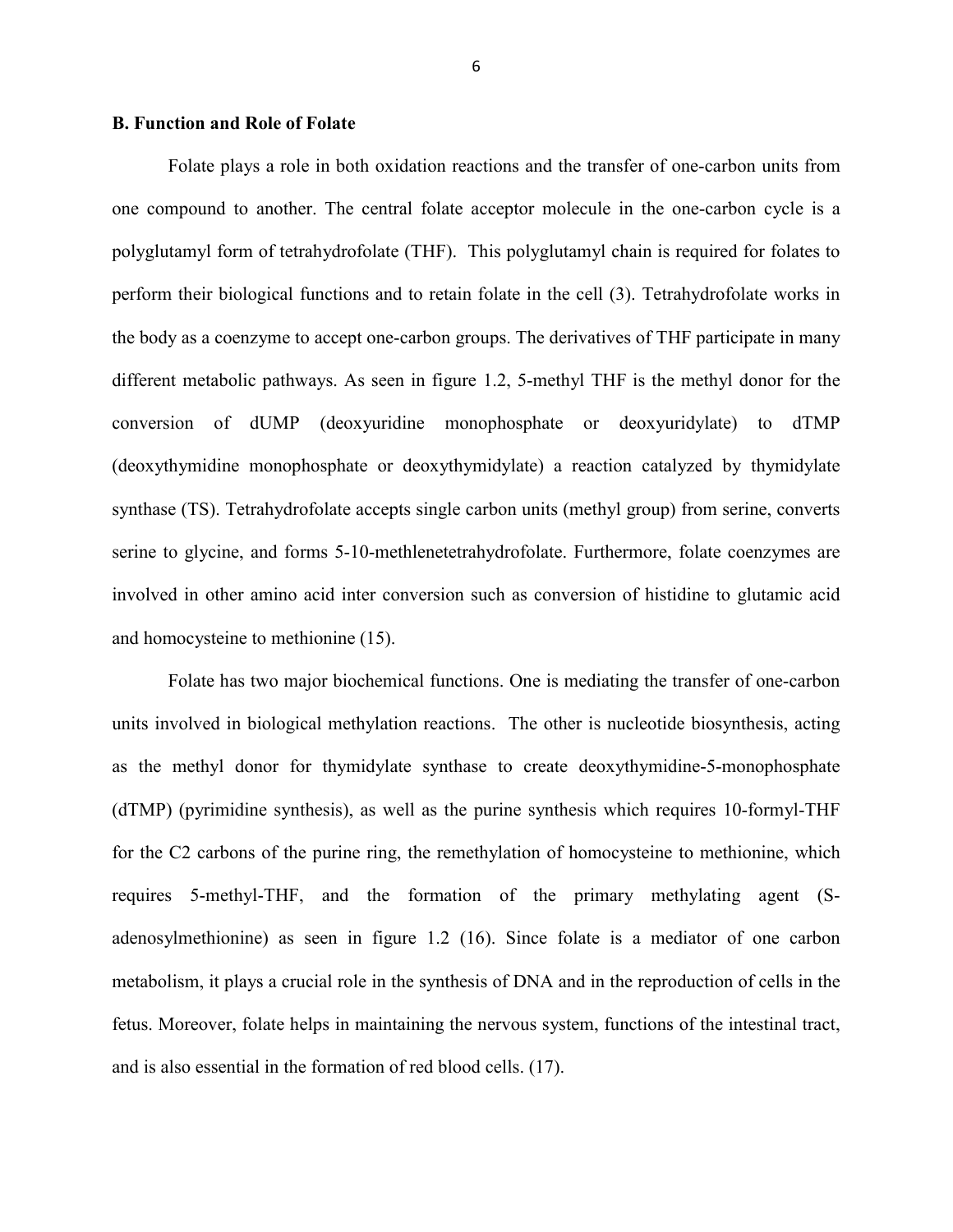

Figure 2: Folate Metabolism Pathway (18)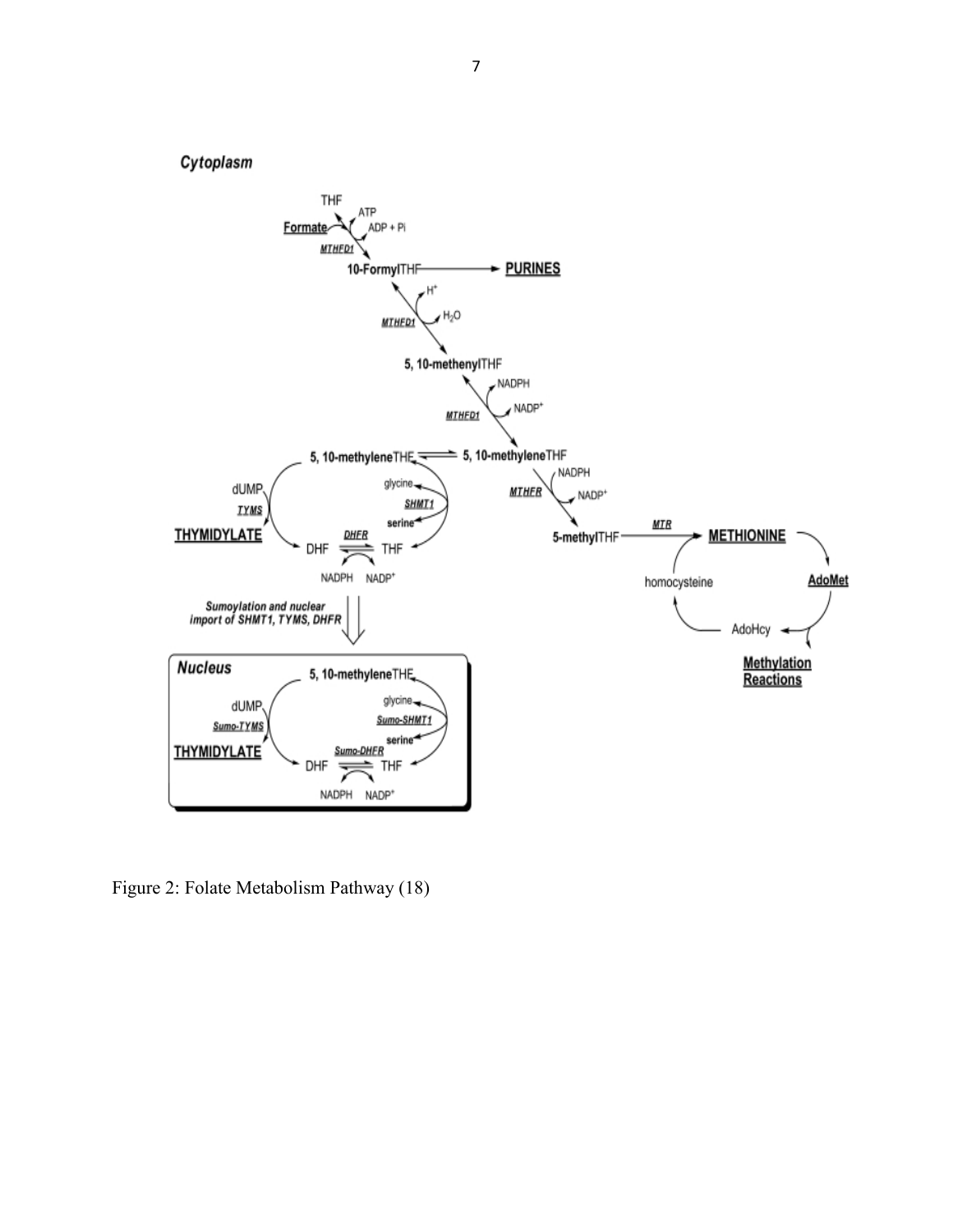#### **C. Folate Deficiency and Adverse Effects**:

Research over recent decades has shown that folate deficiency is an important public health concern because of its contribution to both congenital malformations and development of chronic disorders, including congenital neural tube defects (NTD) and megaloblastic anemia. Folate deficiency can also disrupt epigenetic changes in gene expression, such as DNA methylation, which can lead to diseases such as colon cancer (2).

1. Folate deficiency and NTDs:

Congenital neural tube defects (NTDs), specifically anencephaly and spina bifida, are birth defects that occur early in embryonic development, and are the most frequently occurring congenital abnormalities of the central nervous system (19). The spinal cord and the brain develop from the neural tube two weeks post-conception. Sometimes, however, the brain begins to develop outside the skull, which results in the malformation of the brain called anencephaly, or spina bifida (the malformation of spinal cord). Clinical research studies have correlated folate deficiency to NTD incidence, and increased folate intake with lower rates of NTD (19).

Research has also shown that serum/plasma folate concentrations increase in response to greater folic acid intake; that is, the level of folate in the blood can be increased through diet and supplementation. Given the clear relationship between NTDs and folate deficiency, United States mandated a fortification program for women with a history of NTD-affected pregnancy who plan to become pregnant, should provide 100 gram enriched cereal grain product of folic acid per day (20). However, even after these recommendations were issued, a reduction in NTDs did not follow. Therefore, folic acid food fortification was mandated in the United States, Canada and several other countries (20). In 1998, the US Department of Health and Human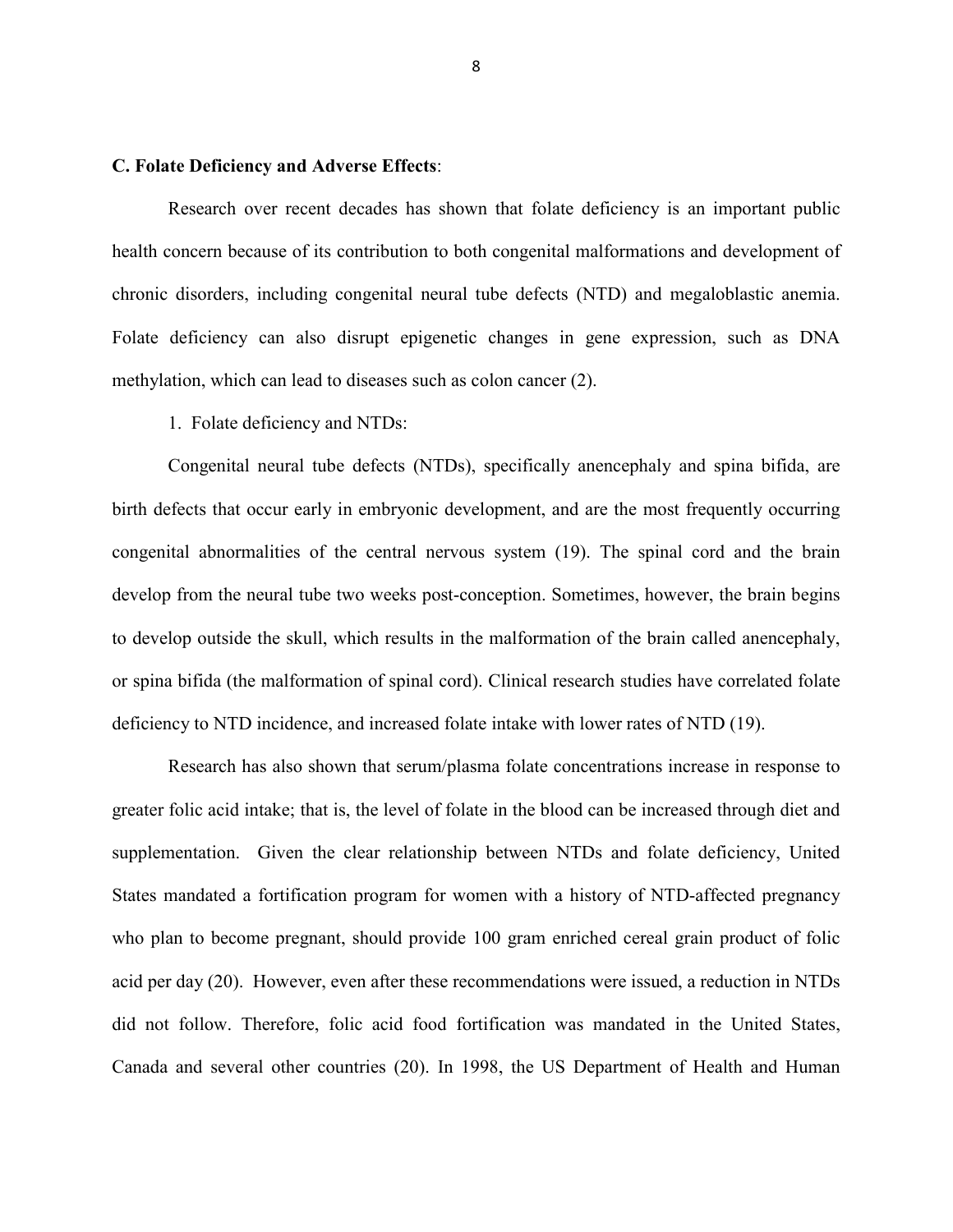Services ordered food fortification with folic acid for all cereal grain products. Following this decision, national folate status improved, and the U.S. saw a 26% reduction in the prevalence of NTDs (21). Canada similarly mandated a flour fortification with folic acid, and saw a 19%-55% decrease in NTDs, and improvement in overall folate status (21). Therefore, fortification is one of the effective methods to avoid nutritional deficiencies.

The United States and Canadian governments continue to mandate folate enrichment of food, and strongly encourage high folic acid intake for women of childbearing age. Currently, both countries recommend all women planning to get pregnant consume 400 μg/d of folic acid through diet and supplementation to prevent NTD, up from the 400 μg/daily recommended in 1992 (20). The Centers for Disease Control and Prevention further encourage women who have a history of an NTD-affected pregnancy to begin consuming 400 to 500 μg of folic acid daily as soon as they decide to become pregnant (22).

2. Megaloblastic Macrocytic Anemia and Folate Deficiency

Megaloblastic anemia is an anemia in which red blood cells (RBCs) become abnormally large, impairing their function. In addition to the cells being large, the inner contents of each cell are not completely formed. As a result of these changes, RBCs cannot carry oxygen or travel through capillaries (23). Individuals with megaloblastic anemia may exhibit symptoms such as fatigue, irritability, weakness, difficulty concentrating, palpitations, shortness of breath, and decrease in appetite (2)

This abnormality of megaloblastic anemia results from low plasma folate. During folate deficiency, DNA damage prevents division and maturation of RBCs, causing the bone marrow to produce fewer cells (23). Further, the concentration of homocysteine increases and leads to megaloblastic changes, with rapidly dividing cells characterized by impaired DNA synthesis.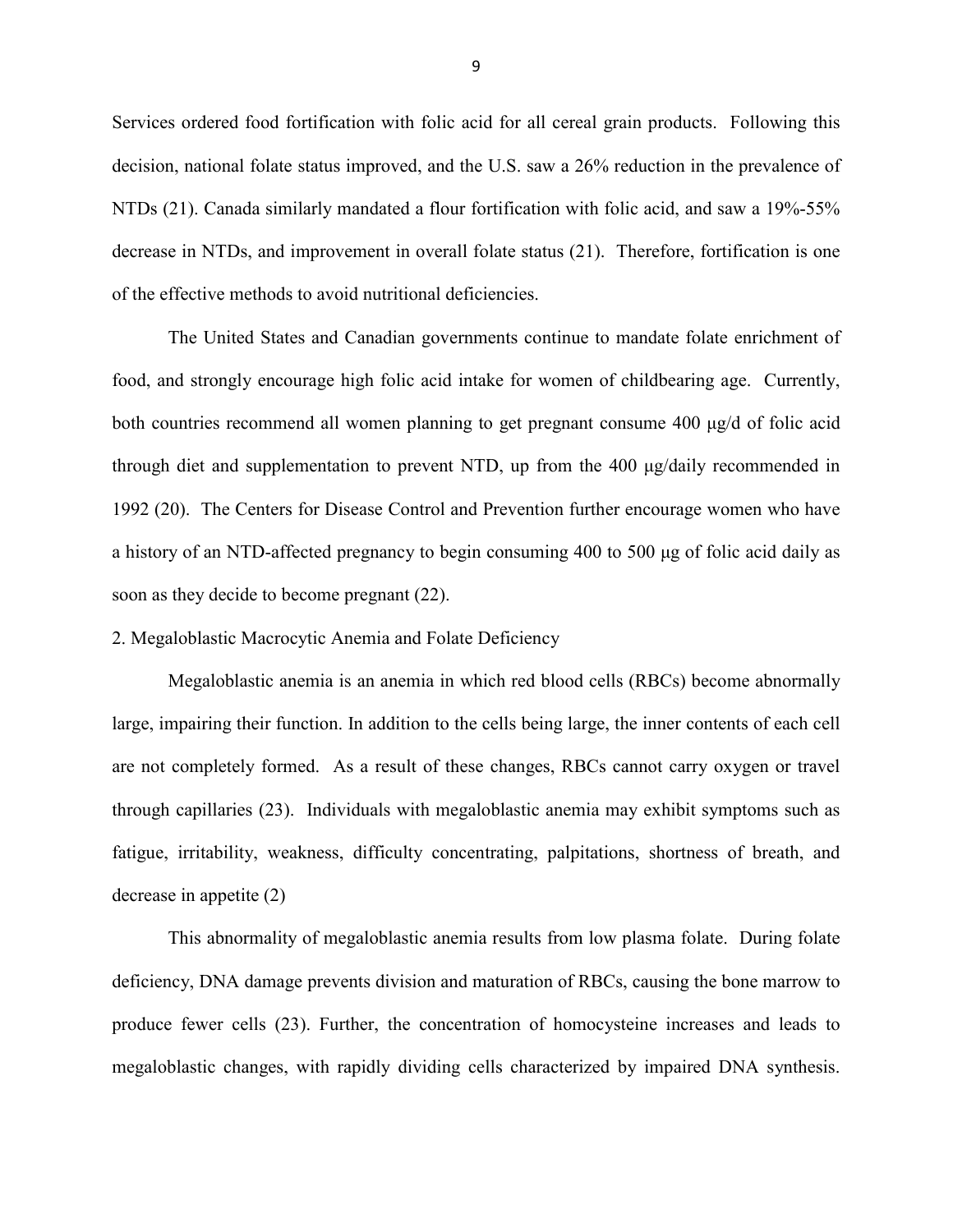Bone marrow cells can become megaloblastic and take on the oval cell shape after as little as three to four months of low folate intake (23). Megaloblastic anemia related to folate deficiency is relatively common in United States.

#### 3. Epigenetic Change and Cancer

Although the exact mechanisms are not yet fully understood, epidemiological studies suggest that folate may play a role in preventing a variety of cancers by affecting epigenetic change. Epigenetic change alters gene expression and can cause loss of DNA function, which can lead to the development of cancerous cells. For example, DNA methylation depends upon the availability of methyl groups from S-adenosylmethionine (SAM) (24). Folate plays a crucial role in one-carbon metabolism related to DNA methylation: as seen in figure 1.3, when dietary folate is consumed, the absorbed folate is metabolized to 5-methyltetrahydrofolate (5-MTHF) (monoglutamate form) in the intestine, which then must be polyglutamated for cellular retention and one-carbon coenzyme function. 5-MeTHF must be converted to tetrahydrofolate by methionine synthase reaction. The methyl groups enable the remethylation of homocysteine to methionine, providing the substrate for the latter, which in turn produces SAM. A similar process occurs when synthetic folate is consumed: after being reduced to dihydrofolate (DHF) by dihydrofolate reductase, and then to THF to enter the folate pathway, it is converted to 5,10 methyleneTHF by vitamin B-6-dependent enzyme called serine hydroxymethyltrasferase, and then irreversibly reduced to 5-MeTHF by methylene tetrahydrofolate reductase (MTHFR). The 5-MeTHF from synthetic folate can then be utilized in the same methionine synthase reaction as the 5-MeTHF sourced from dietary folate (24).

 When folate is in inadequate supply, the reactions dependent upon the methyl groups produced by the breakdown of folate are inhibited. As a result, SAM concentrations are affected, slowing down the DNA methylation process. High global DNA methylation is associated with reduced risk of cancer.

10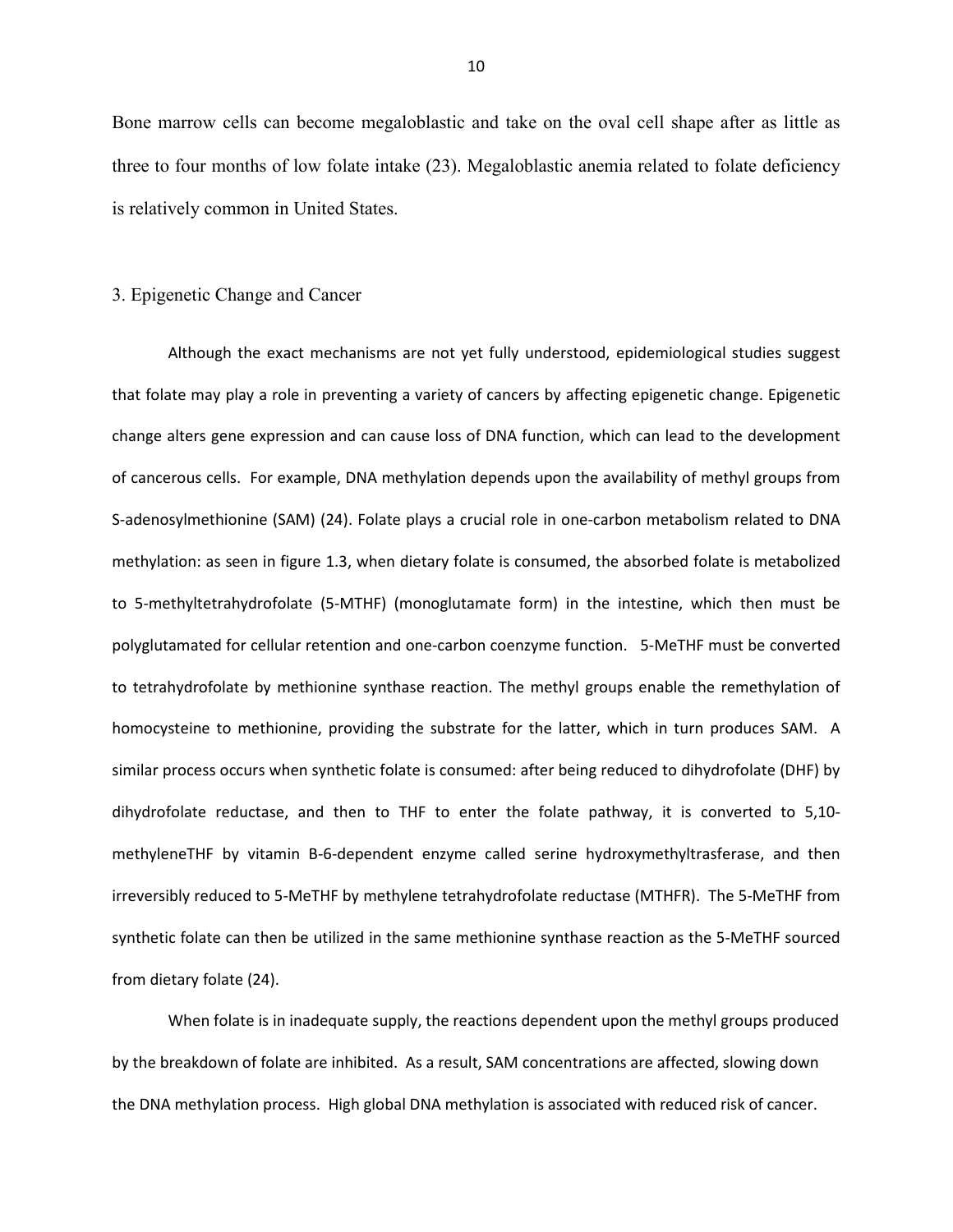Therefore, consuming adequate amounts of folate through diet and supplementation appears to be crucial to preventing the kinds of epigenetic change associated with various cancers.

 We can see the impact of folate consumption on cancer development by looking at one of the most common cancers, colon cancer. Studies have suggested that DNA methylation is an indicator for colon cancer. As demonstrated above, folate availability affects the DNA methylation process. According to observational studies, the inverse association between folic acid consumption and colon cancer risk was greatest in women with a family history of the disease. Data confirmed that for this population, colon cancer was reduced by 52% in women who consumed more than 400 μg/d compared with women who consumed less than 200 μg/d (25). Regular dietary supplementation of folic acid for more than five years may diminish the risk of colon cancer associated with family history of this cancer (25). Since folate metabolism affects a variety of epigenetic changes, including DNA synthesis, genomic stability, cell division, methylation, and gene expression, researching folate metabolism may be important to cancer prevention and treatment.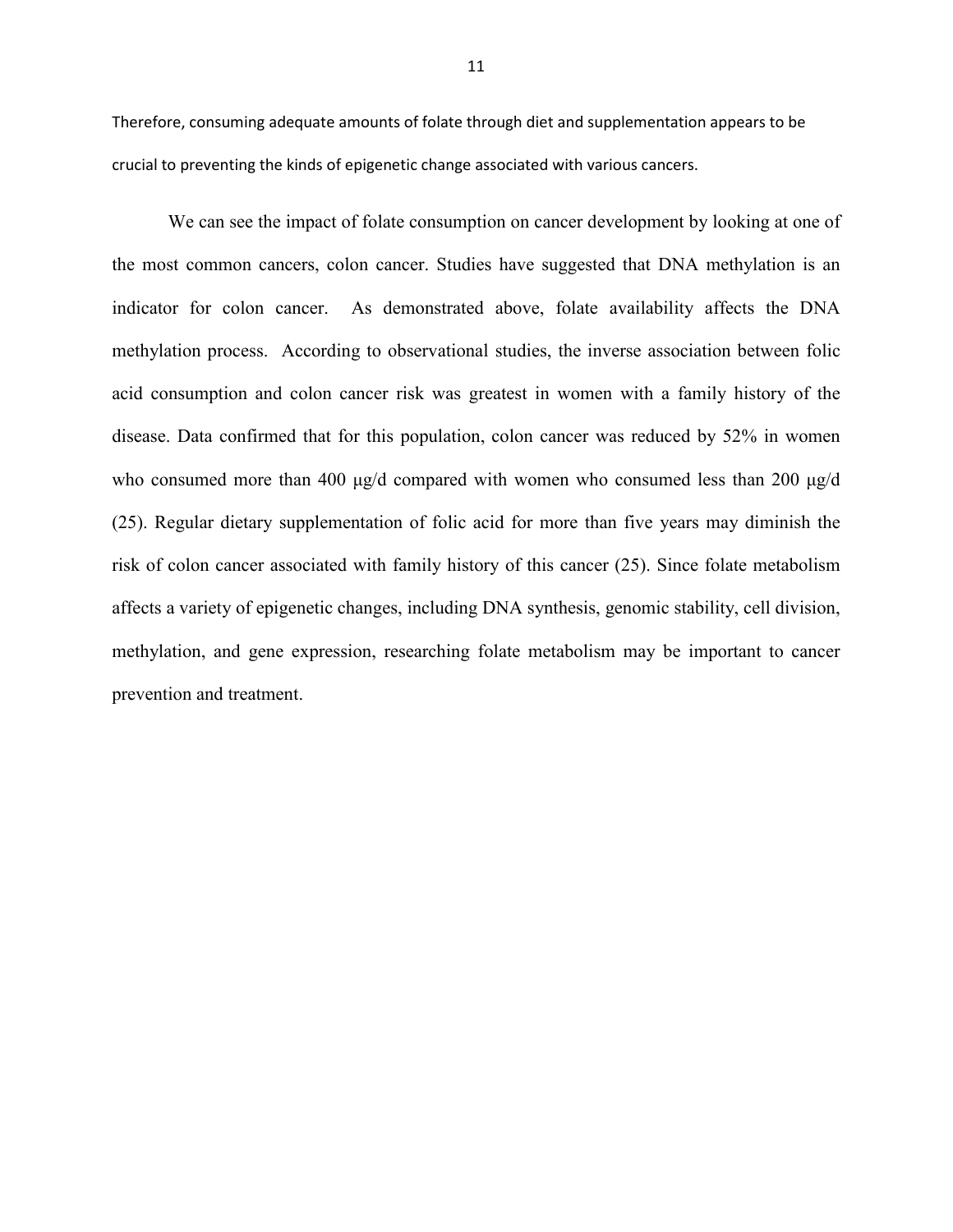

Figure 3: Folic acid metabolism and the process of DNA methylation (24).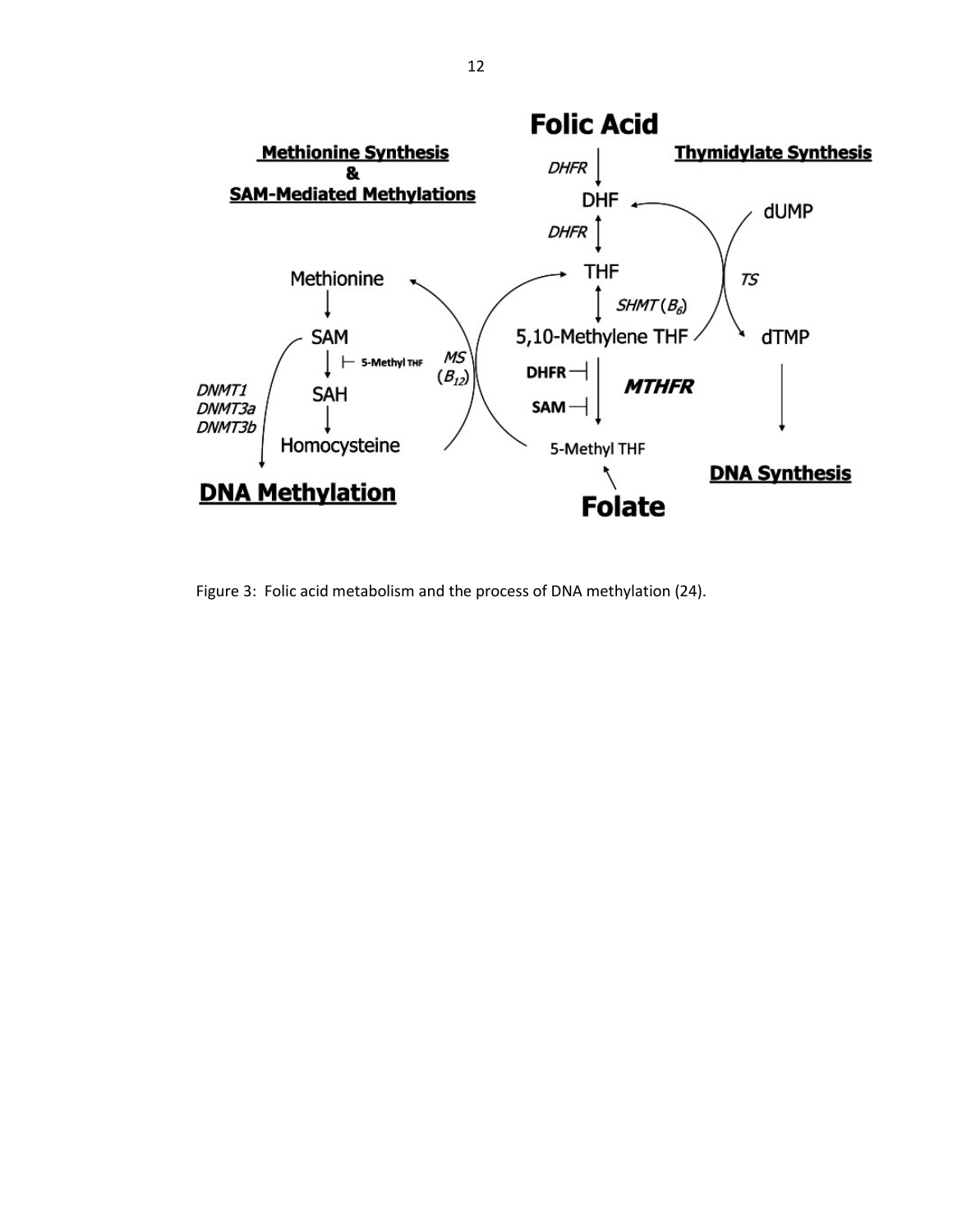#### **D. Folate in One-Carbon Metabolism:**

As discussed in the previous section, research has shown how important folate is for disease prevention. At the same time, basic bodily health also depends heavily on folate status: folate is an essential vitamin that is involved in cellular and metabolic functions such as DNA synthesis and cell division. Therefore, it is important to understand how folic acid status alters the one-carbon metabolism.

As seen in Figure 1.3, methylation reactions that utilize S-adenosylmethionine (SAM), as well as folate-dependent synthesis of thymidine and purines are needed for DNA synthesis and repair. THF, one of the folate derivatives, yields three one-carbon substituted derivatives: 5 methyl THF, which is required for methionine synthesis; 5,10-methylene THF, which is essential for the synthesis of deoxythymidylate, a pyrimidine component of DNA; and 10-formyl THF, which is a cofactor for purine synthesis. Methylation reactions such as the use of Sadenosylmethionine (SAM), which is converted to S-adenosylhomocysteine (SAH), and also the synthesis of thymidine and purines, are needed for DNA synthesis and repair (24). Vitamin B12 works as an essential co-enzyme in the transfer of the methyl group from 5-methyl THF to homocysteine, yielding methionine. In addition to protein synthesis, methionine serves as a methyl group donor through conversion to SAM, a key methylation agent that is involved in methyltrasferase reactions. (3)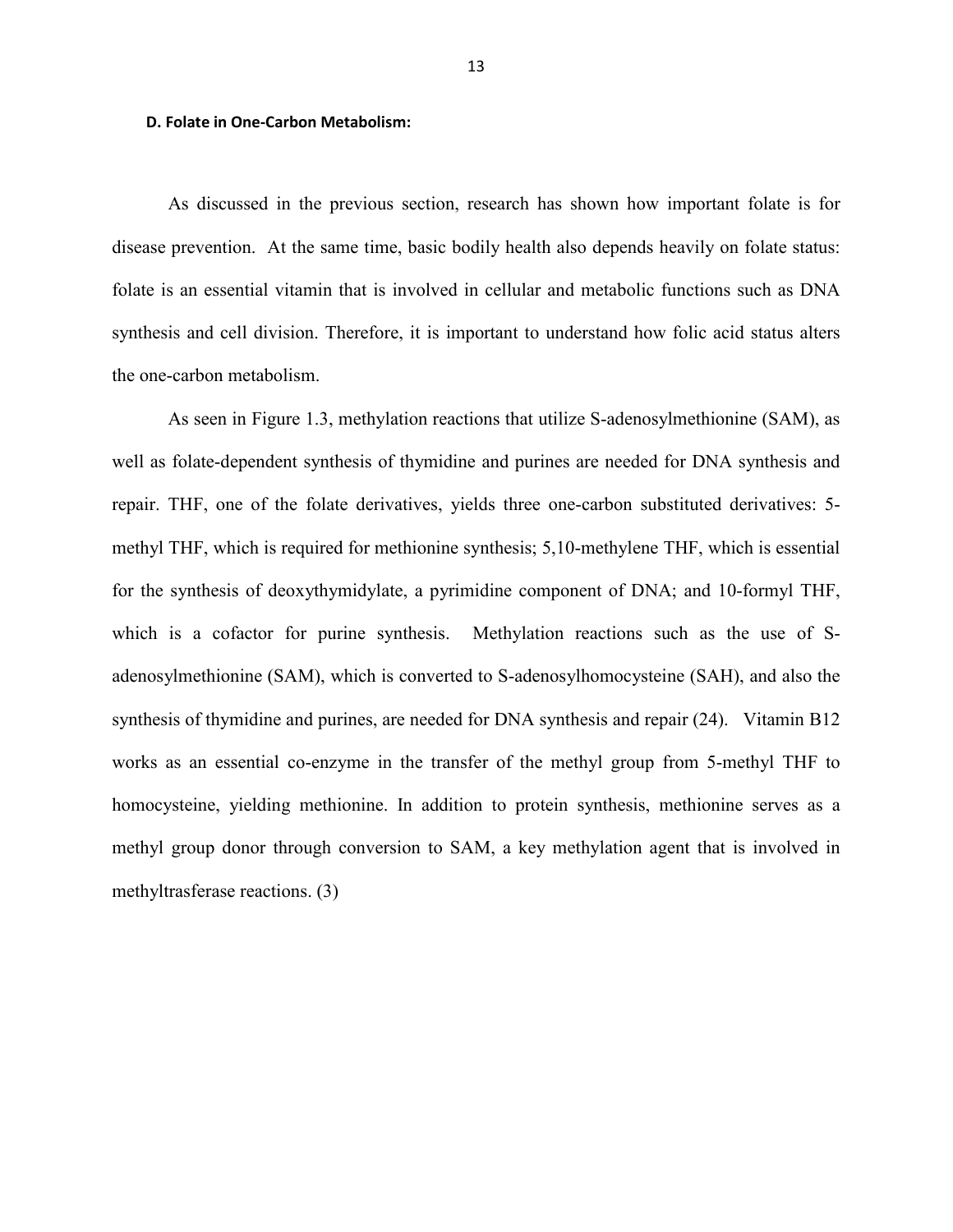

Nature Reviews | Cancer

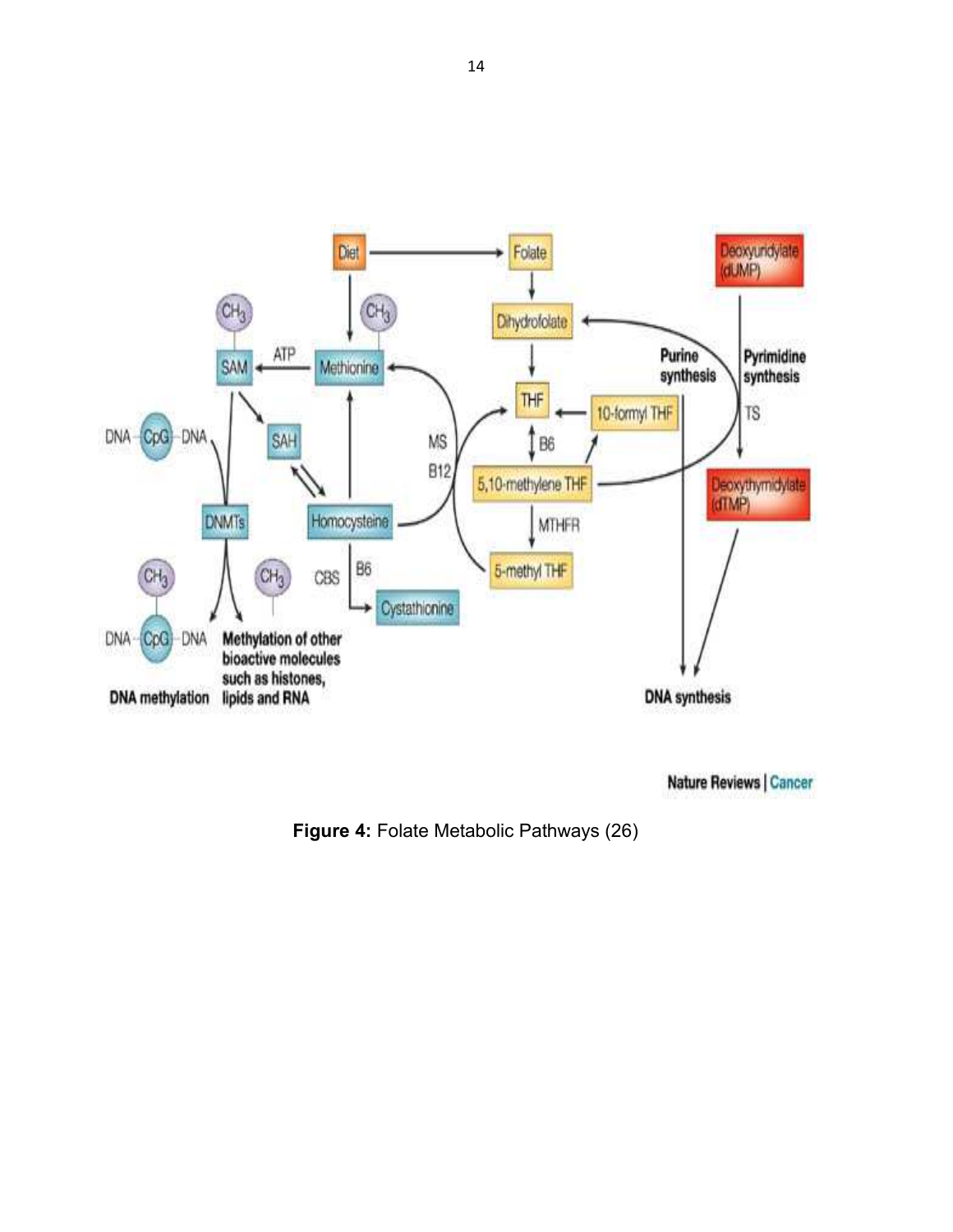As figure 1.4 shows, as we mentioned before, folate is involved in essential functions of cell metabolism such as methylation and synthesis of nucleotides, and some amino acids. The folate influences the thymidine monophosphate (dTMP), and the purine nucleotides synthesis consequently affects DNA synthesis and repair. Since folate is involved in DNA methylation, it therefore affects gene expression (27).

#### **E. Genes related to Folate metabolic pathways**:

Because of the roles folate plays in DNA synthesis and growth, it is important to examine the enzymes that determine the accessibility of folate in these folate-dependent pathways. Any variation affecting the functioning of the enzyme could negatively impact folate metabolism, and subsequently, health.

The MTHFR enzyme, a central enzyme in folate metabolism, plays a crucial role in directing the folate pool toward the remethylation of homocysteine to methionine. MTHFR catalyzes the reduction of 5-10-methylenetetrahydrofolate to 5-methyltetrahydrofolate, which serves as methyl donor for the remethylation of homocysteine to methionine and the precursor of s-adenosylmethionine. Variation in MTHFR could reduce the activity of the enzyme, and hence will affect the availability of folate and lead to altered methylation patterns (18). Low activity of MTHFR leads to an inadequate remethylation of homocysteine to methionine and to a decrease production of S-adenosyl-methionine (SAM). Any mutation in the MTHFR gene will disturb the pathway of folate and reduces or affects the synthesis of DNA (28).

Gamma-glutamyl hydrolase (GGH) and folylpolyglutamate synthase (FPGS) are essential for maintaining intracellular folate homeostasis. Gamma-Glutamyl hydrolase (GGH), also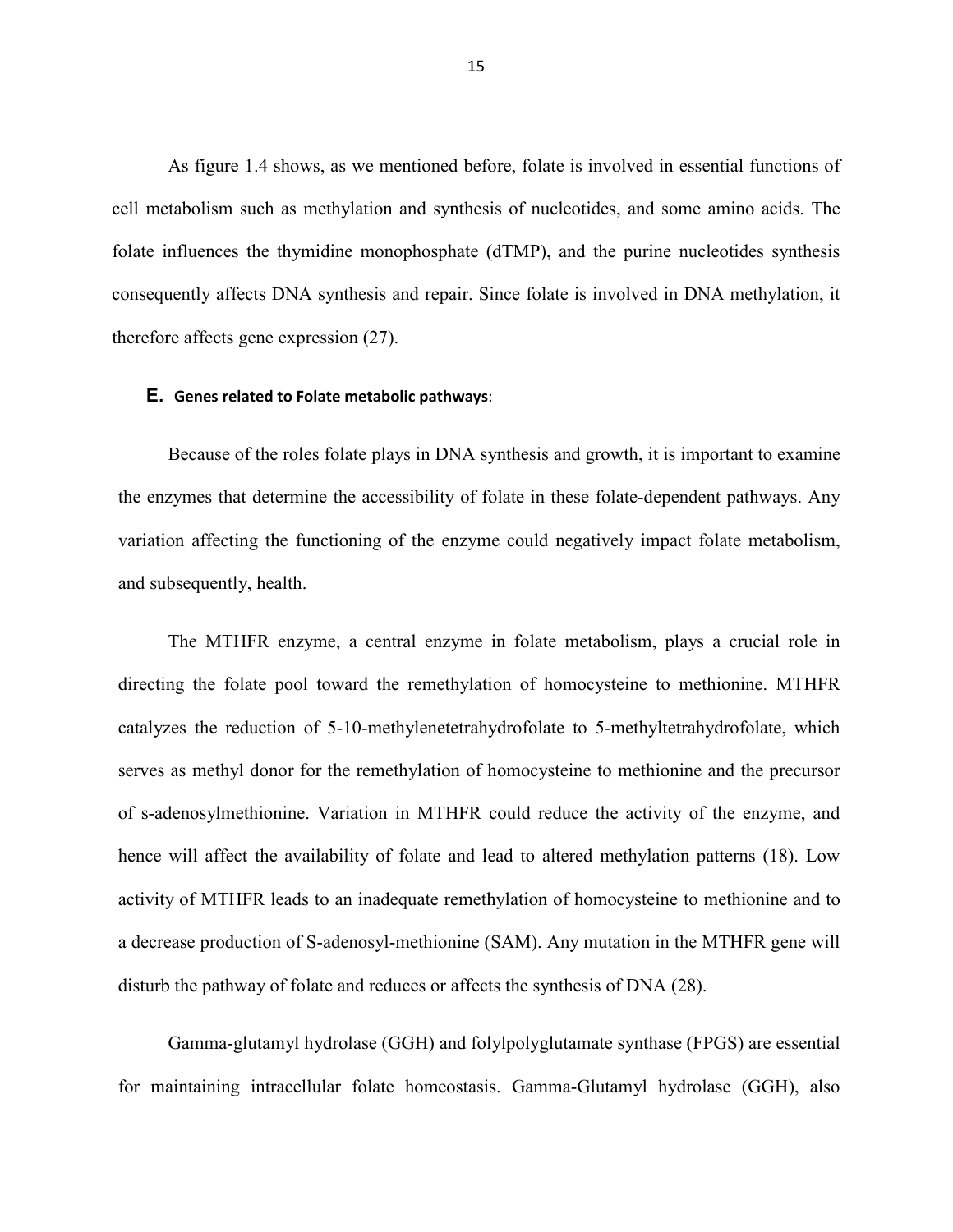known as conjugase or folylpolygammaglutamyl hydrolase, is a gene that catalyzes the hydrolysis or the removal of folylpoly-gamma-glutamates and antifolylpoly-gamma-glutamates, including MTX polyglutamates. It gives 5-methyl-tetrahydrofolate to cleave gammapolyglutamate chains that are attached to folate and antifolate (29). As shown in Fig 1.5, GGH conveys glutamyl groups, which allows folate to leave the cell.

Also important to maintaining folate homeostasis is folylpolyglutamate synthase (FPGS). FPGS is the gene that catalyzes the ATP-dependent addition of glutamate moieties to folate and converts them to polyglutamate derivatives. This enzyme has a crucial rule in establishing and maintaining both cytosolic and mitochondrial folylpolyglutamate concentrations and, therefore, in the survival of proliferating cells. FPGS adds glutamyl groups to the folate molecule, which is essential for cellular retention of folate (29).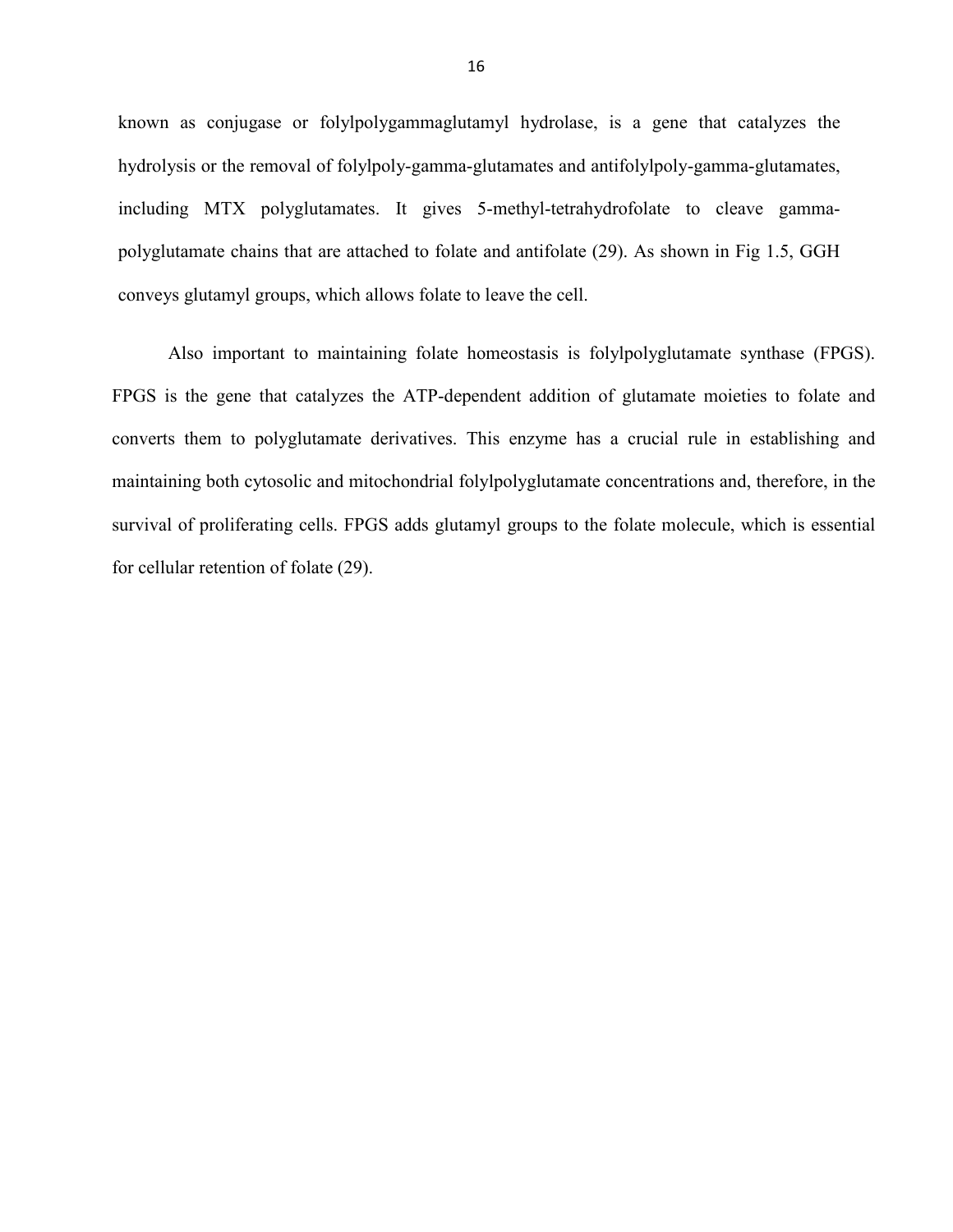#### **F. Folate Deficiency:**

The importance of folate in growth and development**,** Folate deficiency is an important public health issue. In mouse studies, increased intake of folate has been associated with a decreased risk of many types of diseases. A review (Rosati et al.) evaluates the impact of folate depletion on blood and tissue folate status. They reported that the duration of feeding, dosage of folate, and use of antibiotics all impact the degree of folate depletion (30)

A great deal of research has been conducted to better understand the impact of folate deficiency on the body, but has tended to focus on folate concentration in serum Folate is transported in the blood in the monoglutamate form. In tissues and cells, by contrast, folate is polyglutamated and deconjugation is required. The conjugase enzyme in tissues and cells is required in order to regulate the level of polyglutamation of folate within the cell. As such, folate deficiency in tissues and cells may result not simply from a lack of folate in diet, but also from issues related to the enzymes involved in conjugation and deconjugation of folate. Understanding folate deficiency therefore requires understanding the role of this process and enzymes in folate available in tissues and cells. Consequently, we must understand folate availability in the tissues and cells where these problems arise in order to effectively understand the roles of folate metabolism in health and disease. Most studies, which speculate on the link between folate deficiency and health, have evaluated serum folate status, without regard for tissue status. A comprehensive study needs to be conducted to investigate the impact of serum folate levels on tissue folate status. Our objective in this work is to begin evaluating this question.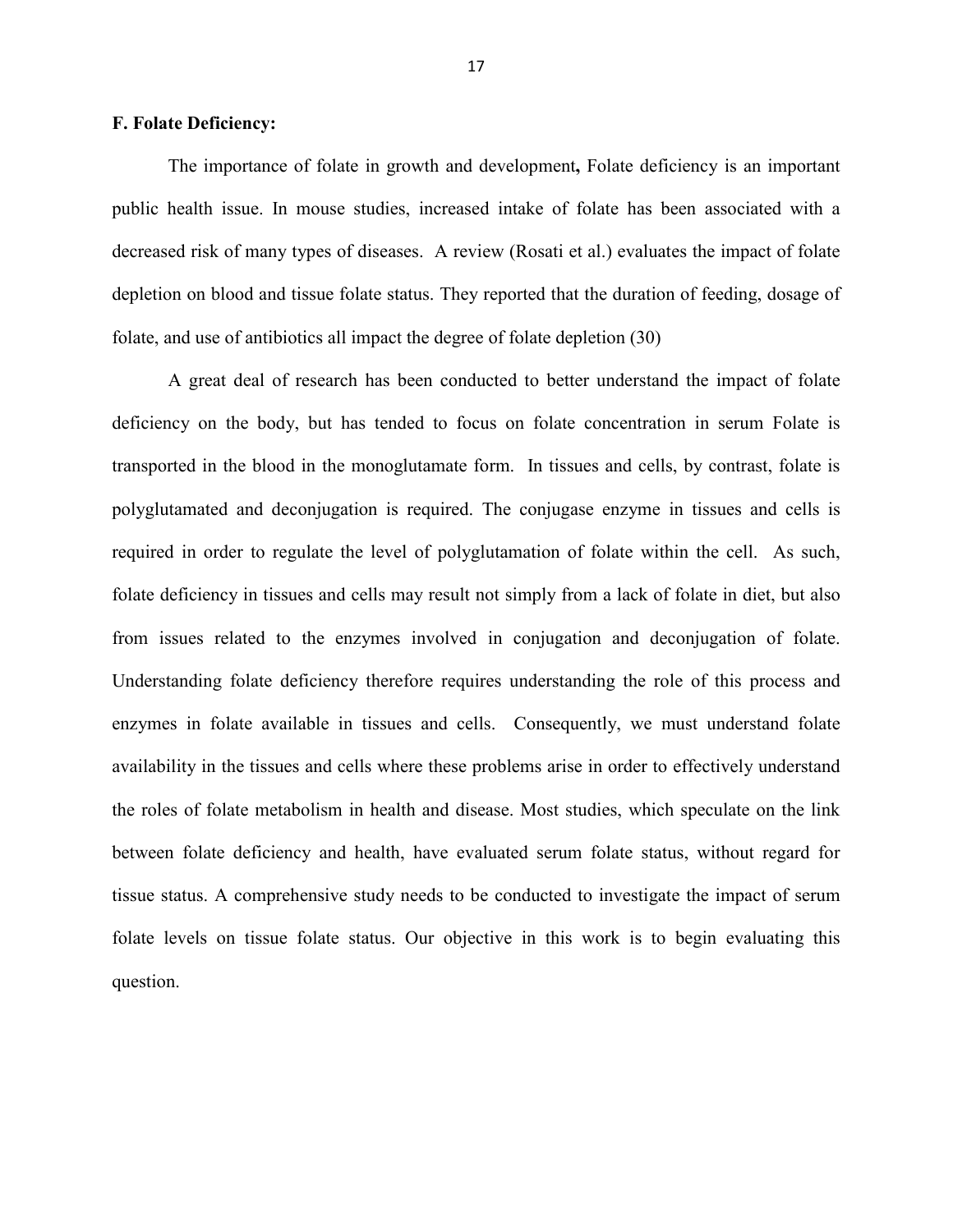#### **CHAPTER 2: HYPOTHESIS AND SPECIFIC AIMS**

Purpose of Study:

Several studies have measured tissue folate level in response to dietary depletion, and showed the effect of folate deficiency on tissue folate levels depending on the length and duration of the dietary intervention. A study by Watson and Margison et al., 2010 (31), showed that feeding rats a folate-deficient diet for a certain period of time caused moderate intracellular folate deficiency. Serum folate dropped by 40% and tissue folate by 25-60%. Liver folate was depleted by 30%, and colon folate by 60%. Our study should confirm these earlier results.

Further antibiotic use inhibits production of bacterially synthesized folate in the colon. By comparing the tissue folate status of mice treated with antibiotic versus those not treated with antibiotic, we can measure the effect of using the antibiotic, the contribution of bacterially-synthesized folate to folate tissue status, and the importance of using antibiotics in tissue folate status research.

The effect of folate status on the expression of genes is not adequately understood as it pertains to folate distribution within the cell. Studying the impact of folate status on the expression of genes responsible for folate retention in the cell will offer insight into the role of folate in a variety of DNArelated metabolic processes, and in turn, on the impact of folate deficiency on the development of health conditions.

 This project seeks to understand the mechanism behind the effects of folate deficiency, and how cells and tissues regulate metabolic enzymes affected by folate when these cells and tissues are

18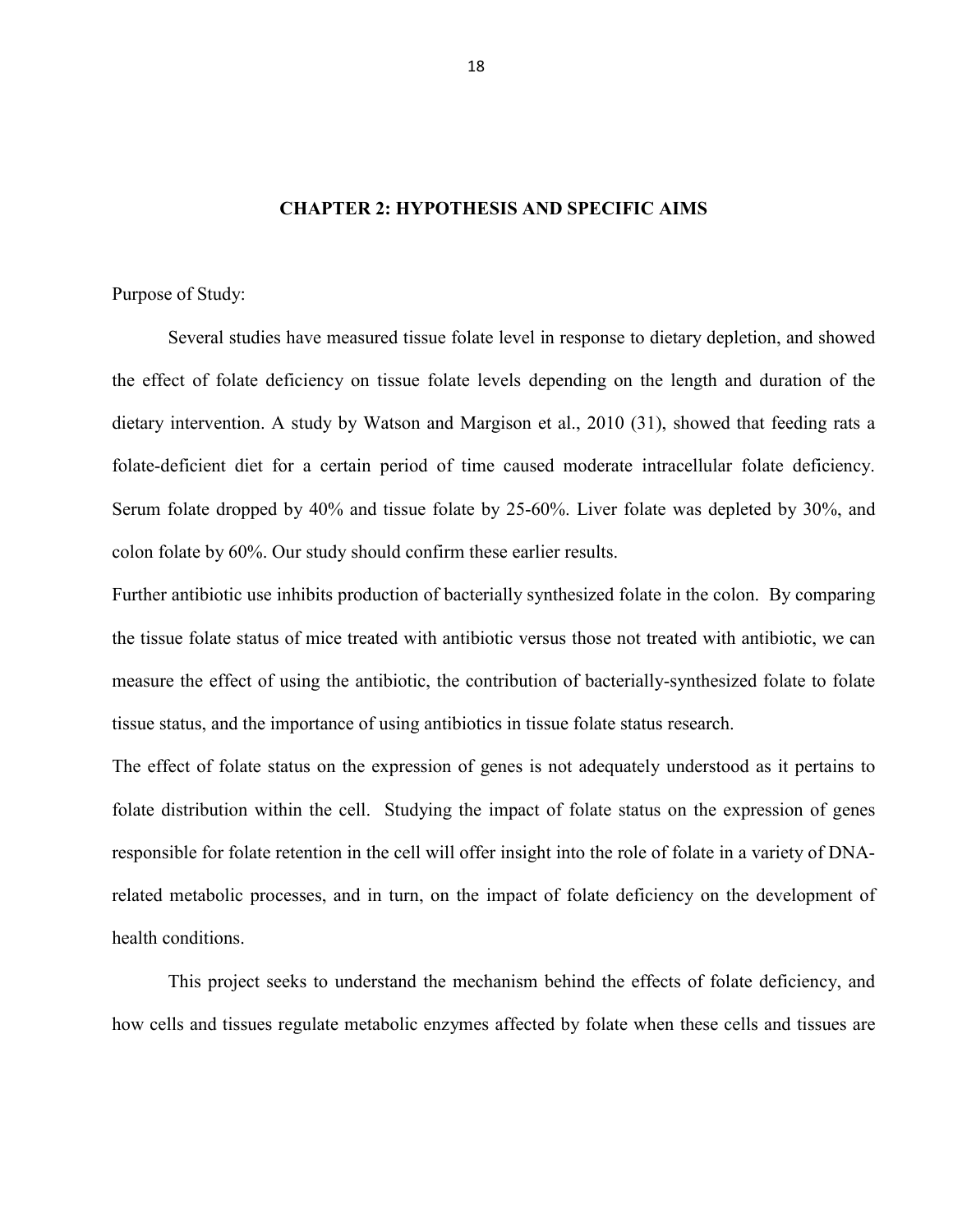under the stress of folate depletion. We hypothesize that the removal of folate from the diet will result in folate reduction in tissues. Our hypothesis has the following aims.

**Specific Aim 1:** We will determine whether folate deficiency has an impact on serum and tissue folate level in the absence of antibiotics.

**Specific Aim 2:** We will determine if the activity of succinyl sulfathiazole (antibiotic) affects the tissue folate status in response to folate depletion.

Specific Aim 3: We will determine whether folate status has an impact on the expression of genes responsible for folate retention in the cell.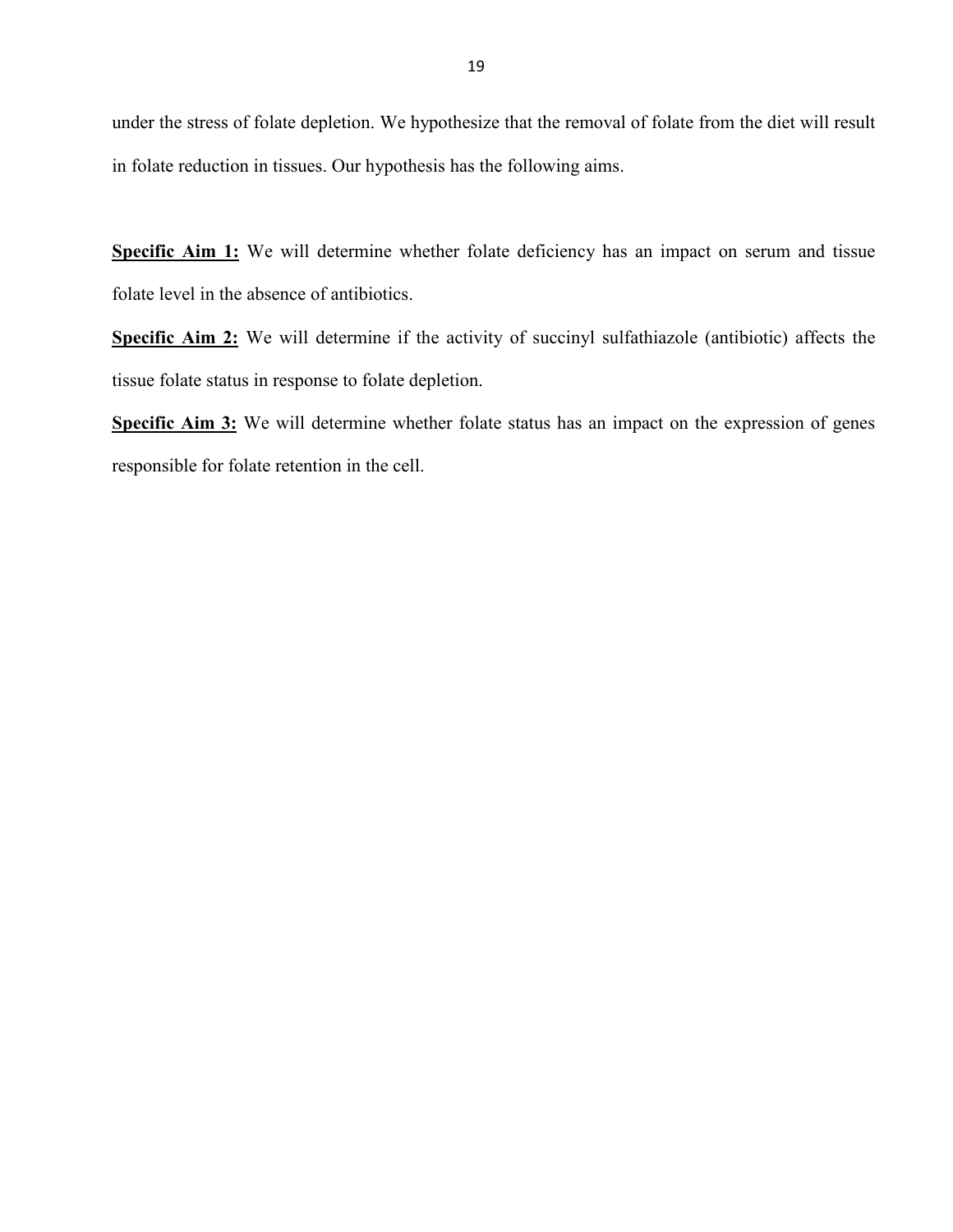#### **CHAPTER 3: MATERIALS AND METHODS**

### **Animals:**

 C57B1/6 from Charles River, born in September 2013 and received in November 2013. They were put on chow diets up until started them on their respective diets in January 2014, at 4 months old.

| <b>Number of Animals</b> | Weeks (w) | <b>Type of Diet</b> | <b>Antibiotic (AB)</b> |
|--------------------------|-----------|---------------------|------------------------|
| 3 animals                | 8 w       | FA                  | N <sub>0</sub>         |
| 3 animals                | 8 w       | FA                  | Yes                    |
| 3 animals                | 8 w       | FD                  | N <sub>0</sub>         |
| 3 animals                | 8 w       | <b>FD</b>           | Yes                    |

**Table 3.1**: Numbers of Animals and Types of Diets

**FA Diet**: AIN-93G purified rodent diet with vitamin free casein and 2 mg/kg Folic Acid; In addition, AIN-93G purified rodent diet with 1% succinyl sulfathiazole and 2 mg/kg Folic Acid. **FD Diet**: Folate deficient AIN-93G purified rodent diet with vitamin free casein and 1% succinyl sulfathiazole. In addition, folate deficient AIN-93G purified rodent diet with vitamin free casein.

Animals were fed ad libitum, and diet was adjusted weekly as needed. Food intake was calculated weekly. The mice consumed on average 3-4g of diet per mouse per day. The animals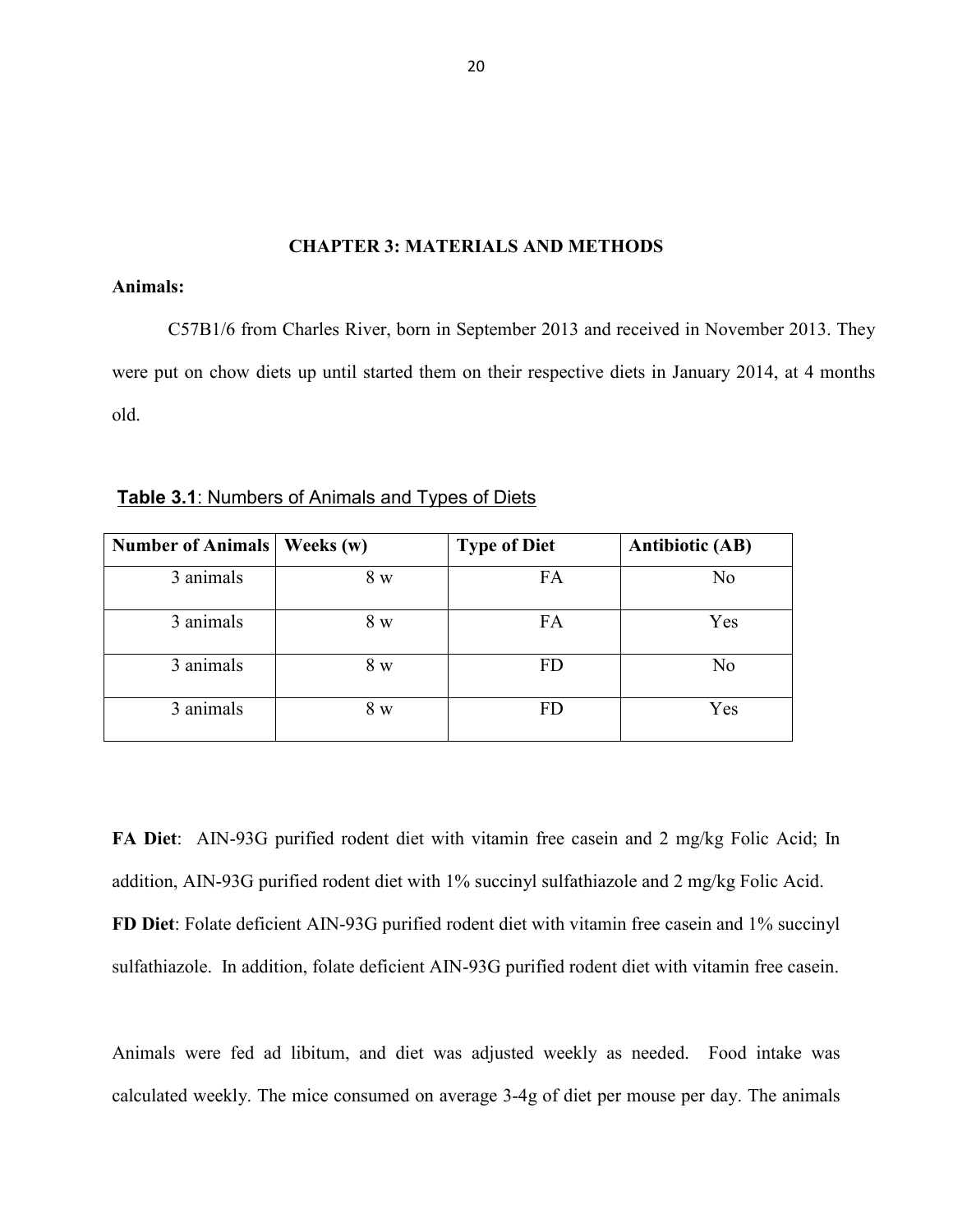were sacrificed by  $CO<sub>2</sub>$  and cervical dislocation. Blood was collected and held at room temperature for 30 minutes to allow clotting, at which time serum was collected for folate detection by microbiological assay. All tissues (liver, kidney, spleen, colon, brain, small intestine, testis, and tail) were promptly removed and flash frozen in liquid nitrogen until used. Serum, colon, liver, kidney, brain, and small intestine were weighed and placed in 30 volumes of extraction solution: 0.7 B-Mercaptoethanol per one ml buffer 1 was prepared by dissolving 3.2 gram of sodium ascorbate into 19 ml dH2o and adding 1 ml potassium phosphate buffer (1mol/1, pH 6.1).

Tissue culture:

SV-40 transformed mouse embryonic fibroblasts (MEFs) Tag 92, BNL CL2 cells, which are transformed liver, cells derived from BALB/c mice (ATCC TIB-73^TM) and Tag 207. Cells were maintained in either folate adequate or folate free media with dialyzed serum. In the beginning, cells grown in folate free media were cultured in media supplemented with 10uM thymidine/60uM adenosine (T/A) to allow cell survival. Removal of folate from the media without T/A supplementation initially resulted in cell death. Stepwise reductions in the percent T/A was conducted over time, such that T/A concentrations were decreased every 3 passages until T/A supplementation was not required for survival. Cells were counted using TC10 Automated Cell Counter, (Biorad, Hercules, CA) and were seeded at the identical densities.

## **HARVESTING CELLS:**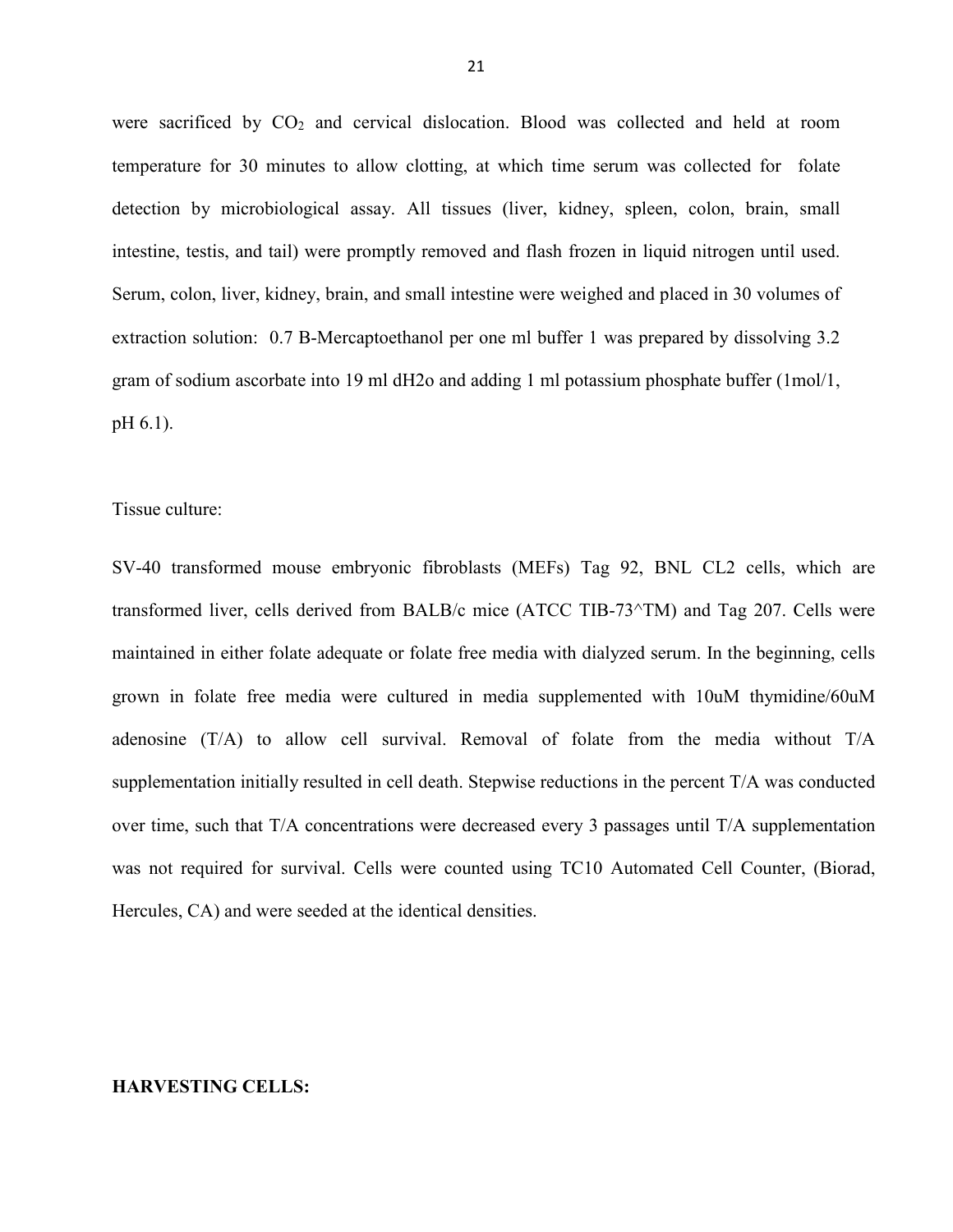The flasks of cells were first observed under the microscope to determine if the cells were 75% confluent. The old media from the cells was removed and the flasks were washed with 5 ml of pre-warmed 1X PBS-EDTA. Once the 1X PBS-EDTA was removed, 2 mL of the trypsin was added. The flasks were then incubated for approximately 2-3 minutes at 37° C in order to detach the cells from the bottom of the flasks. The cells were again viewed under the microscope to ensure that the cells were lifted off the flask. To stop the trypsin from working, we added 3 mL of complete growth media. By using a serological pipette, the cells were pipetted up and down several times to separate the cells from each other. The cells, along with the added complete media, were transferred into a 15 mL conical tube for washing. The cells were centrifuged for 5 minutes at 1300 rpm at 4° C. The media was carefully removed without disturbing the white pellet visible on the bottom of the conical tube, and 5 mL of 1X PBS was added. The cells were again centrifuged at 1300 rpm for 5 minutes at 4° C and the 1X PBS was carefully removed without removing the pellet.

#### **RNA Isolation**:

 After the cell was harvested, we isolated the whole RNA by using Isol-RNA Lysis Reagent (5 Prime Inc, Gaithersburg, MD). First, we allowed the samples either from cell or tissue culture to incubate in Isol-RNA Lysis Reagent (5 Prime Inc, Gaithersgurg, MD) until the next day, under 4° C. The next day, we spun the samples with the Isol-RNA lysis at 12000g for 10 minutes at 4° C. At this point, there were three layers in each tube: the top layer is clear and is called the aqueous layer; the middle layer, which contains the precipitated DNA, is white and is called the interphase-; and the bottom layer, containing organic material, is the pink organic layer. The DNA pellet went down the tube and we collected the supernatant, and we carefully pipetted off the aqueous phase with the larger pipette, being careful to not draw any of the organic or DNA phase. Then we added 2000 μL of chloroform for every 1 mL of Isol-RNA Lysis Reagent to each sample (supernatant), shook it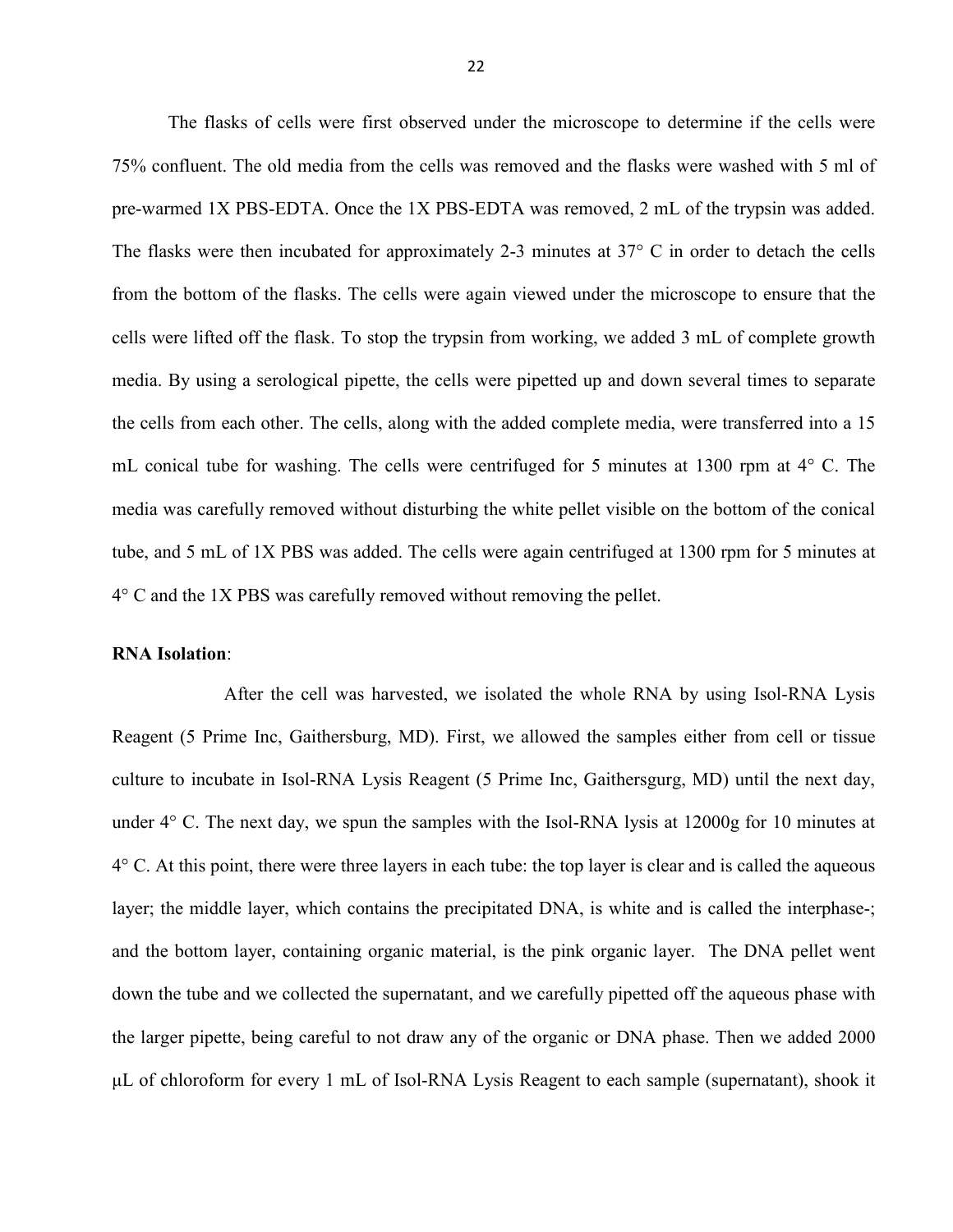vigorously for 20 seconds, and incubated samples at room temperature for 2-3 minutes. After incubation, we centrifuge all samples at maximal speed (12000 x g) for ten minutes at 4° C.

We then transferred the aqueous phase to a fresh tube. The aqueous phase is the colorless upper phase that corresponds to 60% of the volume of Isol-RNA Lysis Reagent (5 Prime Inc, Gaithersburg, MD) used. Then we added 0.5 mL of isopropanol to the aqueous phase and mixed it gently. We then let the samples sit at room temperature for 10 minutes and centrifuged them for 10 minutes at (12,000 x g) at  $4^{\circ}$  C. After extracting the tubes from the centrifuge, we removed the supernatant from each sample, and placed the tubes on ice. There was a pellet barely visible at the bottom of each tube. We poured off the isopropanol and added 1 mL of 75% EthOH in DEPC treated water and mixed samples by flicking and inverting the tubes or by vortexing. The pellet came loose from the bottom of the tube, but remained intact. Then we centrifuged at 7500 Xg for 5 minutes at 4° C. After that we needed to remove all the ethanol from each tube, but not disrupting the pellet. At the end, we added 30 μL of RNase free water to re-dissolve the pellet. If the pellet was not dissolved, we tried to pipette gently up and down, then we incubated the tubes at 4° C for same day use or at -80° C for second day use. Finally we quantified our samples of RNA by using the Nano drop to check the concentration of the RNA, and then we were ready to the next step, which was CDNA synthesis.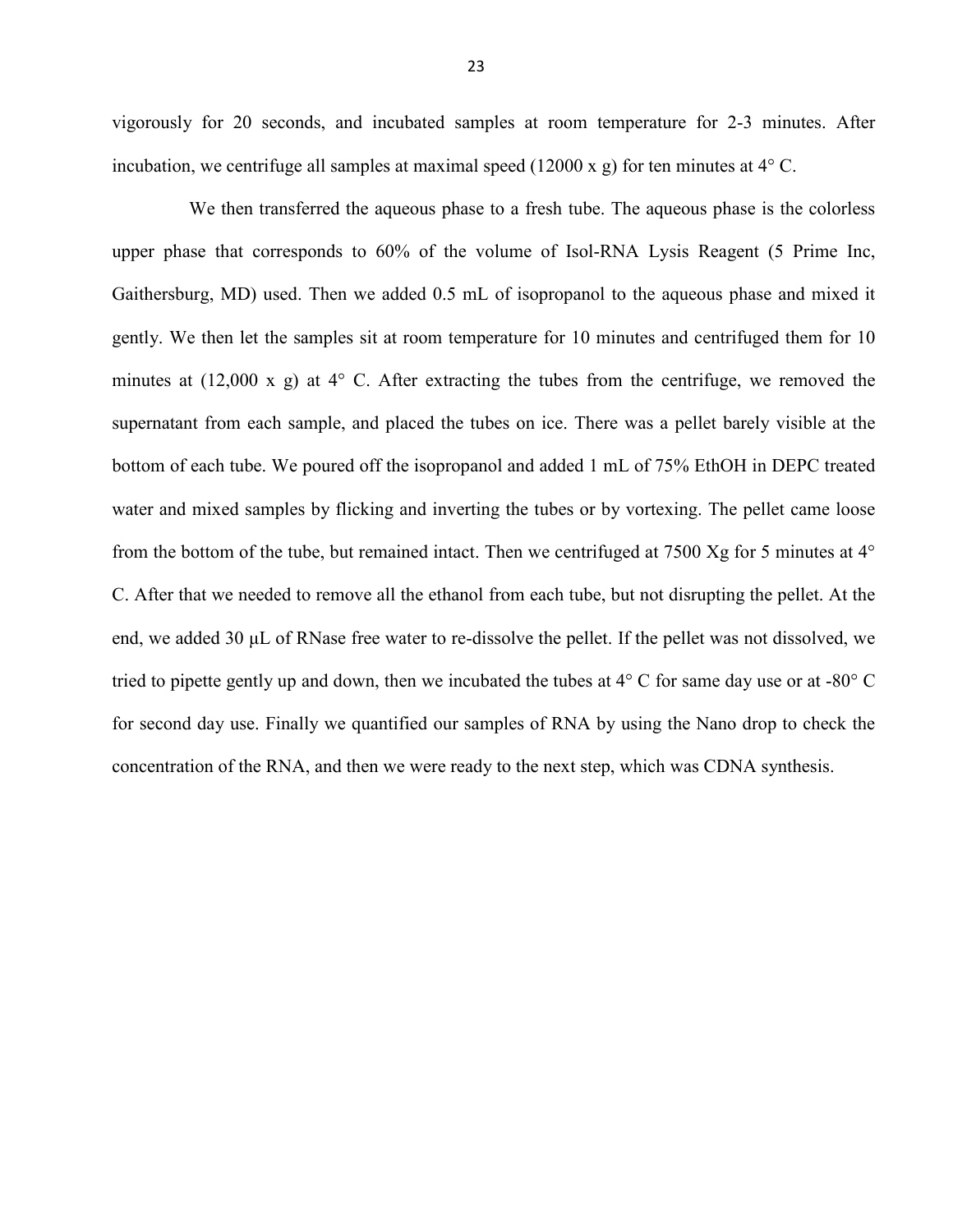#### **CDNA SYNTHESIS:**

After the isolation of whole RNA from cells, we synthesized cDNA from the RNA we isolated. First, we needed to prepare the reverse transcription reaction mix by combining the following components of the RT-PCR kit (Perkin Elmer, Waltham, MA) in a sterile 1.5 ml micro centrifuge tube on ice:

Master Mix:

| $\Box$ aster Mix: transcription reaction mix by combining | 5uL |
|-----------------------------------------------------------|-----|
| $\Box$ uLter Mix: transcription reaction mix by combining | 4uL |
| $\Box$ uLter Mix: rkin Elmer, Waltham, MA)                | 4ul |
| $\Box$ dNTP (Perkin Elmer, Waltham, MA)                   | 1uL |

uLerkin Elmer, Waltham, MA) 1uL

We prepared enough mix to allow 15 uL for each cDNA synthesis reaction to be performed, and vortexed them gently, keeping samples on ice prior to dispensing them into the reaction tubes. Then, we aliquoted 15 uL of the reverse transcription reaction mix to each reaction tube on ice accordingly. During the experiment, we used a specific amount of the RNA. We combined the RNA (1000 ng) and the cDNA random primer in nuclease-free water for a final volume of 5 uL per RT reaction.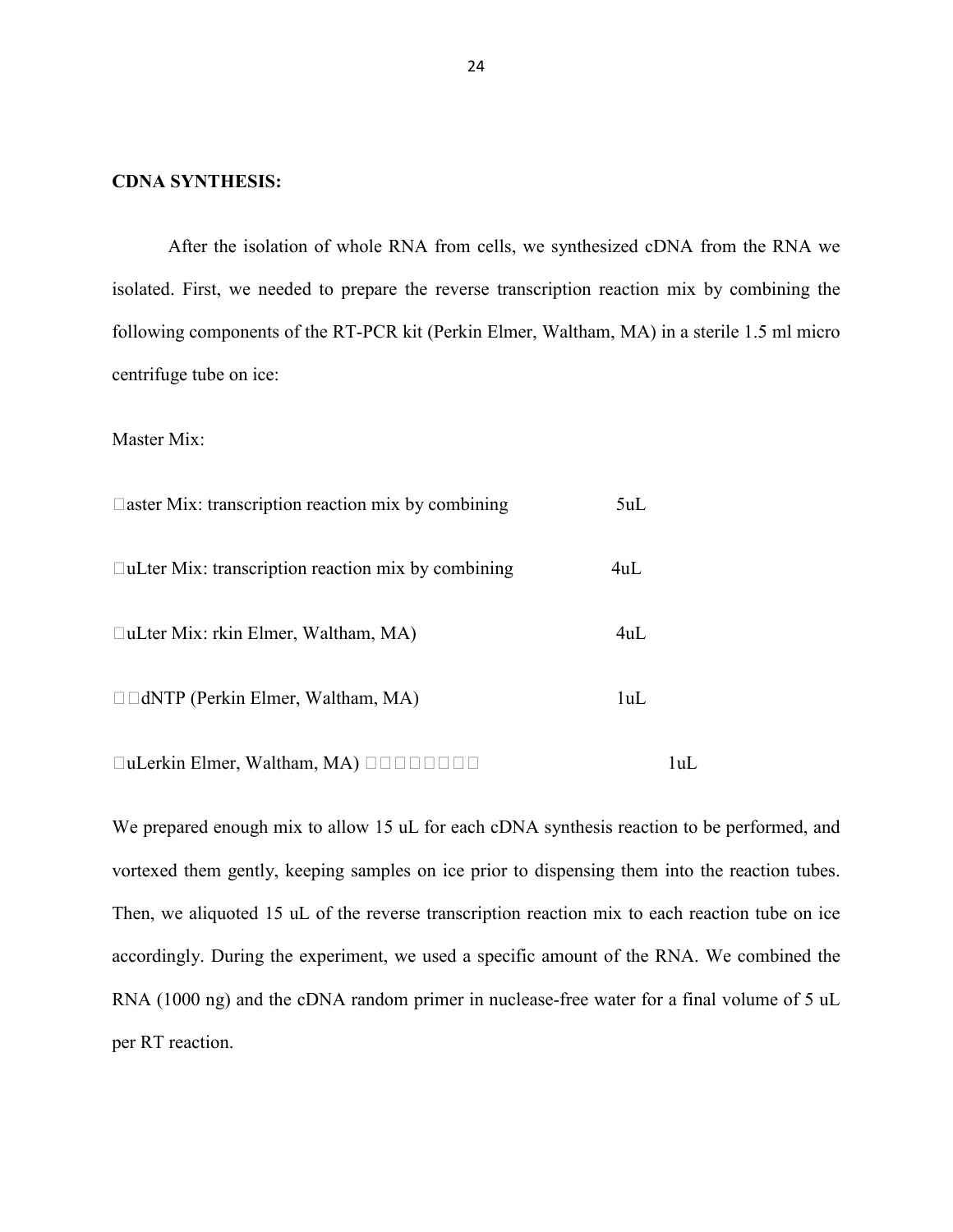- 1. Reaction Primer= 1uL
- 2. RNA  $= 1-3$  (depending on concentration)
- 3. DH2O  $=$  certain volume to make total equal to 5  $\mu$ L
- 4. Total  $= 5$

Then we placed the tube into a preheated heat block at 70° C for 5 minutes. After that we removed the tubes and put them on ice immediately for 5 minutes, and then we spun them for 10 seconds to collect the condensate. Then we added the RNA and mix to the reaction tubes containing RTase reaction mix, then we centrifuged for 1 min to mix the samples. Next, we placed the samples in the thermocycler (Eppendrof North America, NY) and set parameters. Certain temperatures were assigned at each step. Finally, we purified the cDNA samples with QIA quick PCR purification kit (Qiagen, Valencia, CA) and quantified the cDNA using NANO-DROP (Eppendrof North America, NY).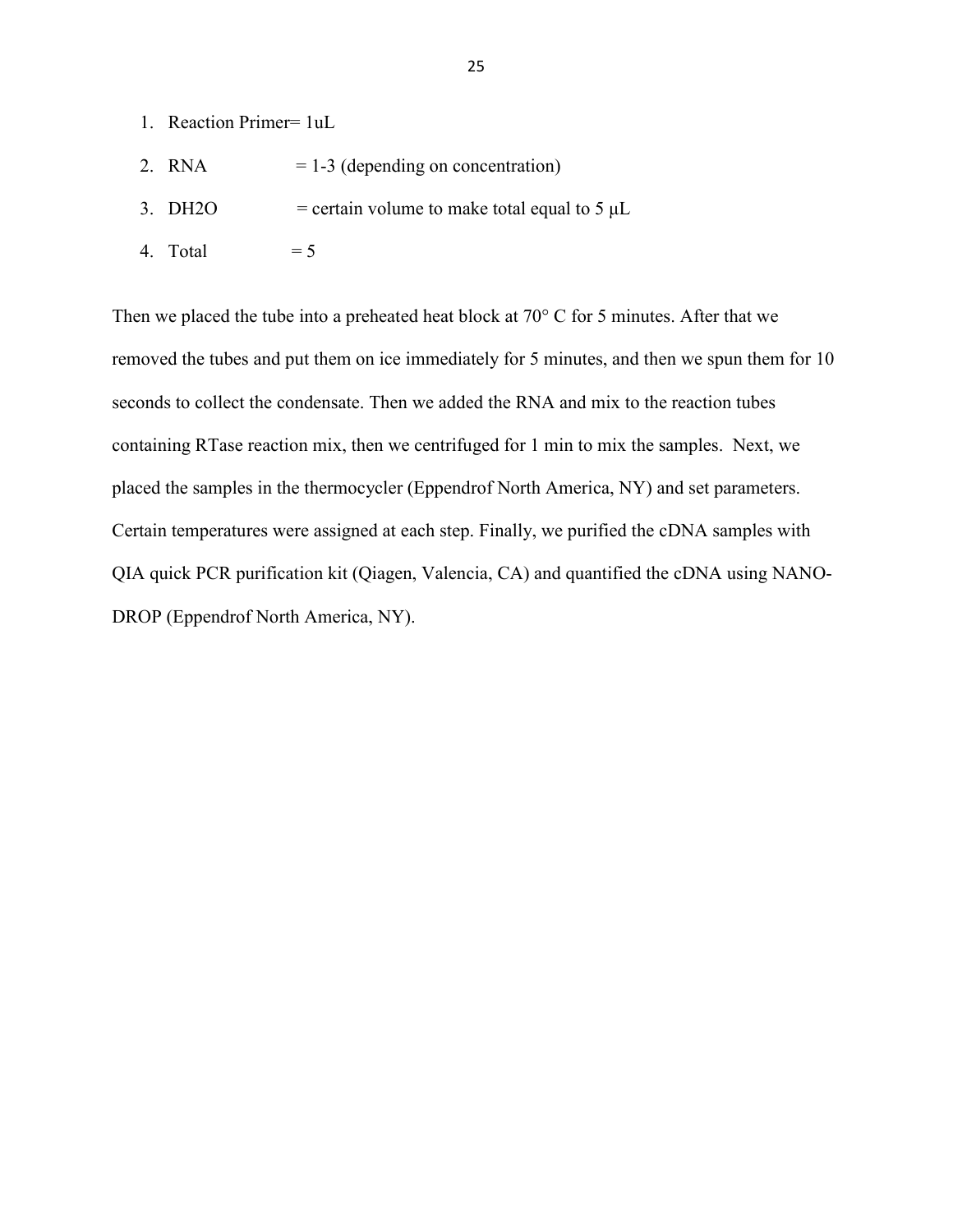## **REAL TIME PCR:**

Each PCR reaction consisted of 2 μL of purified cDNA, 4mM MgCl2, 0.5μM each of sense and antisense primers, and 2 μL of FastStart DNA master SYBR Green I enzyme-SYBR reaction mix (Roche). The parameters for all of the amplifications are detailed in Table 2. All the transcripts were normalized to the housekeeping gene, RPL-4, and GAPDH.

|                    | Duration          | Temperature    |
|--------------------|-------------------|----------------|
| Initial denaturing | $10 \text{ min}$  | 99° C          |
| Denaturing         | 10 <sub>sec</sub> | $96^{\circ}$ C |
| Annealing          | $10 \text{ sec}$  | $62^{\circ}$ C |
| Extension          | 5 sec             | $72^{\circ}$ C |
| Melting            |                   | 40° C-99° C    |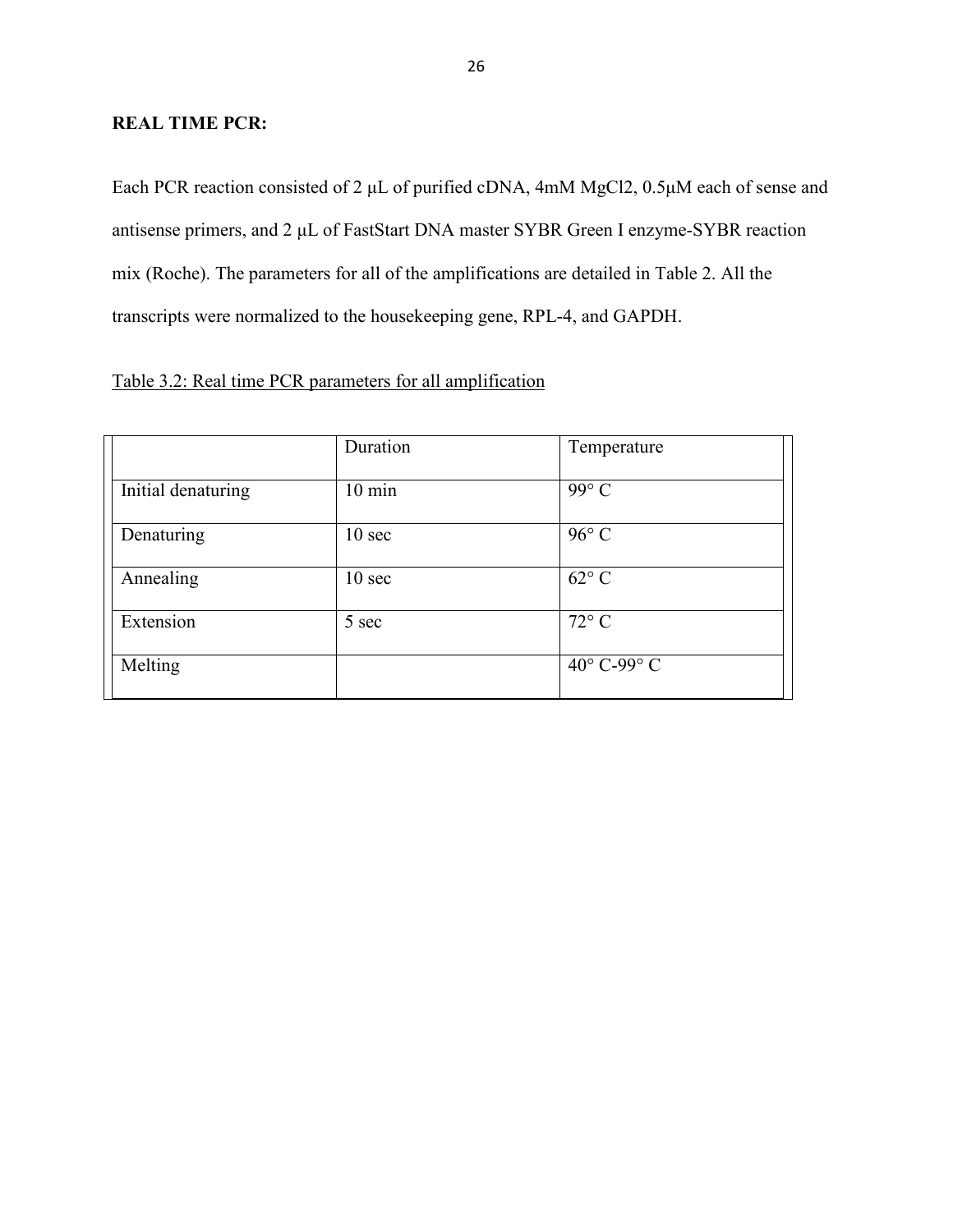#### **Folate Microbiological Assay and Overview of the Lactobacillus Casei**

After the treatment of cells and tissues with the methods described above we used the microbiological assay to determine the intracellular folate level. The level of folate was measured using the Lactobacillus casei (ATCC 7469) microbiological assay in 96 well microtiter plates in which results were read with an automatic plate reader, as described by Home et al (Horne and Patterson 1988). The growth of the Lactobacillus casei (L.casei) bacteria depends on the folate concentration. The growth of bacteria increases, as there is more folate in the growth media. We used the growth curve of the bacteria to measure the folate concentration in our samples.

The folinic acid (calcium salt) [(6-ambo)-5-HCO-H4PteGlu] was prepared in water at a concentration of 6 mM ( $6\times10^6$  fmol/μl) and first diluted to  $6\times10^3$  fmol/μl, then diluted to 60 fmol/μl, and at the end to a final dilution of 2 fmol/μl (working solution). The single strength folic acid casei medium was prepared by dissolving 9.4 gram of folic acid casei medium powder and 50 mg of sodium ascorbate (Vitamin C) in 100 mL of diH2O. The mixture was then filtered through a 0.22-μm sterile syringe filter. The working buffer was prepared by dissolving 3.2 gram of sodium ascorbate in 19 ml diH2O and by adding 1 mL potassium phosphate buffer (1mol/l, pH 6.1). The solution was then filtered through a 0.22-μm sterile syringe filter. Finally, the L.casei inoculum was cultured in a growth medium supplemented with 0.025% sodium ascorbate and 0.6μg/l folinic acid calcium salt.

One mL of L.casei was diluted in 5 mL of growth medium to incubate overnight at 37°C. The next day, the OD was measured and diluted to an OD value of 0.5 (standard OD value of the L.casei inoculum). The 96-microtiter plates was then set up as shown in table 3.3 and 3.4. Lights were turned off due to folate light sensitivity. Two fmol/μl of folinic acid calcium salt as standard was added (0,10,20,40,60,80,100,120 fmol in each well) to each designated well, a diluted sample was added to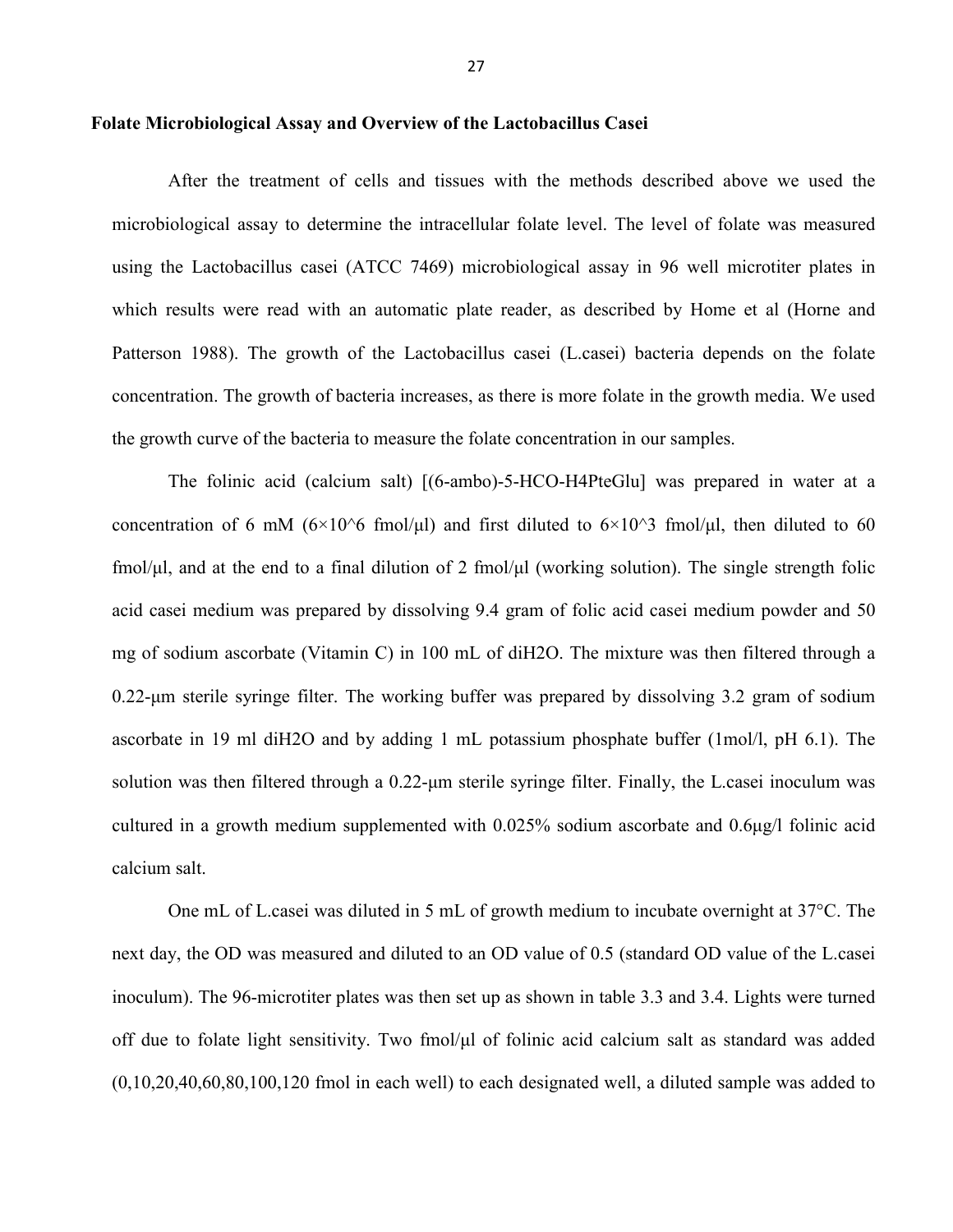each designated well, and at the end, 20μl of L.casei was added to all wells except the blank ones. The light sensitive samples were wrapped with parafilm in order to keep the humidity within the microtiter plate. The plate was also covered with aluminum foil to prevent the degradation of folate due to light.

The plate was incubated overnight at 37°C for approximately 18 hours. The plate was read at an absorbance of approximately 570-635 using TECAN-GENios plus plate reader and TECAN Magellan software. Folate concentration was calculated by comparing with the standard. Folate concentration was considered significantly different from control at a p-value < 0.05.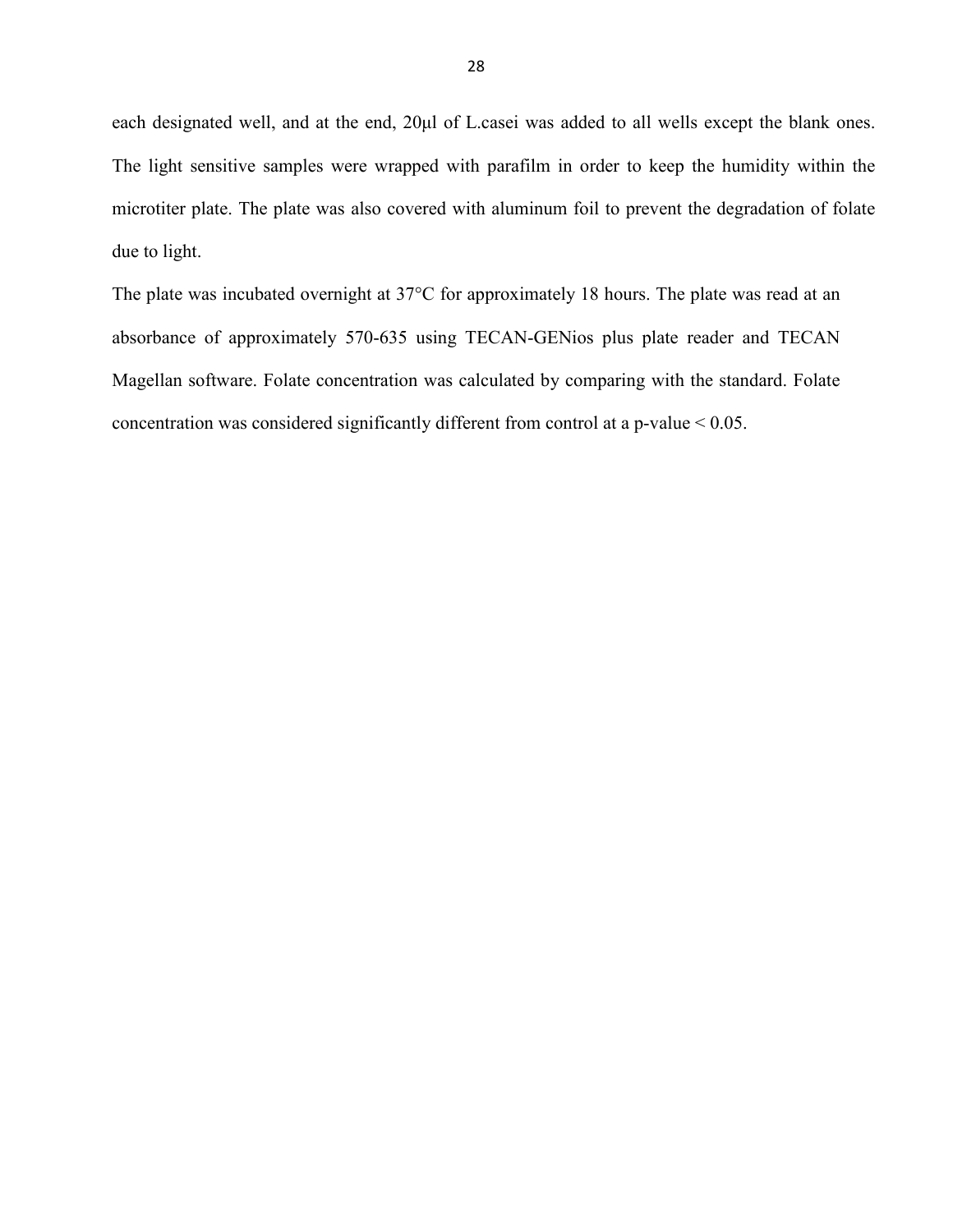| Final<br>Folate         | $\overline{0}$ | 10        | 20  | 40  | 60  | 80  | 100 | 120 |
|-------------------------|----------------|-----------|-----|-----|-----|-----|-----|-----|
| Amount (fmol)           |                |           |     |     |     |     |     |     |
| <b>Working Buffer</b>   | $8\mu$         | 8         | 8   | 8   | 8   | 8   | 8   | 8   |
| Folate                  |                | $5 \mu l$ | 10  | 20  | 30  | 40  | 50  | 60  |
| $(2 \text{fmol}/\mu l)$ |                |           |     |     |     |     |     |     |
| DiH <sub>20</sub>       | $122 \mu$ l    | 117       | 112 | 102 | 92  | 82  | 72  | 62  |
| Media                   | $150 \mu$      | 150       | 150 | 150 | 150 | 150 | 150 | 150 |
| L.casei                 | $20 \mu l$     | 20        | 20  | 20  | 20  | 20  | 20  | 20  |

Table 3.3 Folate Assay Reaction Mixtures

Table 3.4 Folate Assay Microtiter Plate Setup

|                  |                         | $\mathbf{1}$ | $\overline{2}$ | $\overline{3}$ | $\overline{4}$ | 5      | 6              | $\overline{7}$ | 8         | 9              | 10             | 11        | 12             |
|------------------|-------------------------|--------------|----------------|----------------|----------------|--------|----------------|----------------|-----------|----------------|----------------|-----------|----------------|
| Folate           |                         | Standard     | Standard       | Standard       | <b>Blank</b>   | Sample | $\overline{S}$ | ${\bf S}$      | ${\bf S}$ | $\overline{S}$ | $\overline{S}$ | ${\bf S}$ | $\overline{S}$ |
| (fmol)           |                         |              |                |                |                |        |                |                |           |                |                |           |                |
| $\boldsymbol{0}$ | $\mathbf{A}$            |              |                |                |                |        |                |                |           |                |                |           |                |
| $10\,$           | $\, {\bf B}$            |              |                |                |                |        |                |                |           |                |                |           |                |
| $\overline{20}$  | $\overline{C}$          |              |                |                |                |        |                |                |           |                |                |           |                |
| 40               | D                       |              |                |                |                |        |                |                |           |                |                |           |                |
| 60               | $\mathbf E$             |              |                |                |                |        |                |                |           |                |                |           |                |
| 80               | $\overline{\mathrm{F}}$ |              |                |                |                |        |                |                |           |                |                |           |                |
| 100              | $\mathbf G$             |              |                |                |                |        |                |                |           |                |                |           |                |
| 120              | $\mathbf H$             |              |                |                |                |        |                |                |           |                |                |           |                |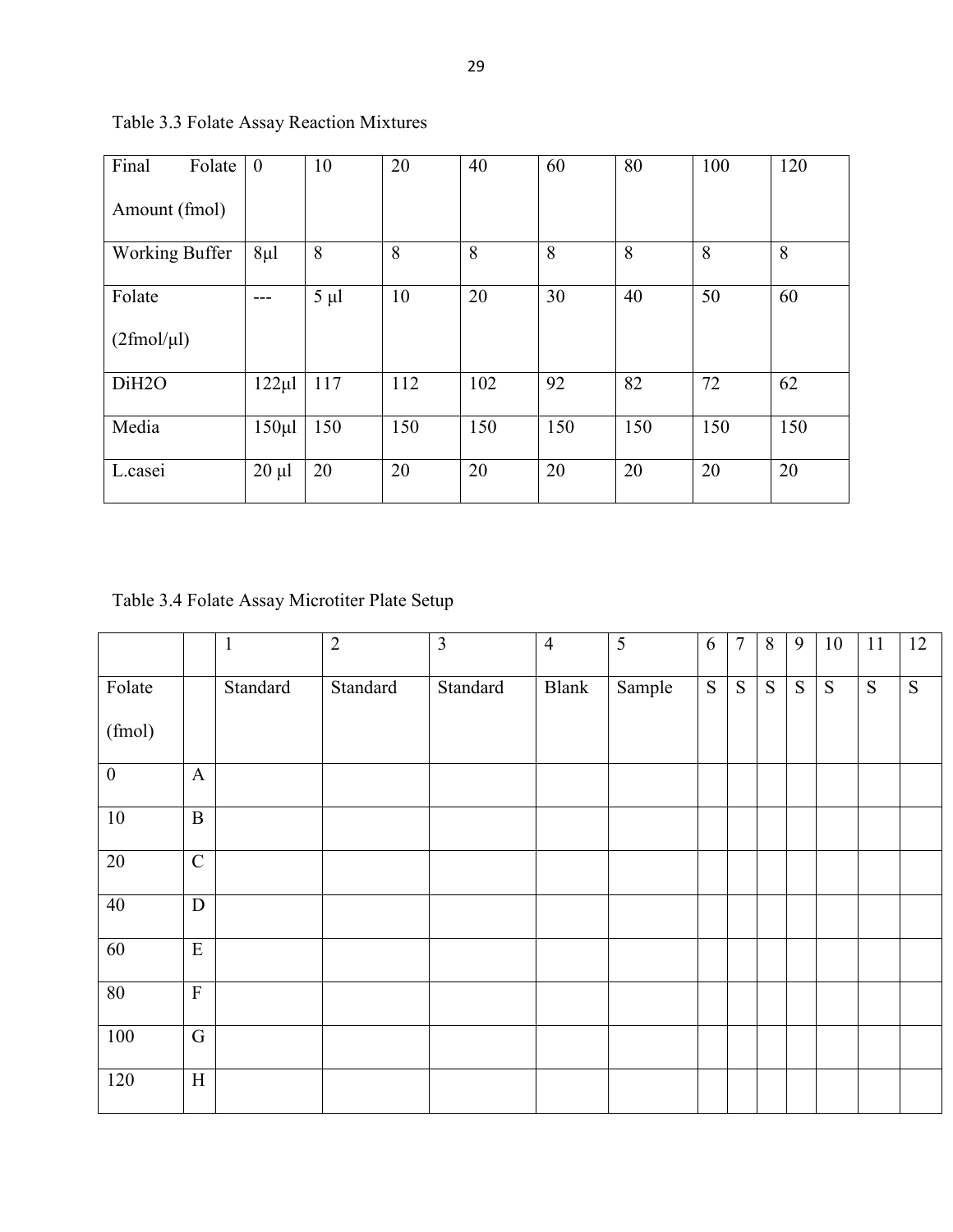## **Statistical Analysis:**

Statistical significance between means was determined using t-test. P values less than 0.05 were considered statistically significant.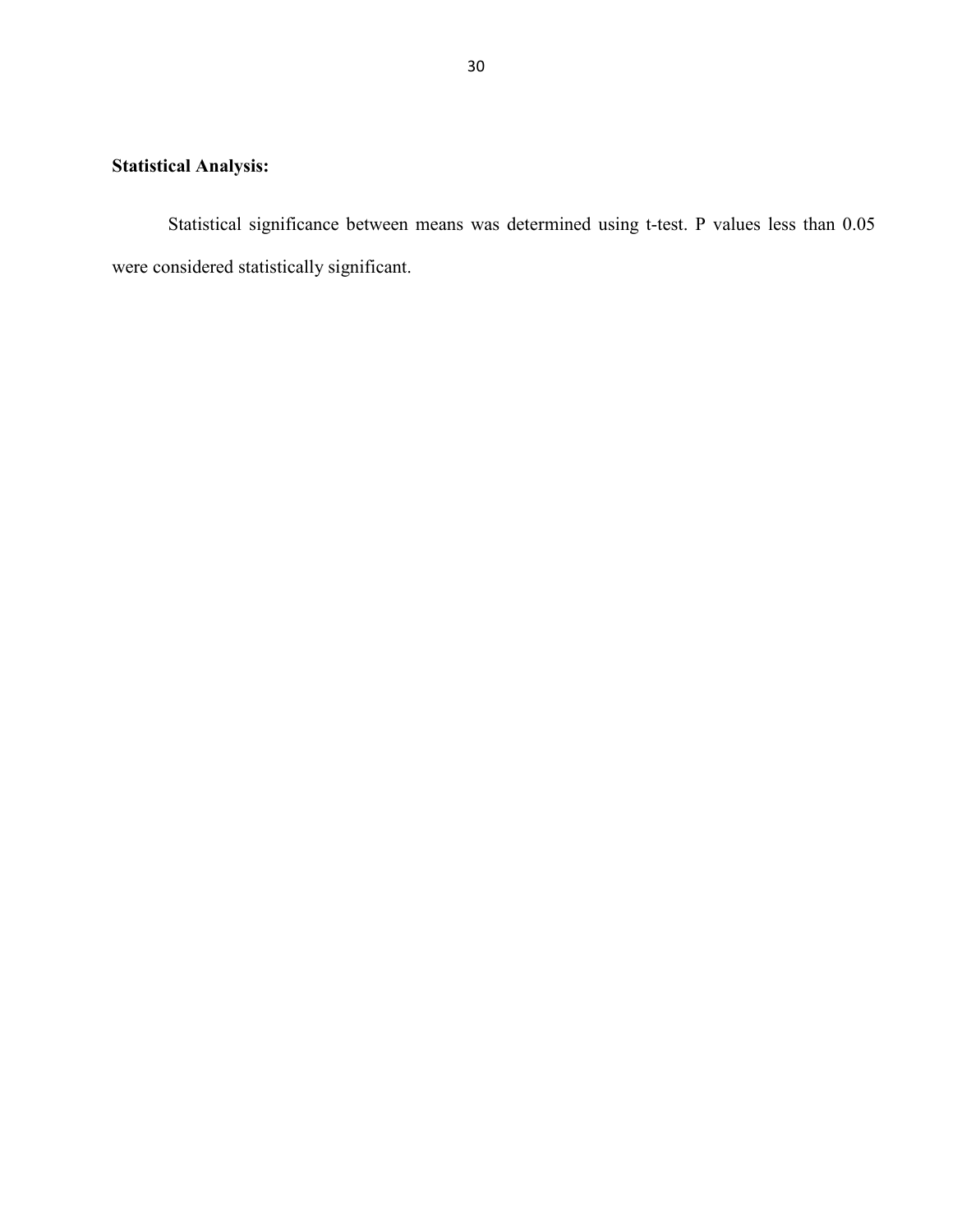## **CHAPTER 4**

```
RESULTS
```


**Figure 5: Folate level in BNLC2 in response to folate depletion.** The cells were grown in the presence of folate (FA) while a second set were grown in folate depleted media (FD). Folate level was determined by L.Casei microbiological assay. Data were triplicated and was presented as mean  $\pm$  S.E.M. Statistical significant was determined by T-Test. \*\* p< 0.001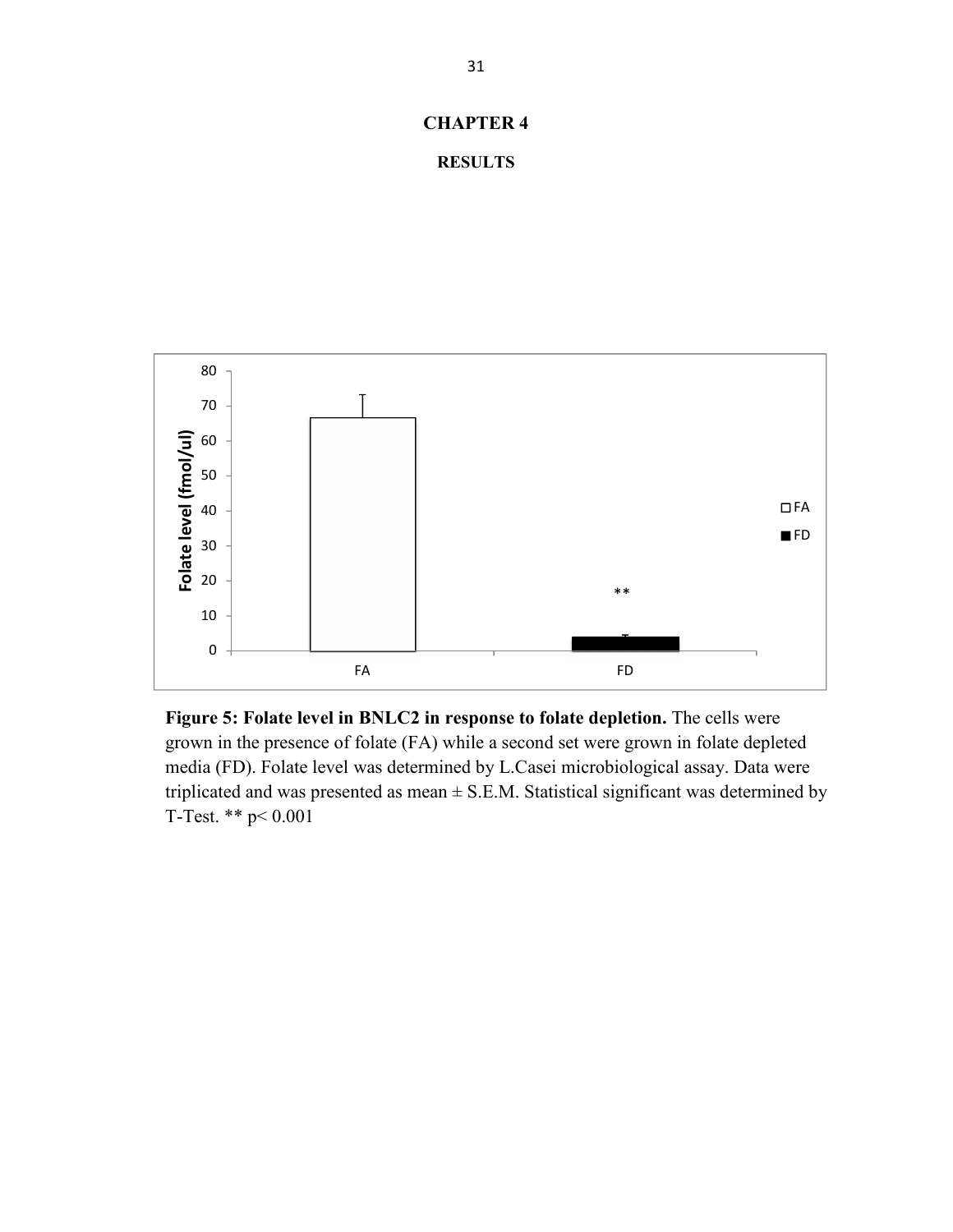

**Figure 6: Folate level in UNG +⁄+ and UNG -/- MEFs in response to folate depletion.** The cells were grown in presence and absence of folic acid media. Folate level was determined by L.Casei microbiological assay as described in methods. Data were triplicated and was presented as mean  $\pm$  S.E. M. Statistical significant was determined by T-Test. \*\* P value < 0.001.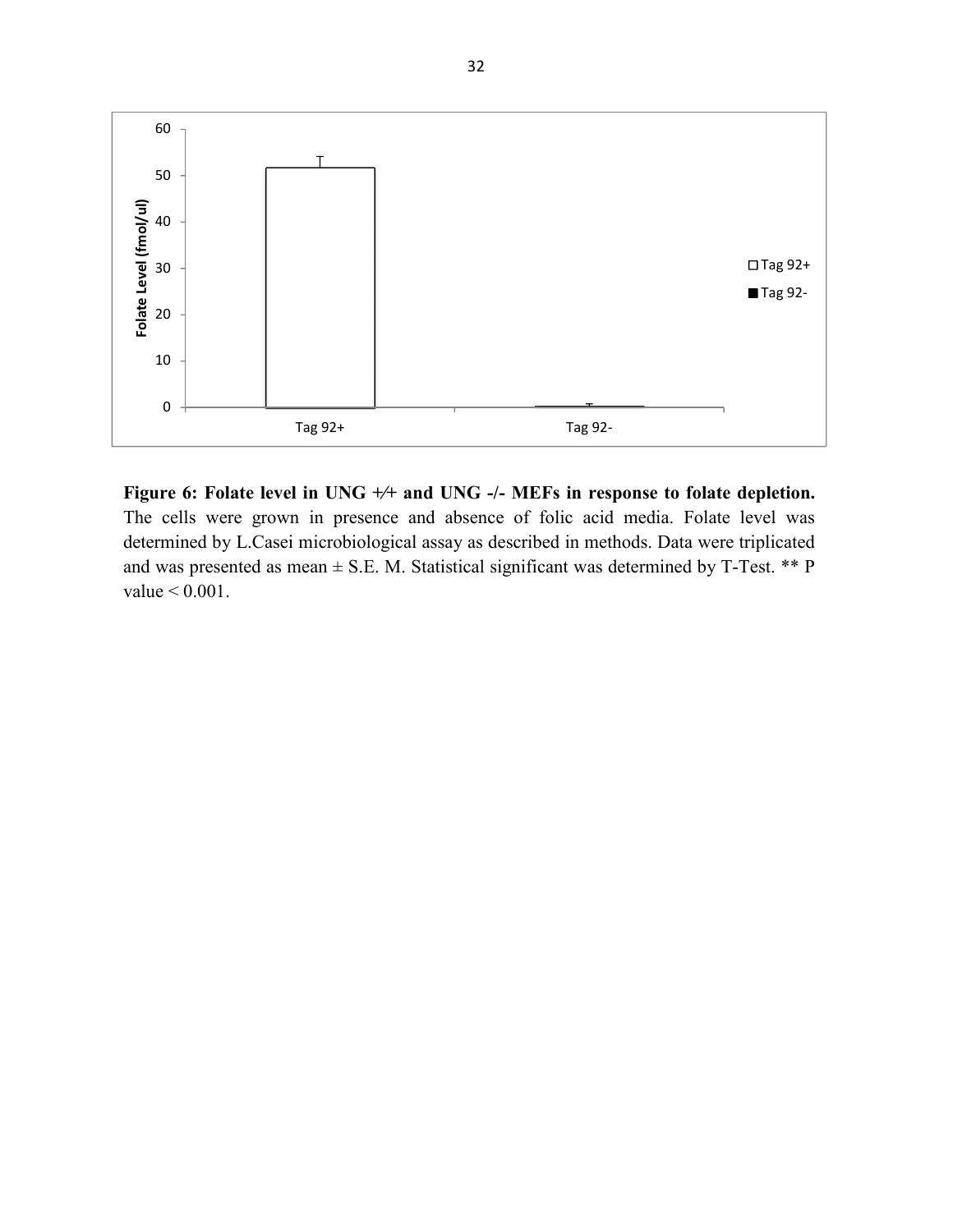

**Figure 7: Folate Level in Ung −⁄− MEFs in response to folate depletion.** The cells were grown in the presence and absence of folic acid media. Folate level was determined by L.Casei Microbiological assay as described in methods. Data were triplicated and was presented as mean  $\pm$  SEM. Statistical significance was determined by T-Test. \*\*P value <0.001.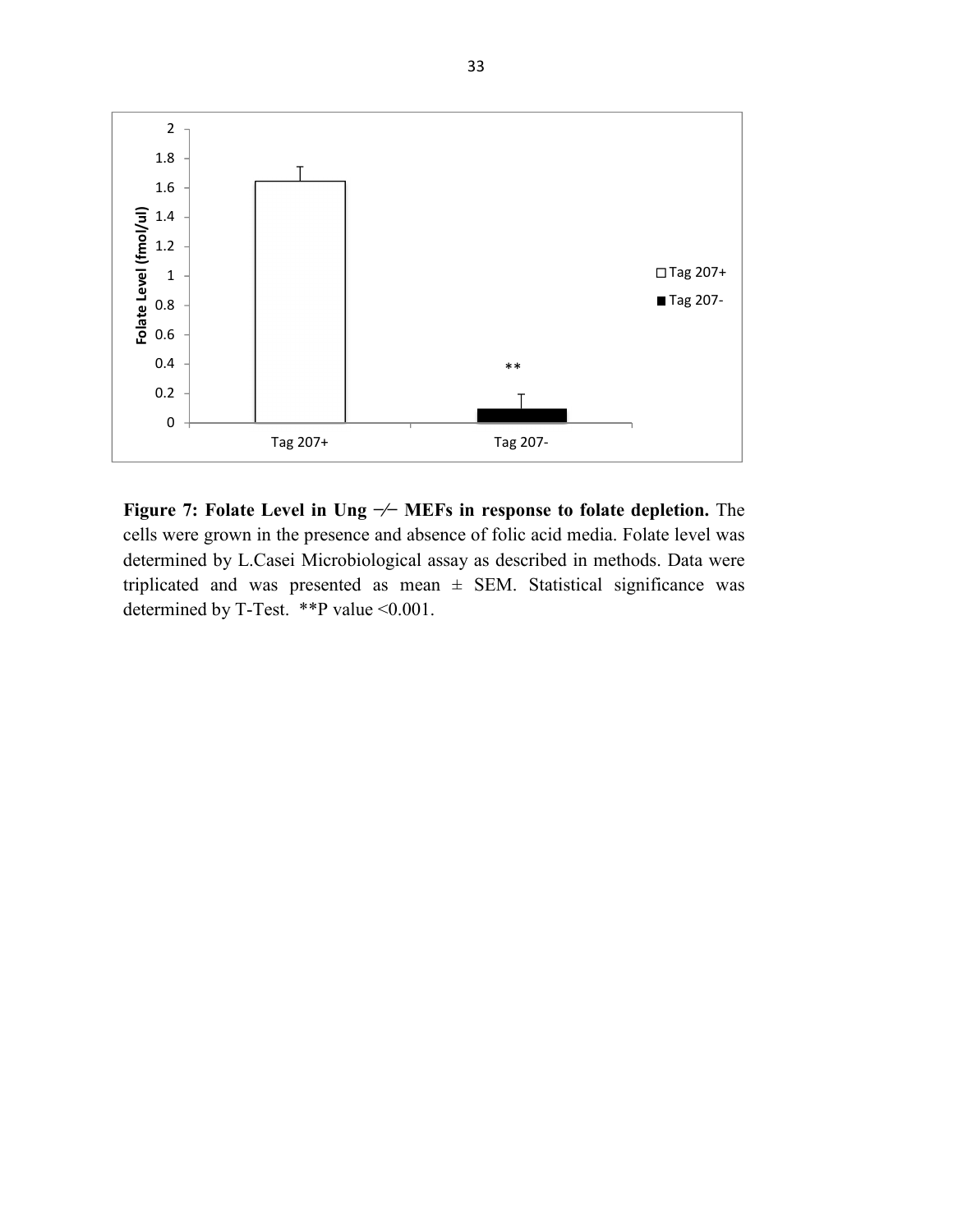

**Figure 8: Relative mFPGS gene expression in response to Folate depletion in UNG −/− MEF, Ung +/+ MEF, and BNL-C2 cells.** Cells were grown in presence and absence of Folic acid in media. RNAs were isolated from cells grown for 3 passages. mGGH expression were determined by RT-PCR. Data were normalized to mGAPDH. Data were triplicated and presented as mean  $\pm$  SEM. Statistical significant was determined by T-test. \*\* P< 0.001. FPGS was higher in Folate depleted cells (0.84 fold higher in Tag 207 cells, 0.57 fold higher in Tag 92 cells, and 0.61 fold higher in BNL-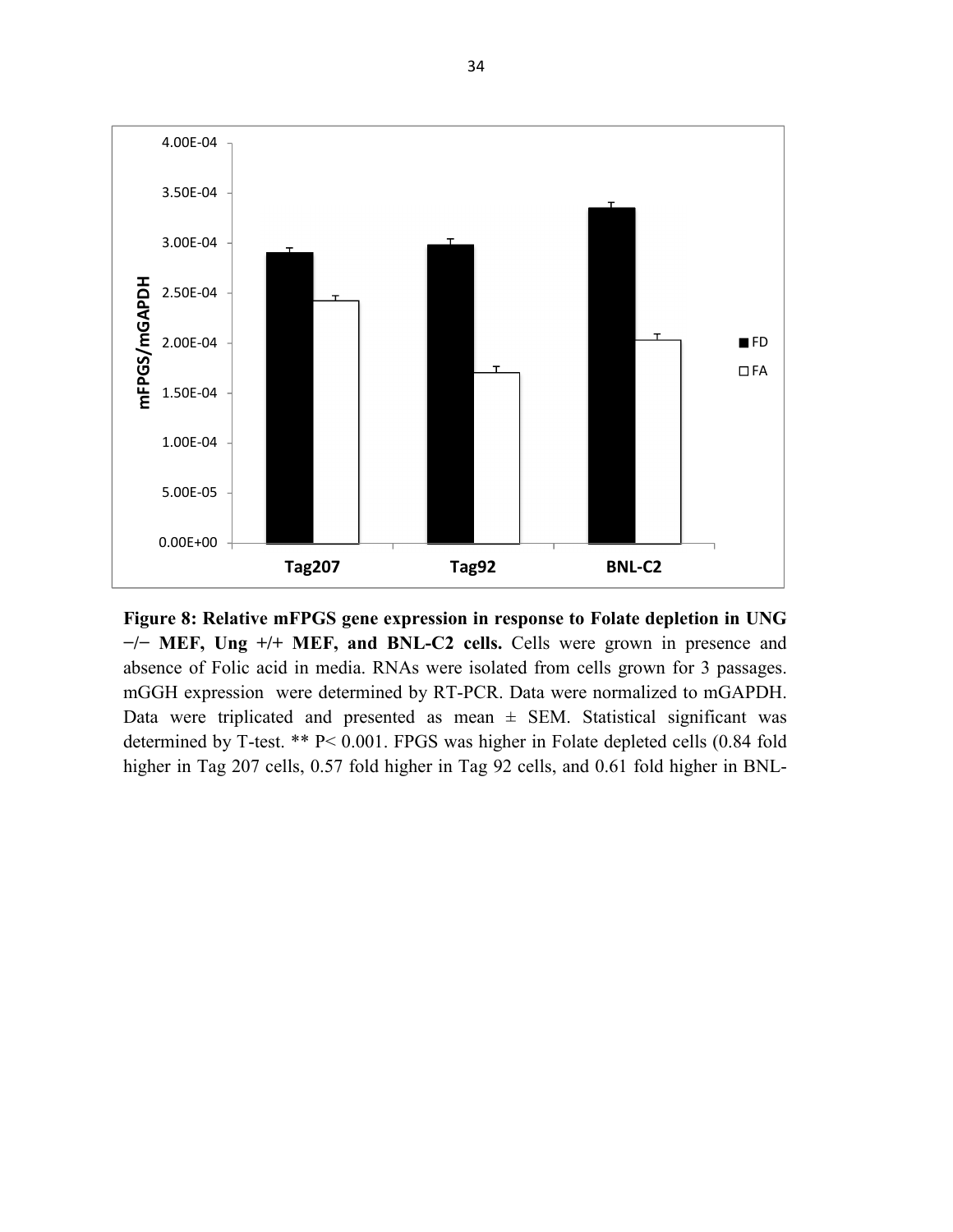

**Figure 9: Relative mGGH gene expression in response to Folate depletion in**  Ung <sup>-/-</sup> MEF, Ung <sup>+/+</sup> MEF, and BNL-C2 cells. Cells were grown in presence and absence of Folic acid in media. RNAs were isolated from cells grown for 3 passages. mGGH expression was determined by RT-PCR. Data were normalized to mGAPDH. Data were triplicated and presented as mean  $\pm$  SEM. Statistical significant was determined by T-test. \*\* P< 0.001. mGGH was lower in Folate depleted cells ( 7 fold lower in Tag 207 cells, 2.7 fold lower in Tag 92 cells, and 1.7 fold lower in BNL-C2).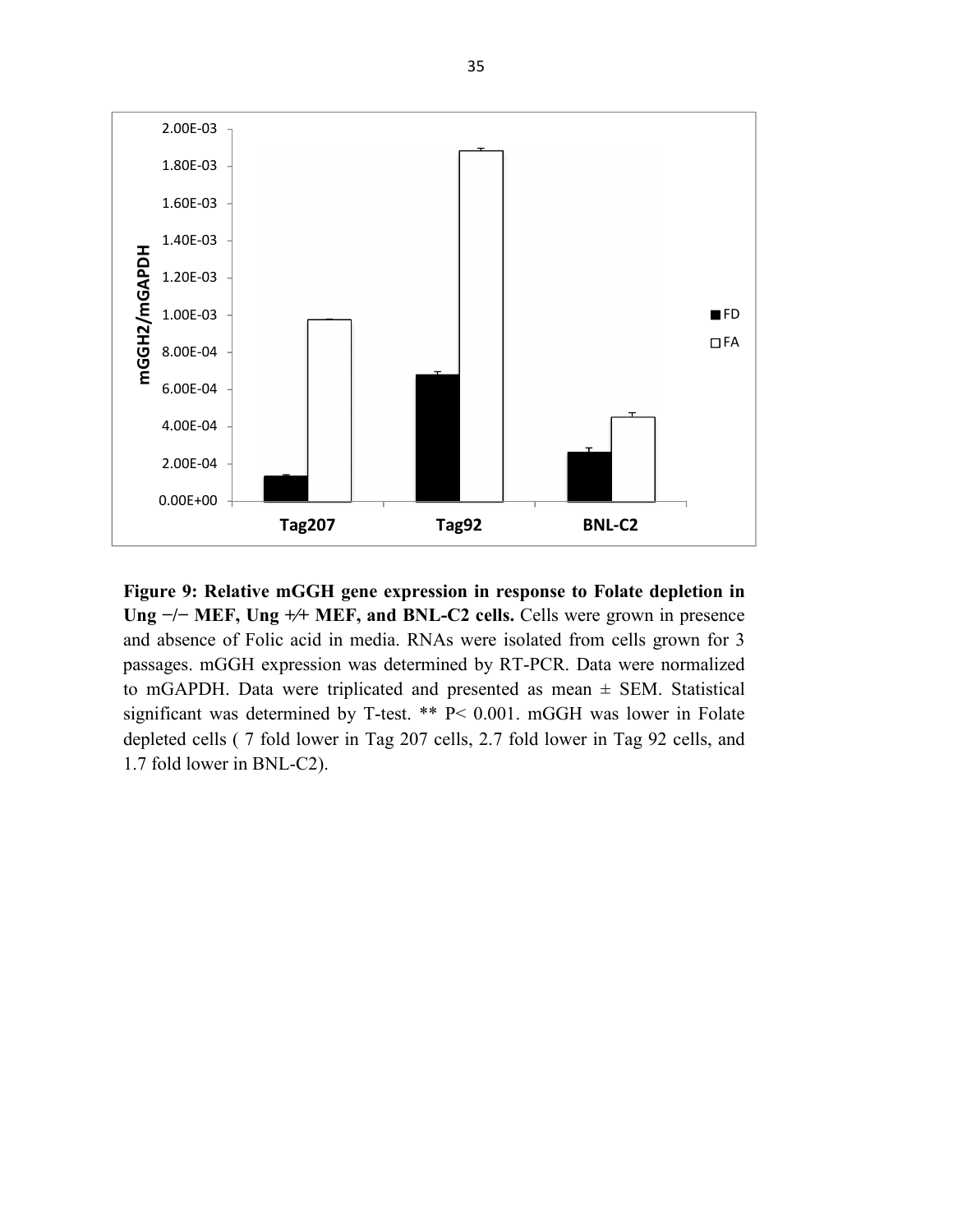

**Figure 10: Effect of Antibiotics on Serum Folate Level.** A comparison between group of mice fed folate- adequate diets without using antibiotics and group of mice fed folate- adequate diet treated with antibiotics. Folate levels in both groups were measured using the microbiological assay as described in methods. The data are expressed as the means  $\pm$  S.E. for data obtained from control groups. Statistical Significance was determined by T-Test.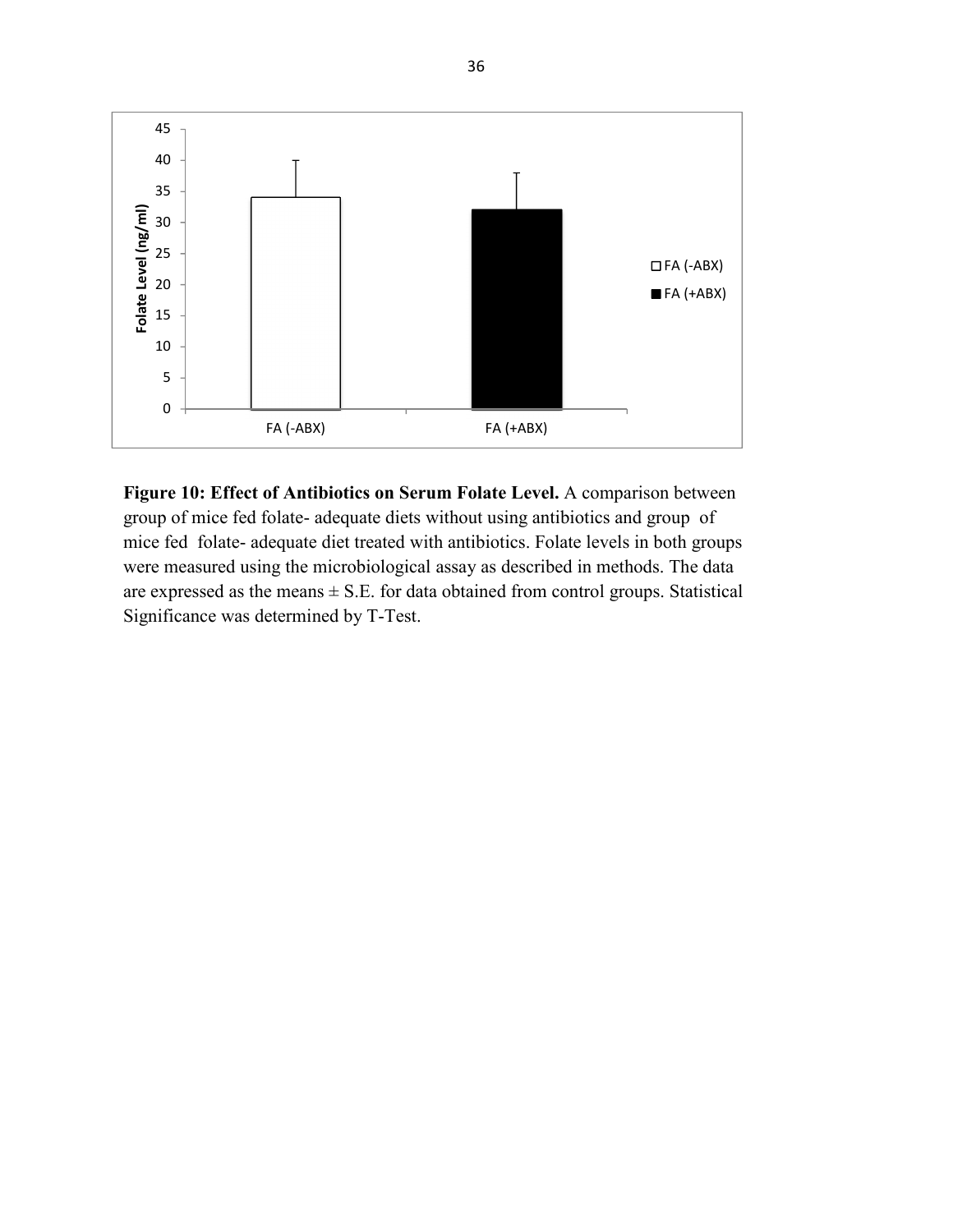

**Figure 11: Effect of Folate Depletion without antibiotics on serum folate** 

**level.** A comparison between FA (-ABX) mice group, containing folate adequate diet without using antibiotics and FAD (+ABX) mice group containing folate depleted diet without antibiotics. Folate levels in both groups were measured using the microbiological assay as described in methods. The data are expressed as the means  $\pm$  S.E. for data obtained from control group. Statistical significance was determined by T-Test. P value  $< 0.005$ .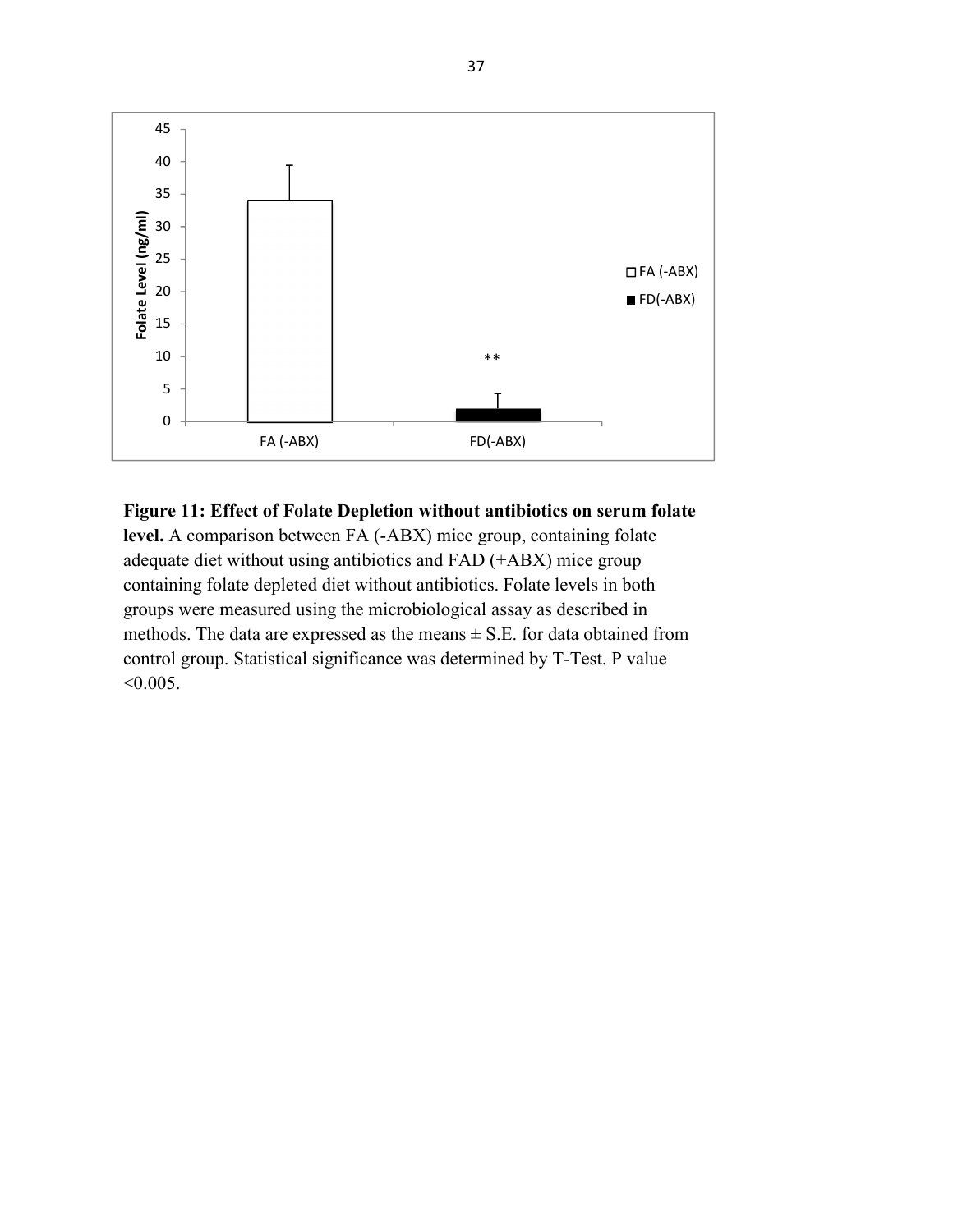

**Figure 12: Effect of folate depletion with antibiotics on serum folate level.**  Animal groups: mice group was implemented with folate -adequate diet with antibiotics and mice group was implemented with folate- deficient diet. Folate level was measured using the microbiological assay as described in methods. The level of folate is very low (near 0) when the animals were fed folatedeficient diet with antibiotics compared to mice group fed folate-added diet with antibiotics. The data are expressed as the means  $\pm$  S.E. For data obtained from 10 mice in each group. Statistical significance was determined by T-Test. P value < 0.001.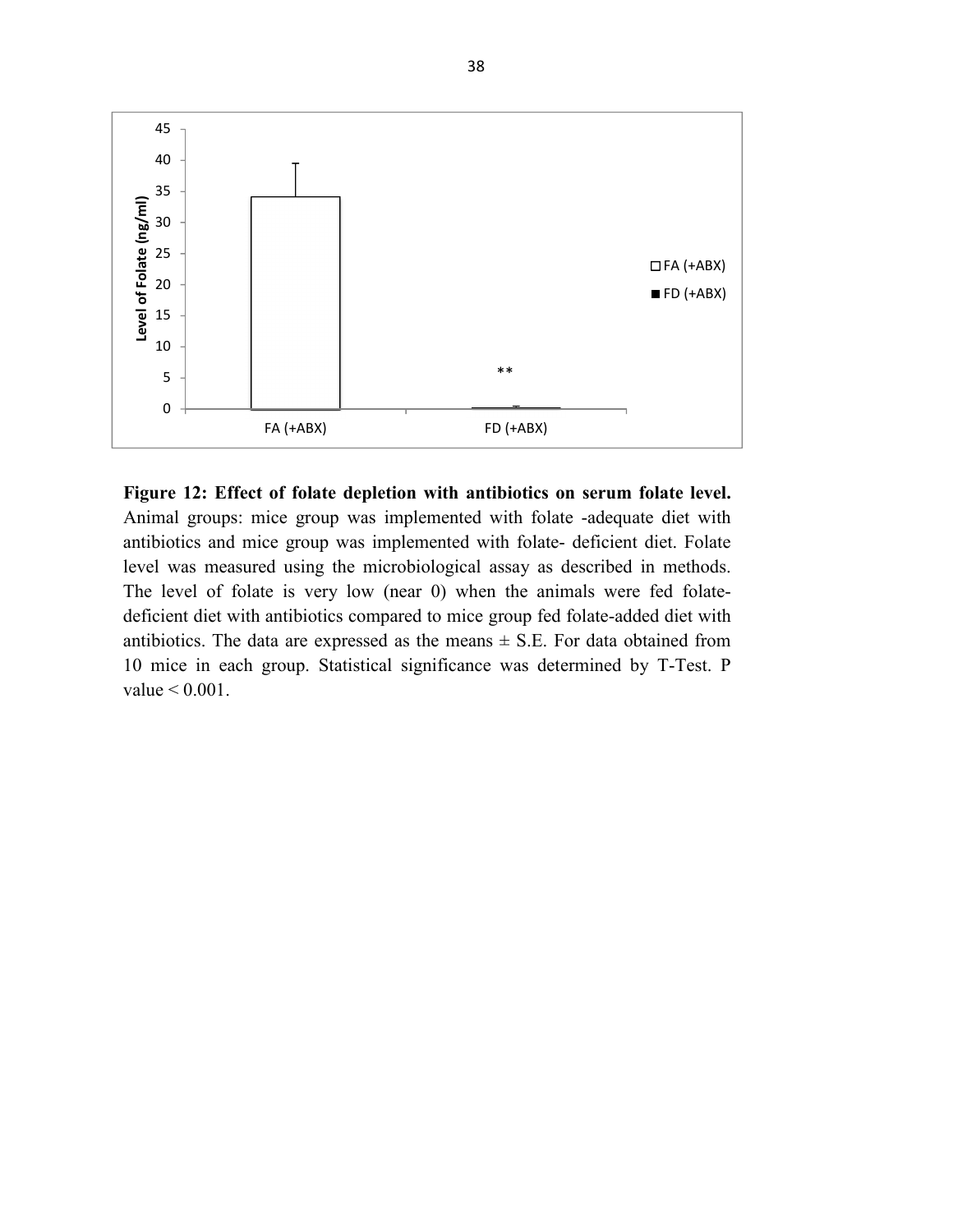

**Figure 13: Effect of DMH on serum Folate levels in folate added animals with and without antibiotics.** Experimental design: mice group were fed folate-adequate diet (2mg/kg, FA) for eight weeks. Mice were injected with DMH for 8 weeks. FA (DMH)-ABX group, were subjected to non-Antibiotics treatment and FA (DMH)+ABX group were subjected to a treatment with antibiotics. Folate levels were determined using the microbiological assay as described in methods. The data are expressed as means  $\pm$  S.E. For data obtained from DMH treated groups. Statistical significance was determined by T-Test.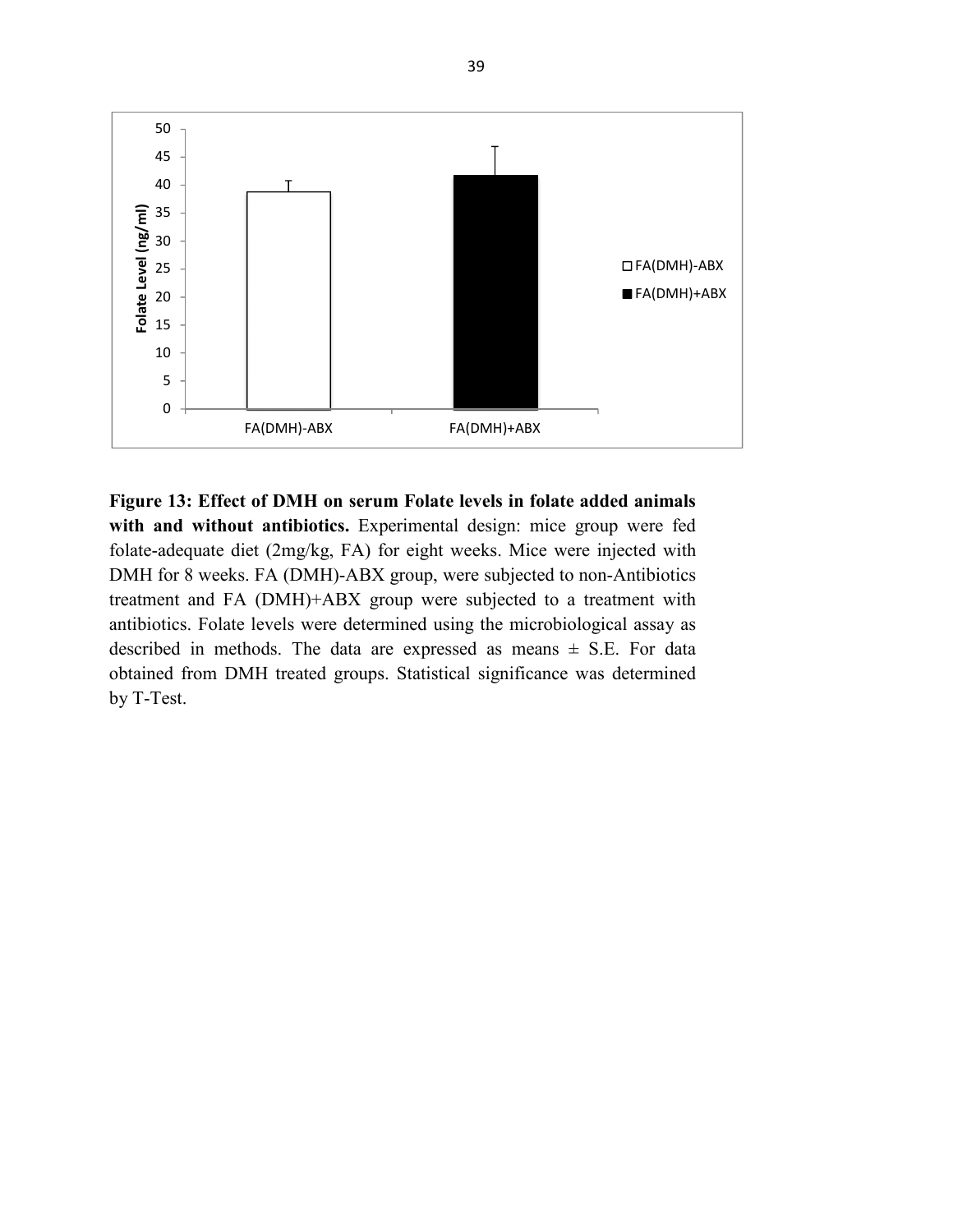

**Figure 14: Effect of DMH on serum folate levels in folate added and folate depleted animals without antibiotics**. Experimental design: mice were fed either a folate-adequate (2 mg/kg, FA) or folate-deficient (0 mg/kg, FD) diet for 8 weeks. After one week of ingestion of the respective diets, mice were injected with DMH. FA (DMH)-ABX group, were subjected to DMH treatment without antibiotics, mice group FD (DMH)-ABX were subjected to DMH treatment without antibiotics. Folate level was determined using the microbiological assay as described in methods. The data are expressed as means  $\pm$  S.E. For data obtained from groups treated with DMH. Statistical significance was determine by T-Test. P value < 0.001.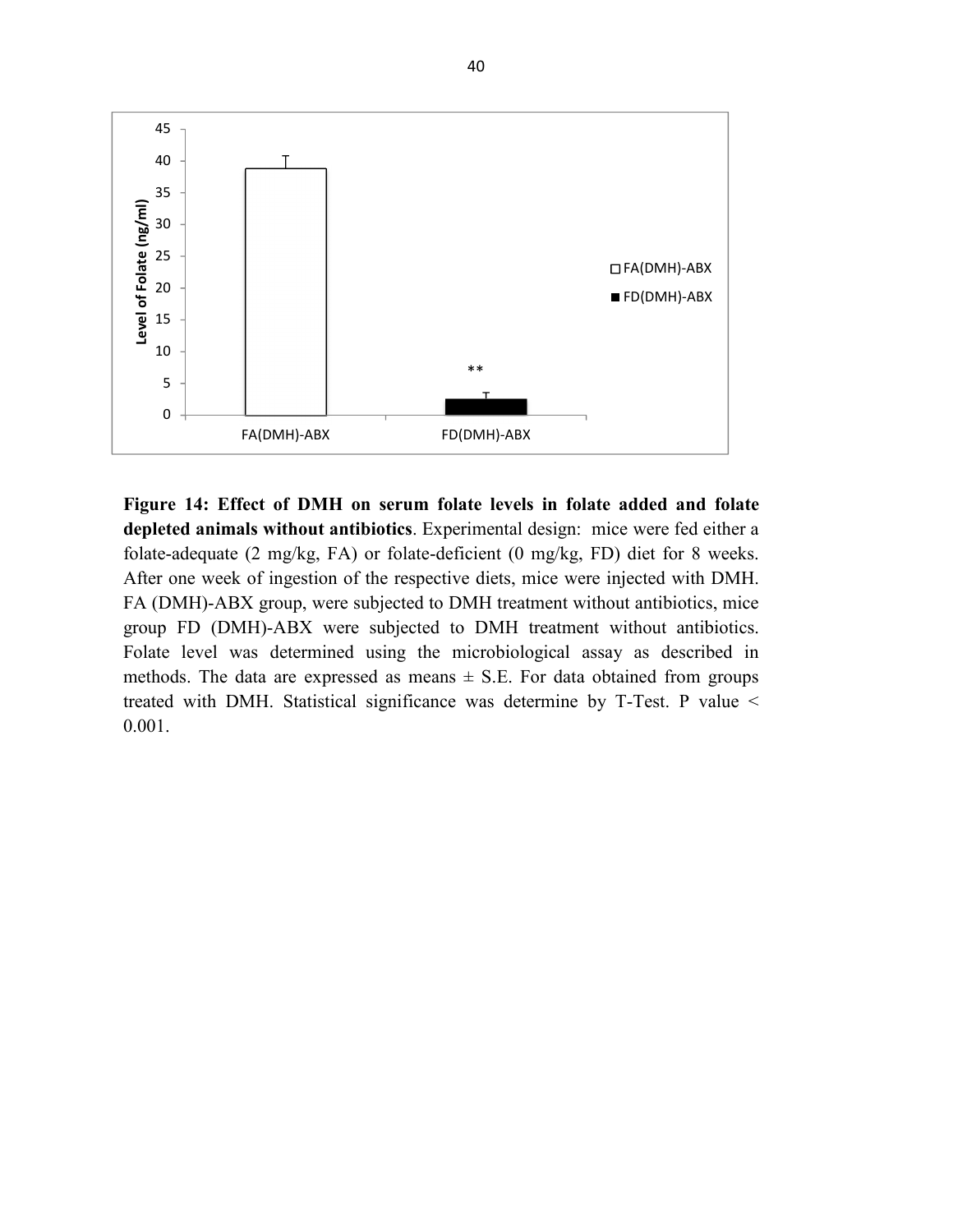

**Figure 15: Effect of DMH on serum folate levels in folate added and folate depleted animal groups with Antibiotics.** Experimental groups were fed either folate-adequate (2 mg/kg, FA) or a folate-deficient diet (0 mg/kg, FD) diet for 8 weeks. After one week of ingestion of the respective diets, mice were injected with DMH. Animal group were subjected to DMH treatment with antibiotics, and another animal group were subjected to DMH treatment with 1% succinyl sulfathiazole. Folate levels were determined using the microbiological assay as described in methods. The data are expressed as means  $\pm$  S.E. For data obtained from groups treated with DMH. Statistical significance was determine by T-Test. P value  $< 0.001$ .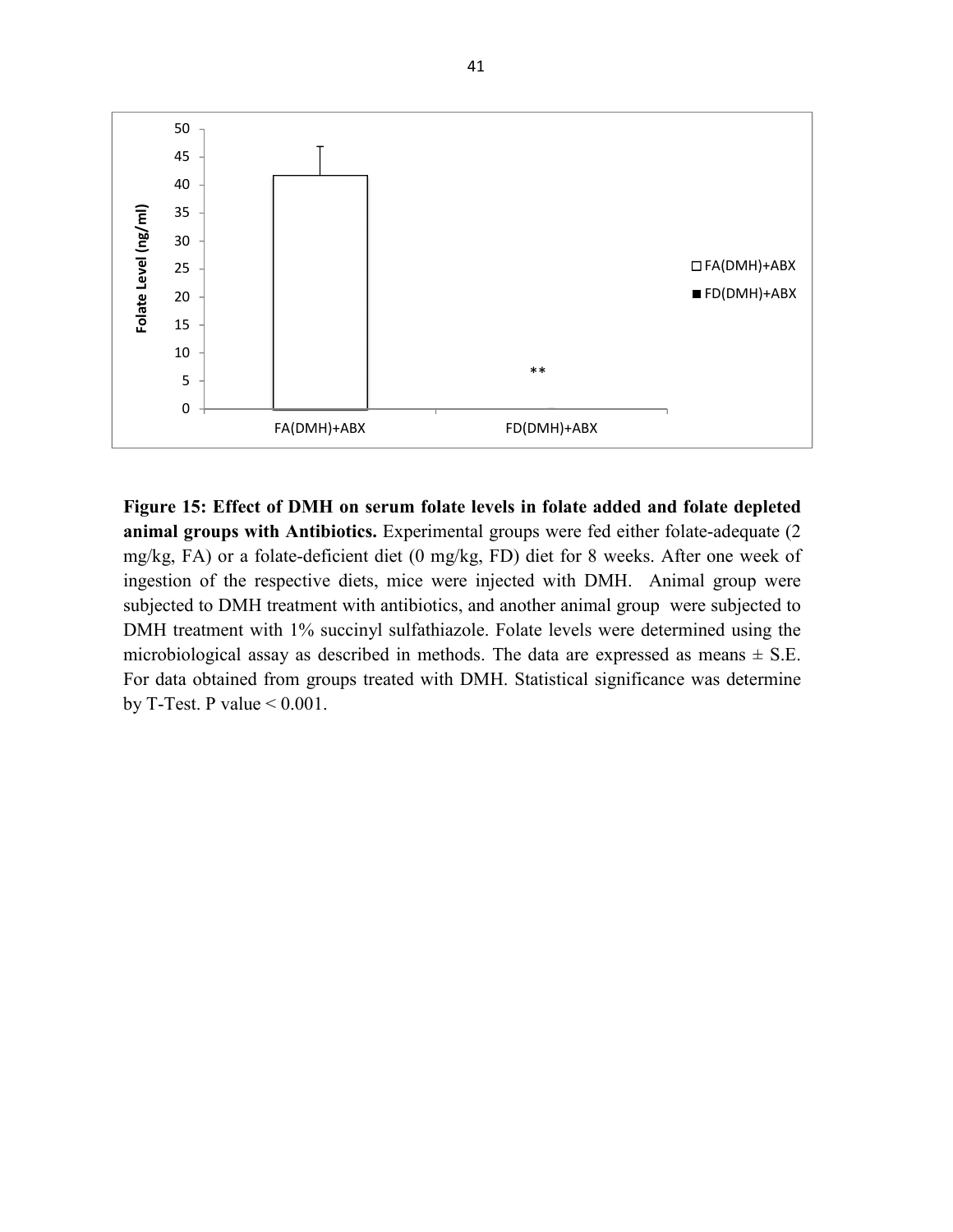

**Figure 16: Effect of DMH on folate serum level without antibiotics.** Experimental design mice group mice were fed folate-adequate (2 mg/kg, FA) diet. Animals were subjected to either no treatment (control) or treatment with DMH but not subjected to 1% succinyl sulfathiazole. After one week of ingestion of the respective diets, mice were injected with DMH. Folate levels were determined using the microbiological assay as described in methods. The data are expressed as means  $\pm$  S.E. For data obtained from groups treated with DMH. Statistical significance was determine by T-Test. P value < 0.5.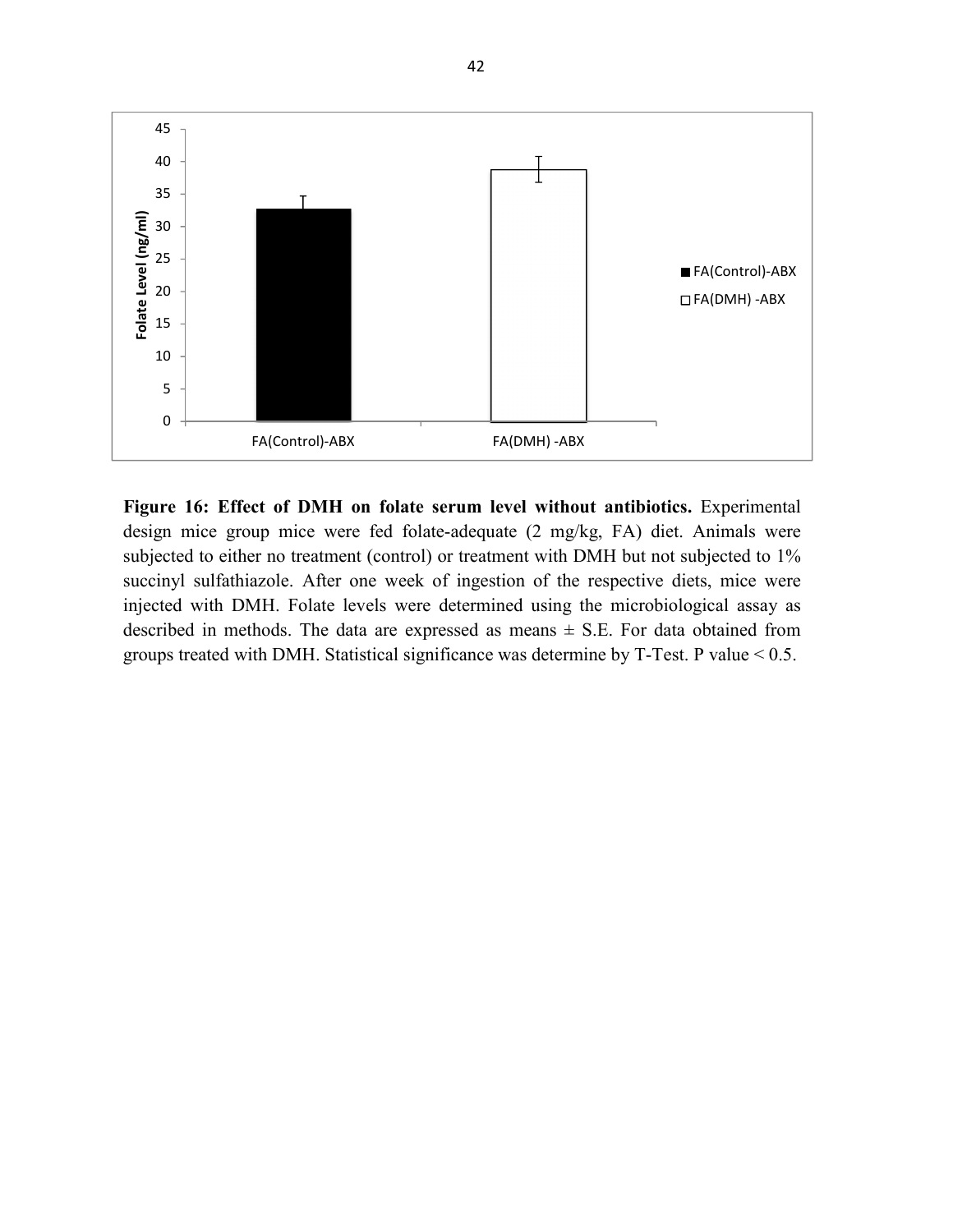

**Figure 17: Effect of DMH on folate serum level with antibiotics.** Experimental design animal group mice were fed folate-adequate (2 mg/kg, FA) diet. Animals were subjected to either no treatment (control) or treatment with DMH subjected to 1% succinyl sulfathiazole. After one week of ingestion of the respective diets, mice were injected with DMH. Folate levels were determined using the microbiological assay as described in methods. The data are expressed as means  $\pm$  S.E. For data obtained from control and DMH treatment groups. Statistical significance was determined by T-Test.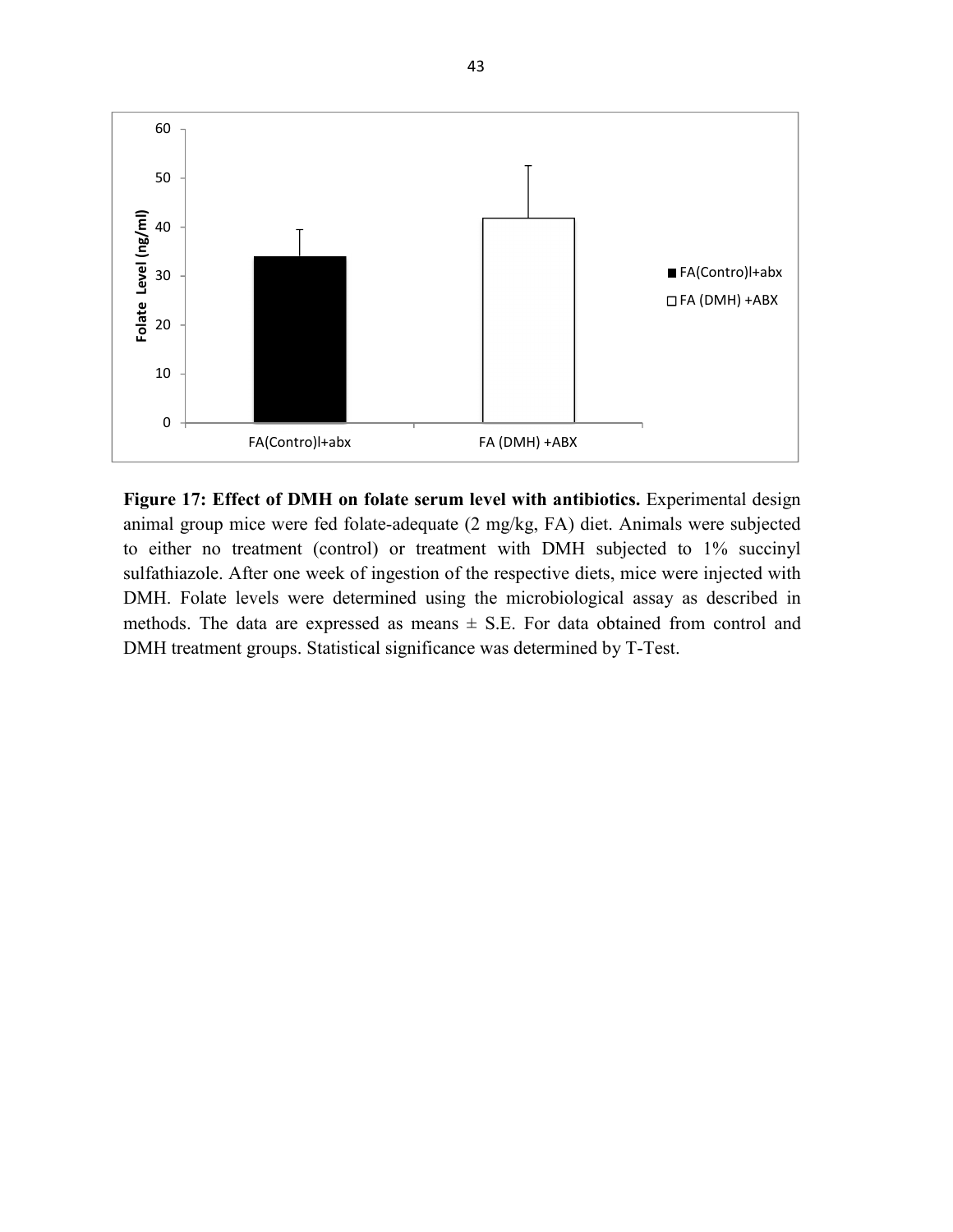

**Figure 18: Effect of DMH on folate serum level without antibiotics.** Experimental design animal group mice were fed folate-deficient (0 mg/kg, FD) diet. Animals were subjected to either no treatment (control) or treatment with DMH not subjected to 1% succinyl sulfathiazole. After one week of ingestion of the respective diets, mice were injected with DMH. Folate levels were determined using the microbiological assay as described in methods. The data are expressed as means  $\pm$  S.E. For data obtained from control groups and groups treated with DMH. Statistical significance was determined by T-Test.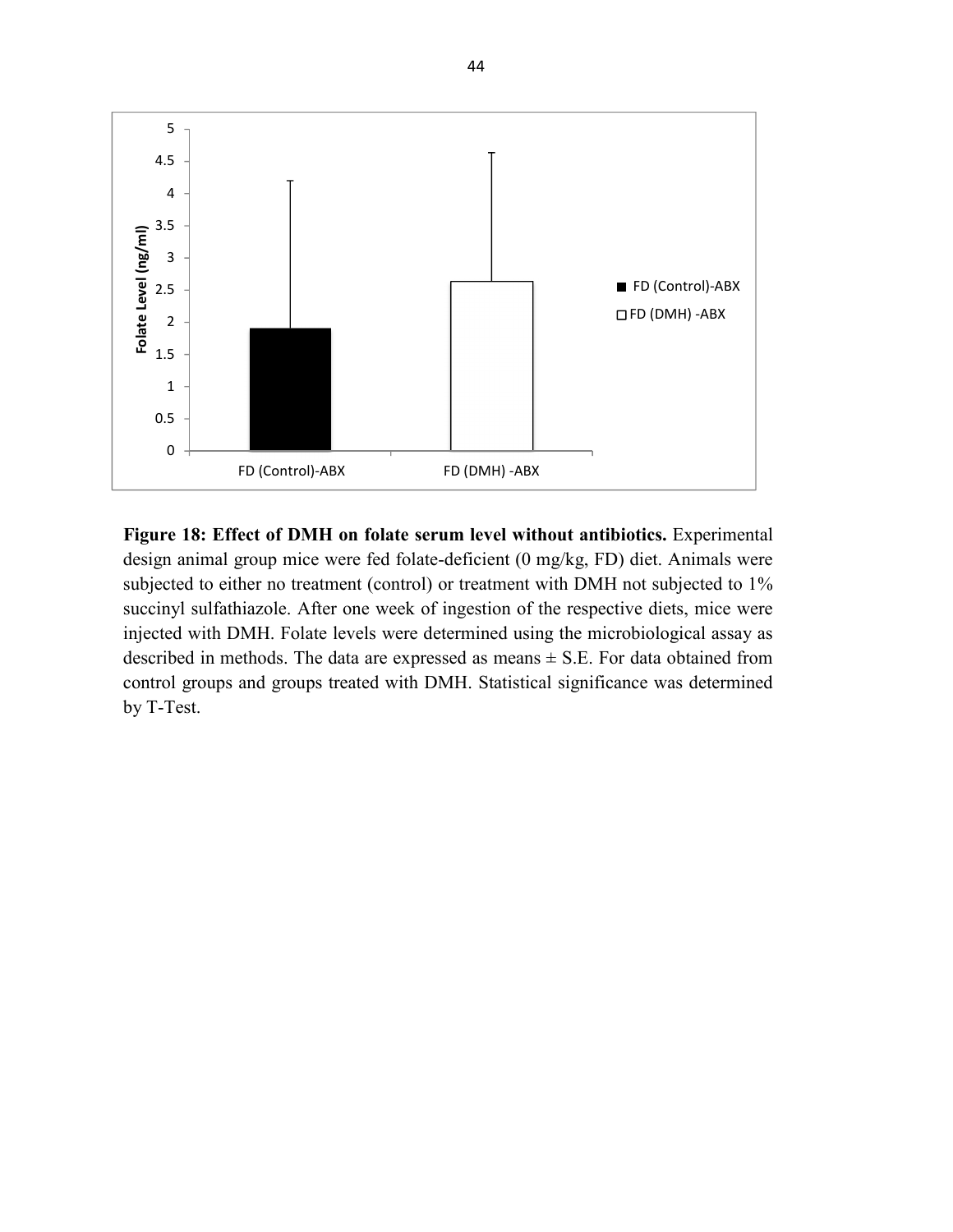

**Figure 19: Effect of DMH on folate serum level with antibiotics.** Experimental design animal group were fed folate-deficient (0 mg/kg, FD) diet. Animals were subjected to either no treatment (control) or treatment with DMH subjected to 1% succinyl sulfathiazole. After one week of ingestion of the respective diets, mice were injected with DMH. Folate levels were determined using the microbiological assay as described in methods. The data are expressed as means  $\pm$  S.E. For data obtained from groups treated with DMH. Statistical significance was determined by T-Test. P value <0.001.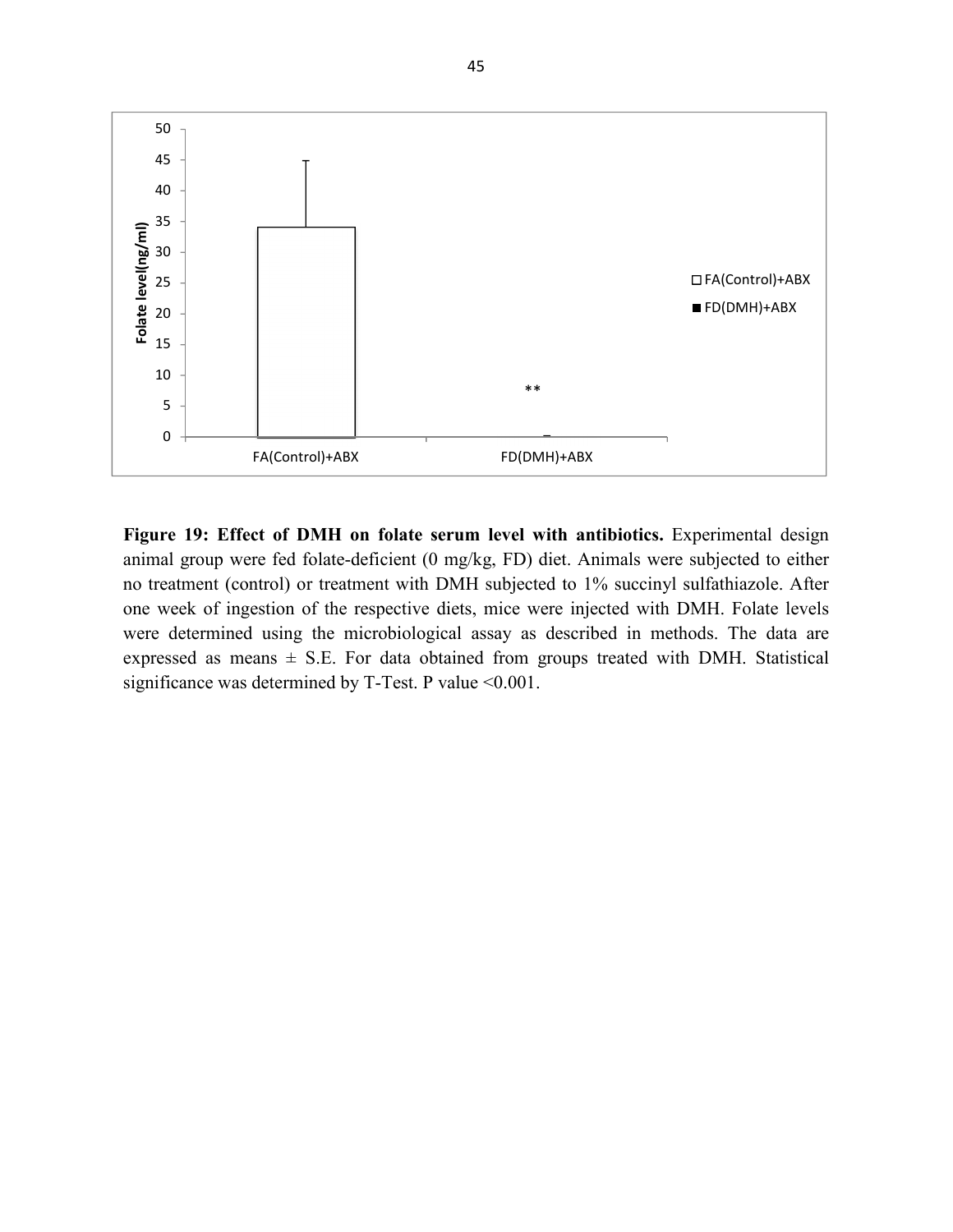

**Figure 20: Impact of Antibiotics on folate status liver tissue.** Liver folate distribution in mice fed folate-adequate diet without antibiotics and in mice fed folate-adequate diet treated with antibiotics. Folate level was measured using the microbiological assay as described in methods. The data are expressed as the means  $\pm$  S.E. For data obtained from DMH group. Statistical significance was determined by T-Test. P value < 0.5.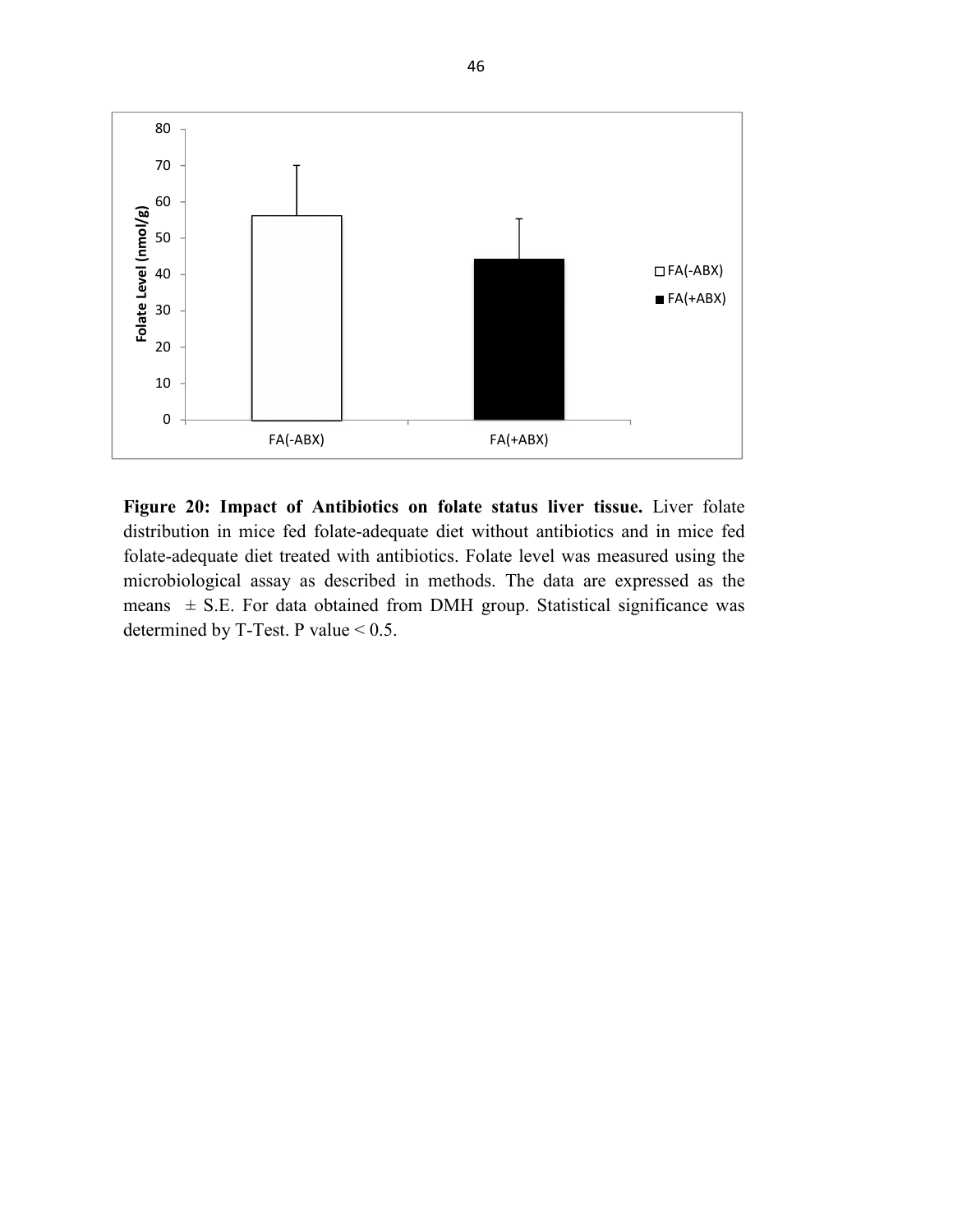

**Figure 21: Effect of Folate Depletion without Antibiotics on liver tissue sample.** Liver folate distribution in mice fed folate-deficient diet without using antibiotics compared to a group of mice fed folate-adequate diet without using antibiotics. Folate level was measured using the microbiological assay as described in methods. The data are expressed as the means  $\pm$  S.E. For Data obtained from control l group. Statistical significance was determined by T-Test. P value  $\leq 0.005$ .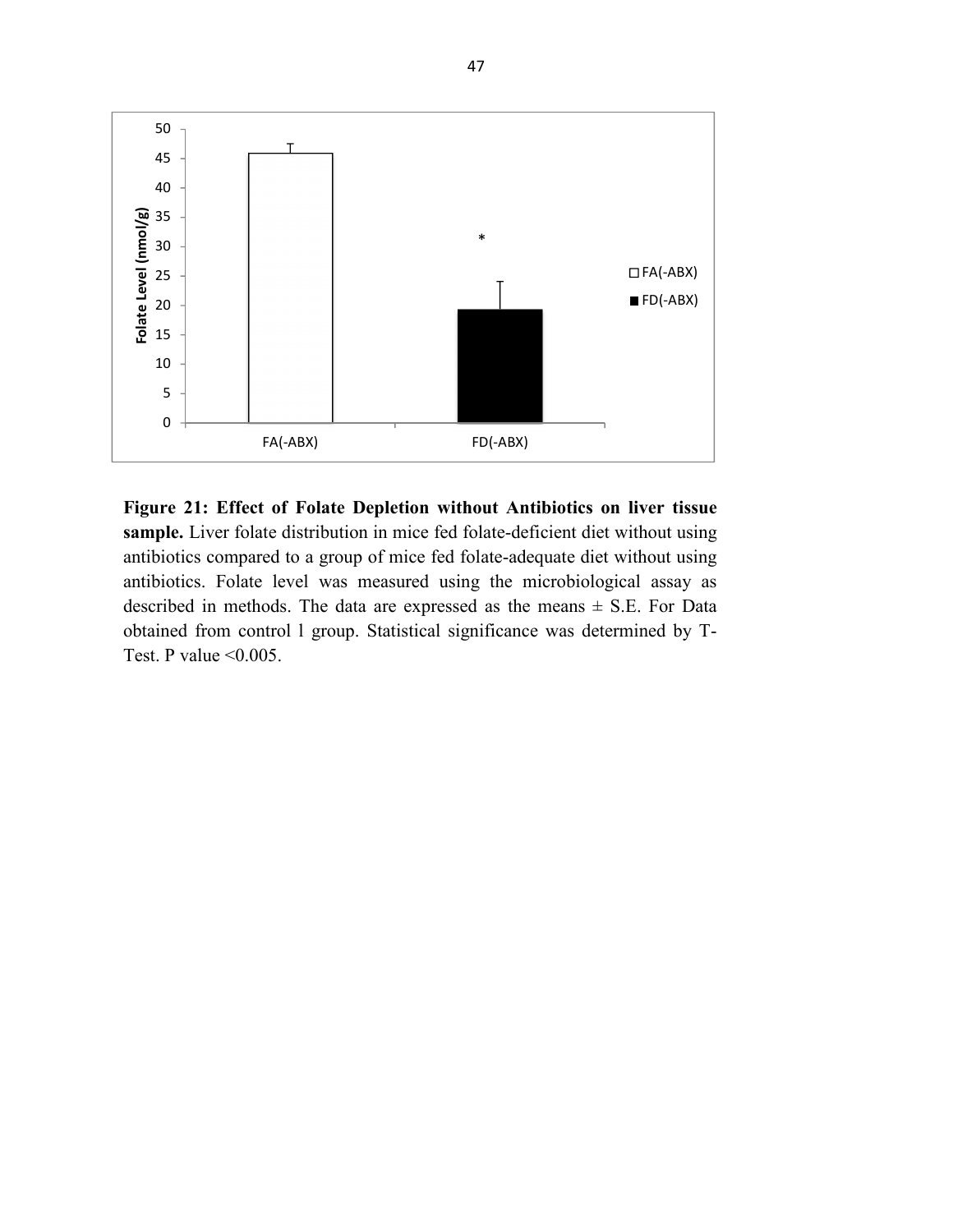

**Figure 22: Effect of Folate Depletion With Antibiotics on liver tissue sample.** Liver tissue was treated with antibiotics showing the relative folate depletion. Control group fed folate-adequate diet treated with antibiotics and control group fed folate-deficient diet treated with antibiotics. Folate level was measured using the microbiological assay as described in methods. The data are expressed as the means  $\pm$  S.E. For data obtained from control group. Statistical significance was determined by T-Test. P value <0.005.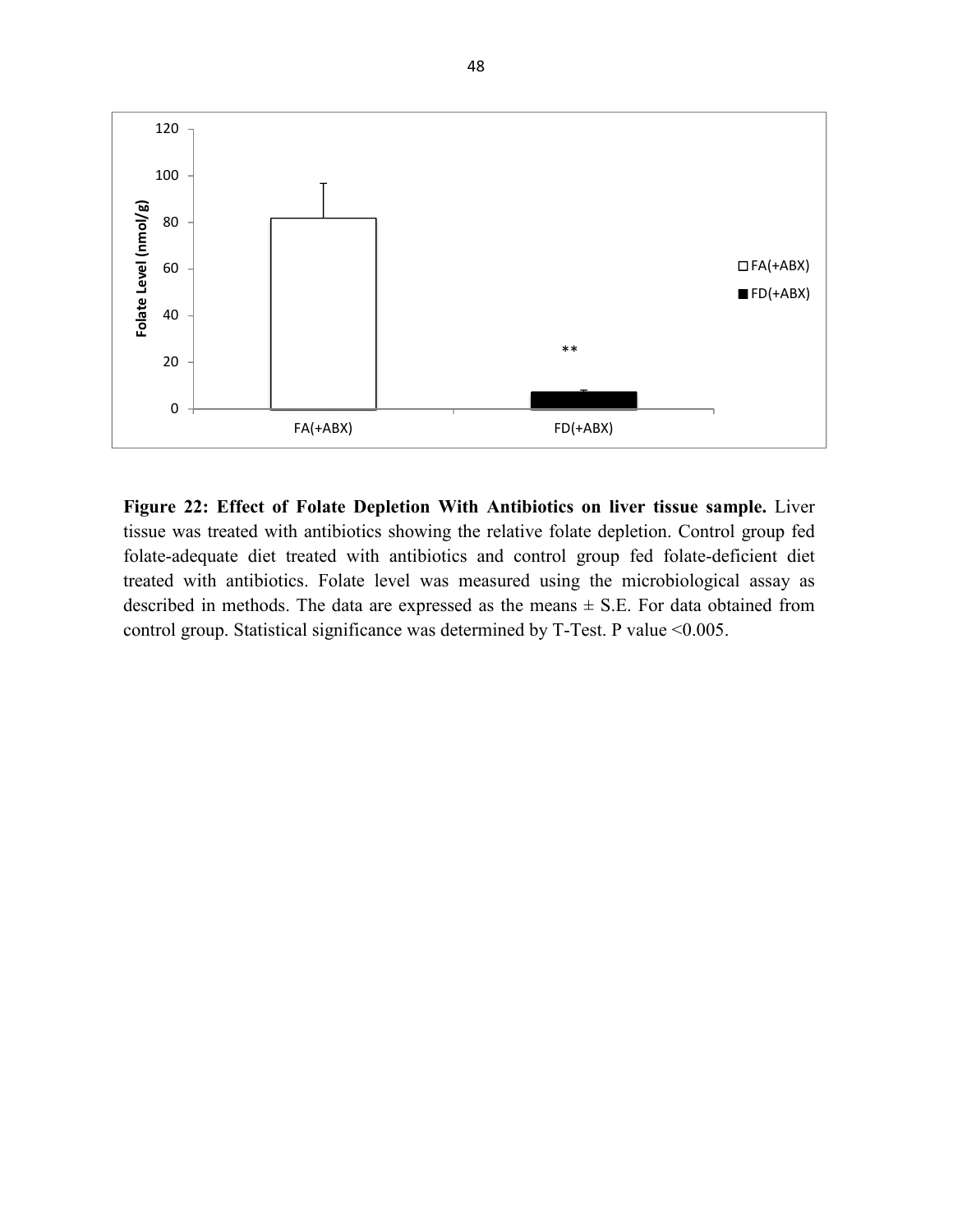

**Figure 23: Effect of Antibiotics on Colon Folate Distribution.** Colon tissue was treated with antibiotics showing the distribution of folate adequate diet. Control group fed folate-adequate diet without treatment of antibiotics compared to control group fed folate-adequate diet treated with antibiotics. Folate level was measured using the microbiological assay as described in methods. The data are expressed as the means  $\pm$  S.E. For data obtained from control group. Statistical significance was determined by T-Test.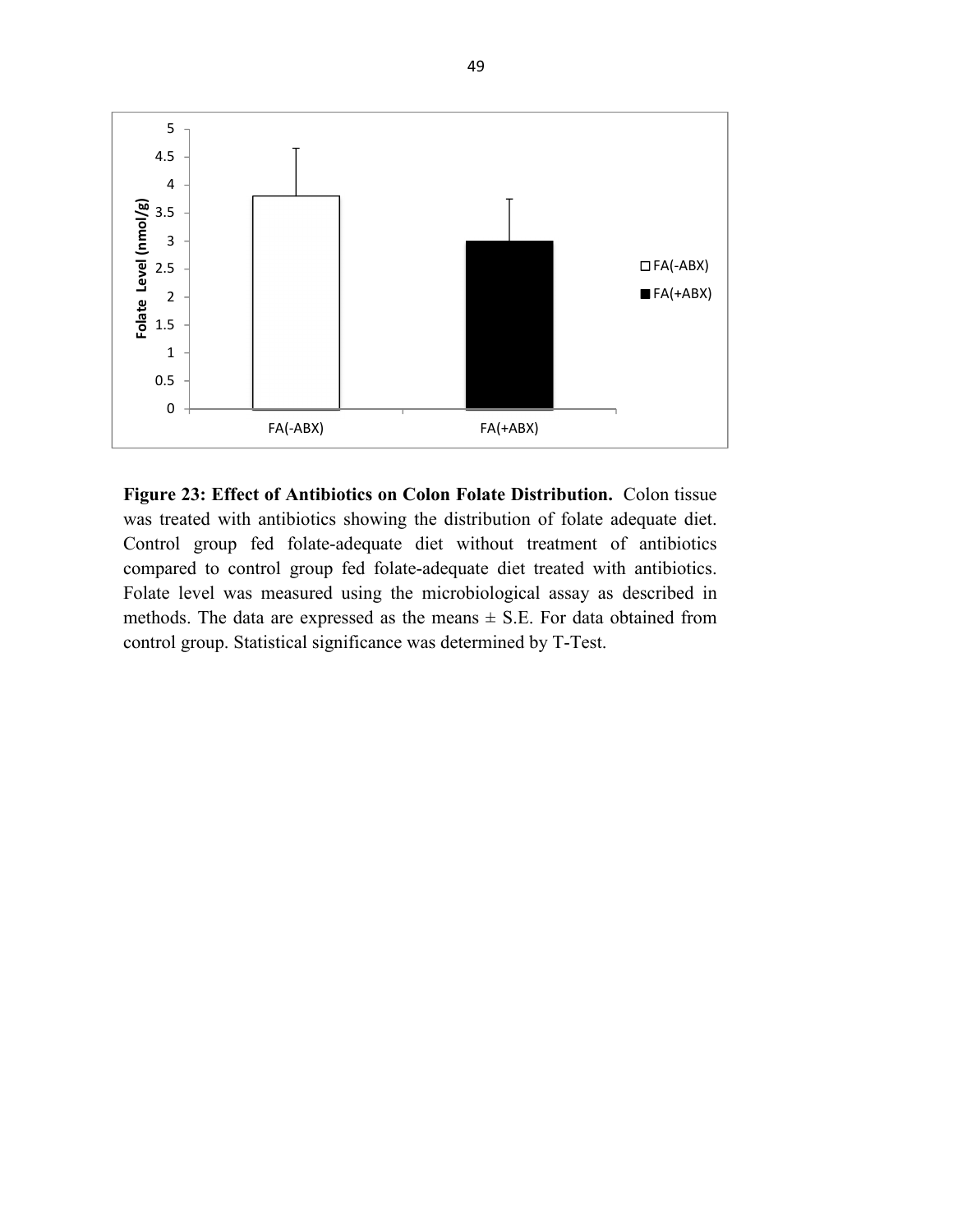

**Figure 24: Effect of Folate depletion Without Antibiotics on colon tissue sample.** Control group fed folate-adequate diet without antibiotics compared to a control group fed folate-deficient diet without antibiotics. The relative level of folate was determined using the microbiological assay as described in methods. The data are expressed as the means ± S.E. For data obtained from control group. Statistical significance was determined by T-Test. P value < 0.05.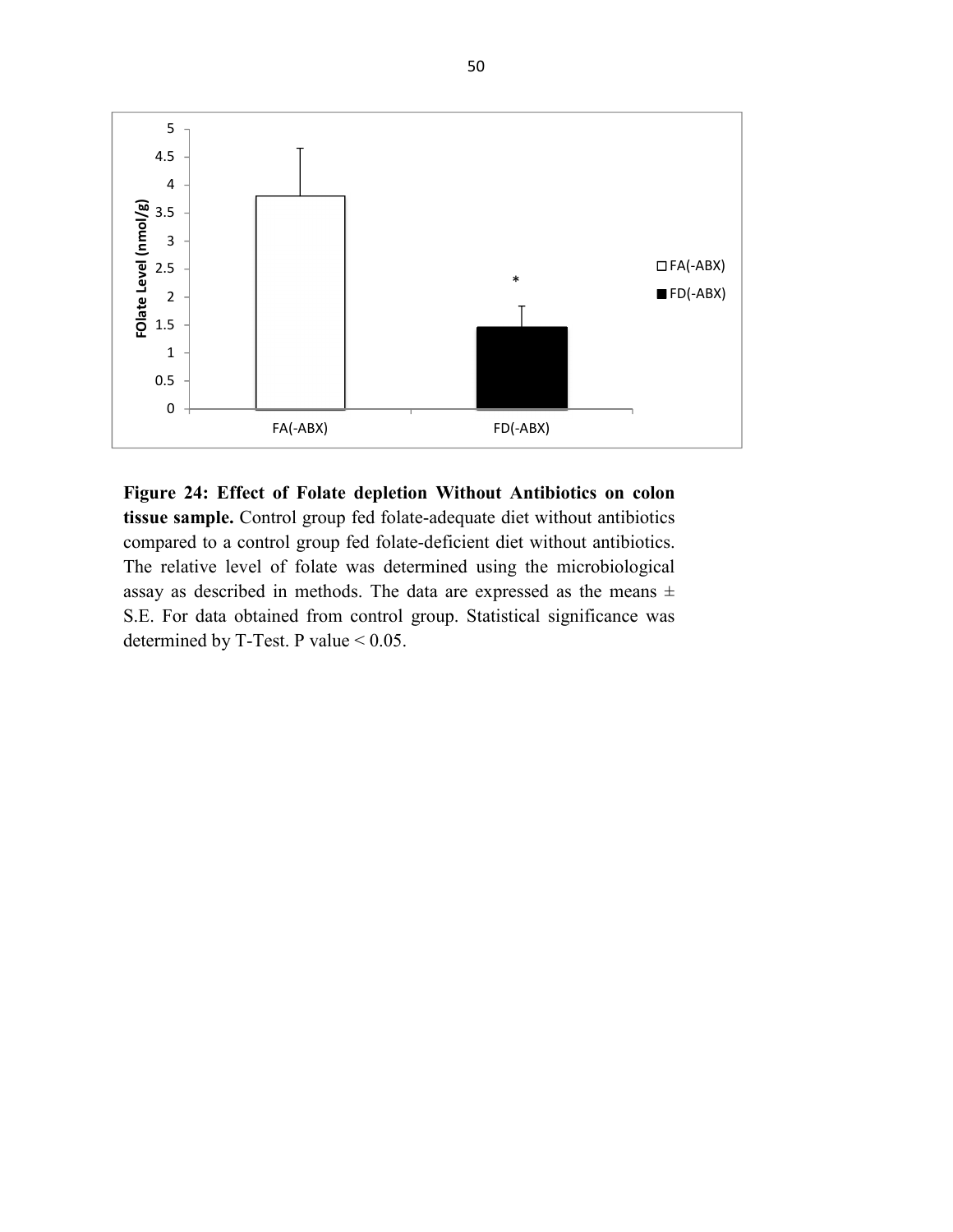

**Figure 25: Effect of Folate Depletion with Antibiotics on colon tissue sample.** Mice were treated with antibiotics. A comparison between control group fed folate-adequate diet treated with antibiotics and control group fed folate deficient diet treated with antibiotics. Folate level was measured using the microbiological assay as described in methods. The data are expressed as means  $\pm$  S.E. For data obtained from control group. Statistical significance was determined by T-Test. P value <0.05.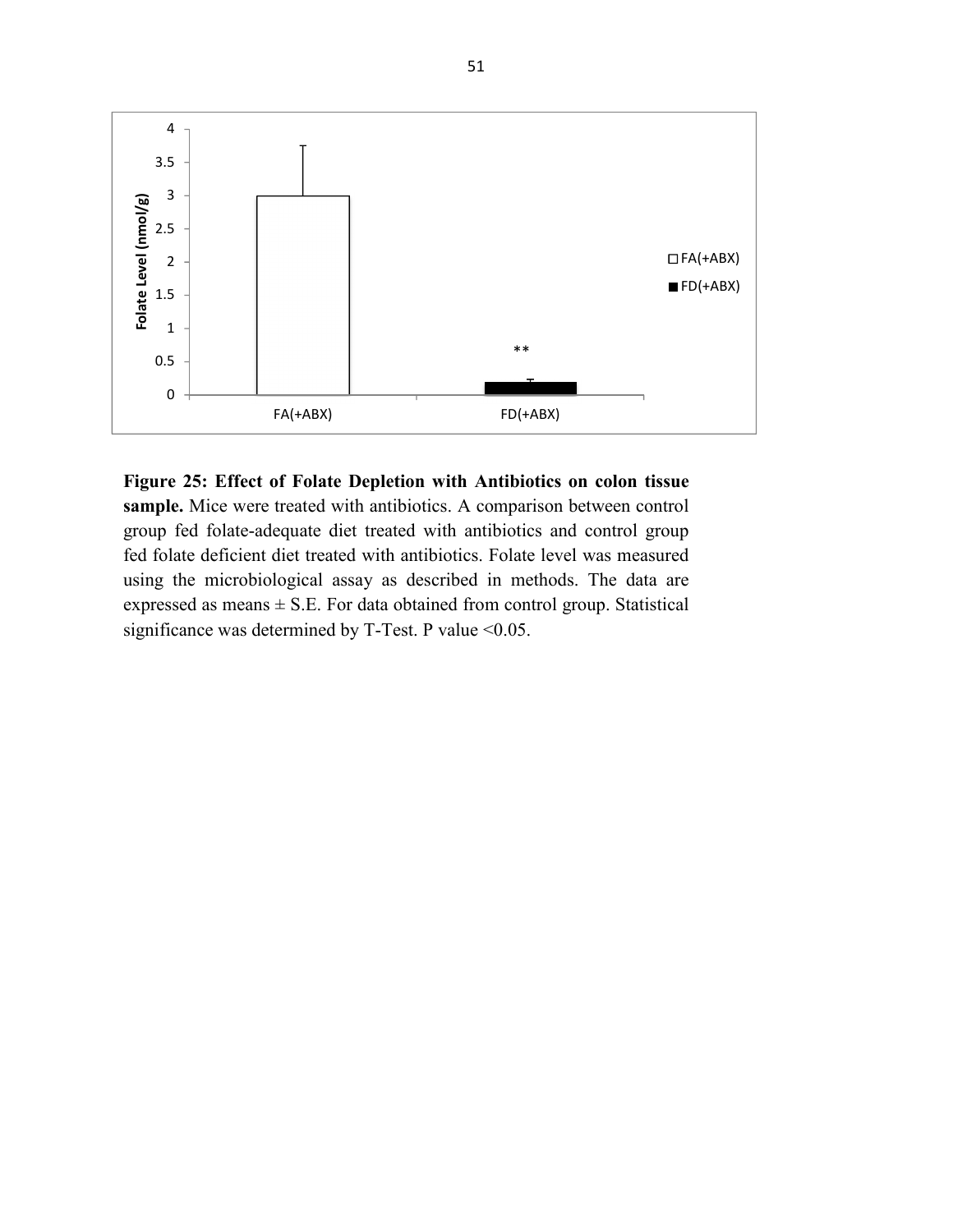

**Figure 26: Effect of Antibiotics on Kidney Folate Distribution.** A comparison between group fed folate-adequate diet without using antibiotics and group fed folate-adequate diet treated with antibiotics. Folate level was determined using the microbiological assay as described in methods. The data are expressed as means  $\pm$  S.E. For data obtained from DMH treated groups. Statistical significance was determined by T-Test.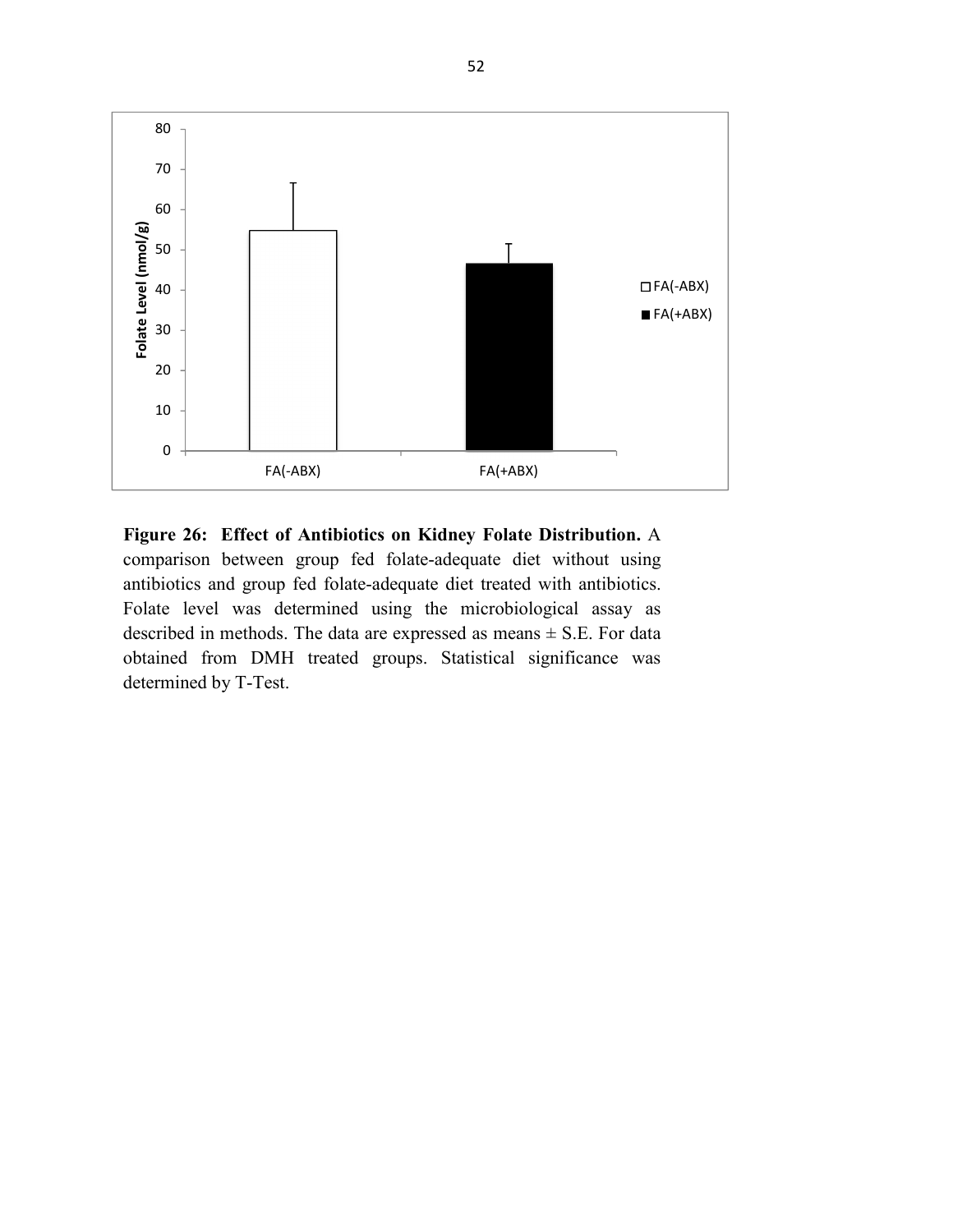

**Figure 27: Effect of Folate Depletion Without Using Antibiotics on kidney tissue sample**. Two groups of mice: group fed folate-adequate diet without using antibiotics and group fed folate-deficient diet treated without antibiotics. The relative level of folate in kidney tissue was measured using the microbiological assay as described in methods. The data are expressed as means  $\pm$  S.E. For data obtained from DMH group. Statistical significance was determined was determined by T-Test. P value <0.05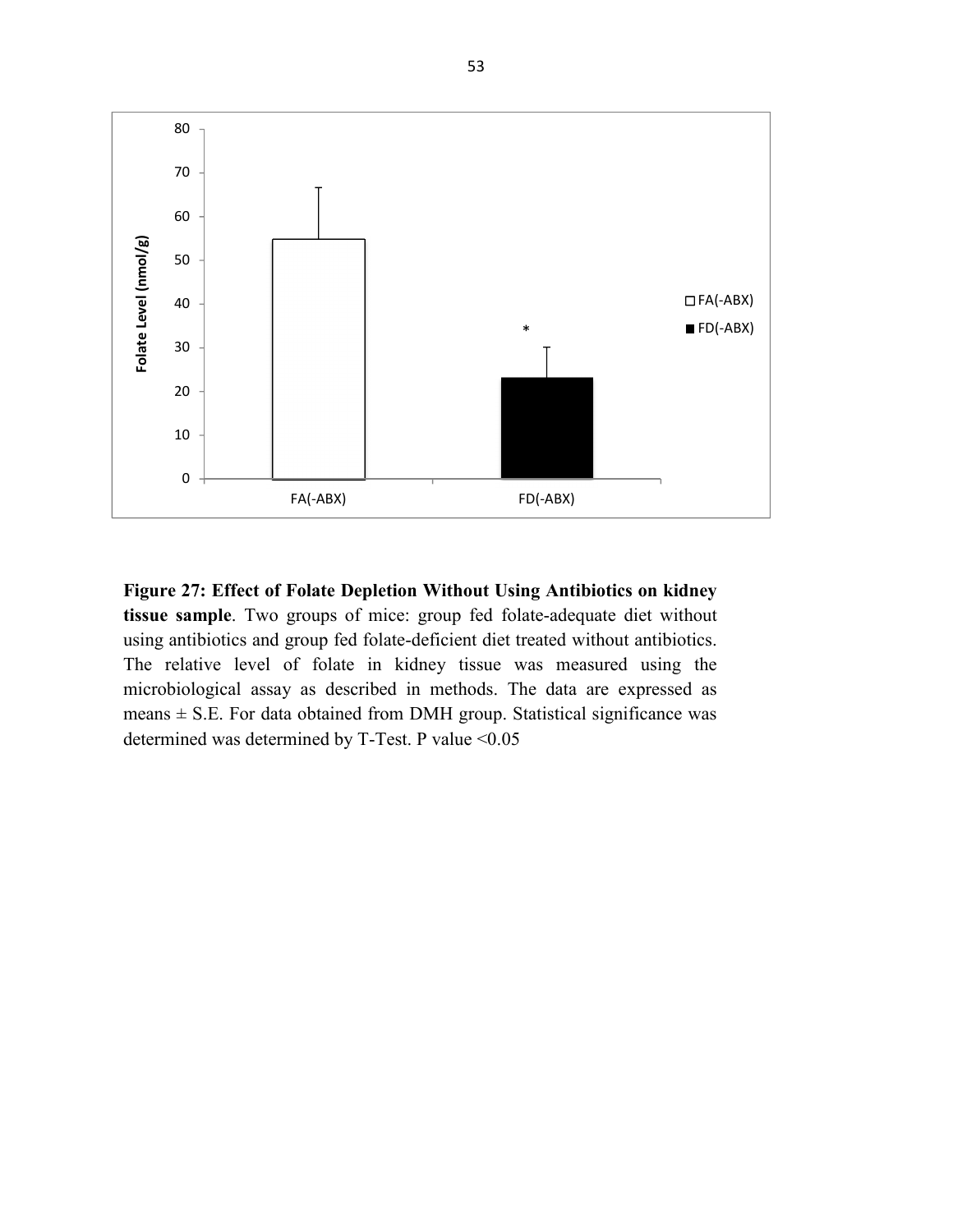

**Figure 28: Effect of Folate Depletion with Antibiotics on Kidney Tissue sample.** The impact of antibiotics on group fed folate-adequate diet treated with antibiotics and group fed folate-deficient diet treated with antibiotics. The relative level of folate in kidney tissue was measured using the microbiological assay as described in methods. Values represent a mean  $\pm$  S.E. for data obtained from DMH group. Statistical significance was determined by T-Test. P value <0.001.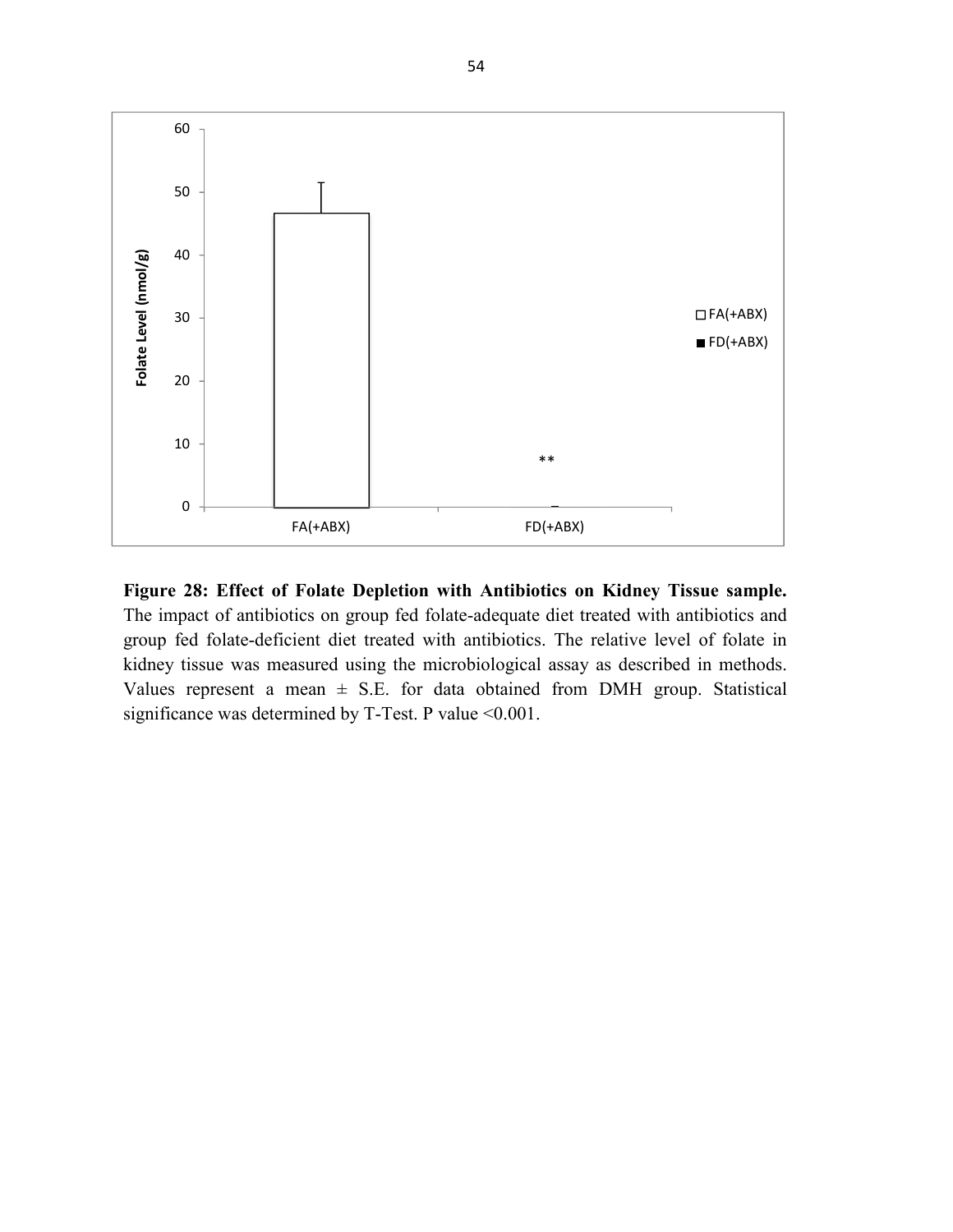

**Figure 29: Effect of Antibiotics on Groups Fed Folate-adequate Diet on small intestine tissue sample.** Comparison between group fed folateadequate diet without treatment of antibiotics and group fed folateadequate diet treated with antibiotics. The relative folate level in small intestine tissue was measured using the microbiological assay as described in methods. The data are expressed as means  $\pm$  S.E. For data obtained from DMH group. Statistical significance was determined by T-Test.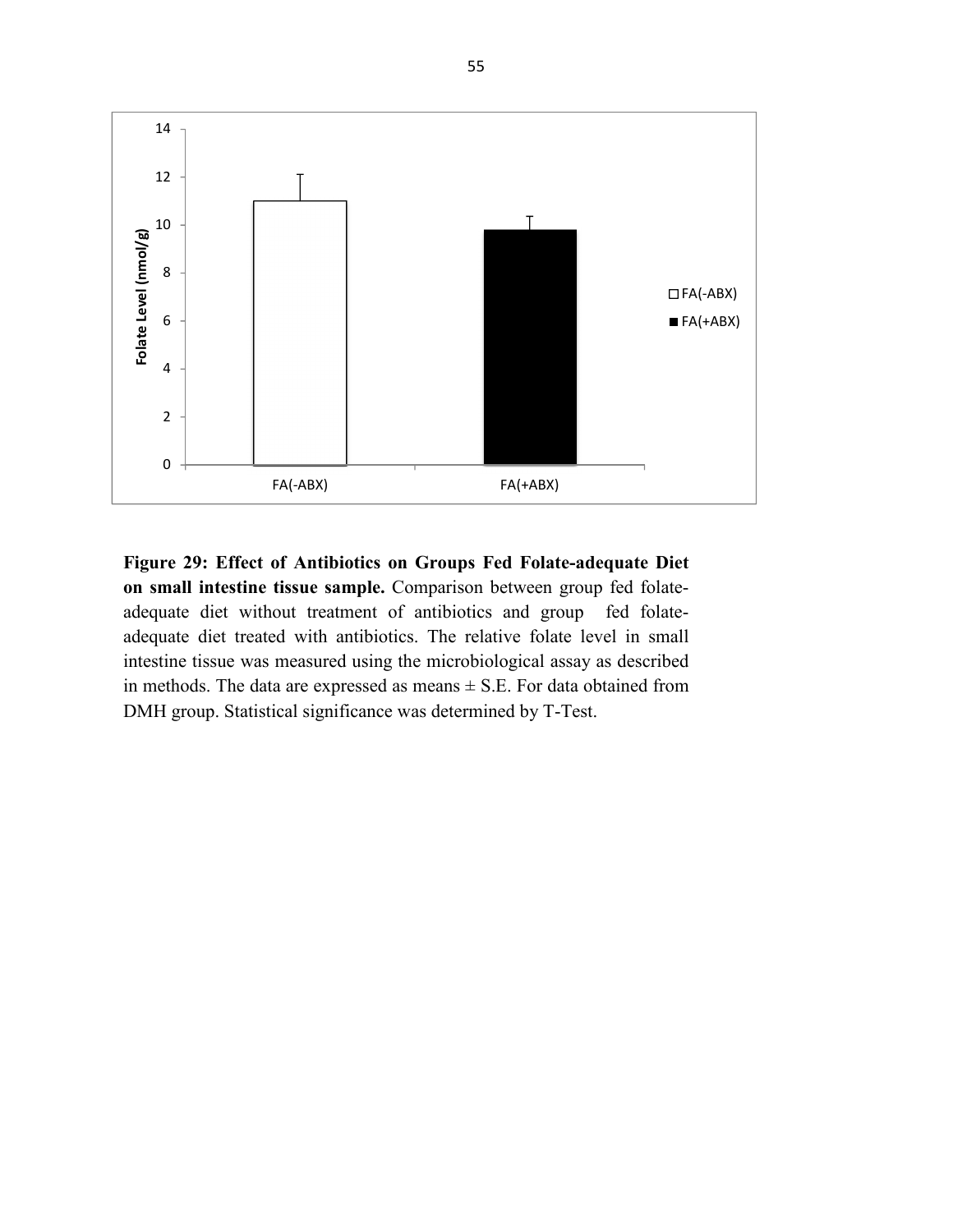

**Figure 30: Effect of Folate Depletion Without Antibiotics on small intestine tissue sample.** Animal group fed folate-adequate diet without using antibiotics compared with animal group fed folate-deficient diet without using antibiotics. Folate level was measured using the microbiological assay as described in methods. The data are expressed as means  $\pm$  S.E. For data obtained from DMH group. Statistical significance was determined by T-Test. P value <0.05.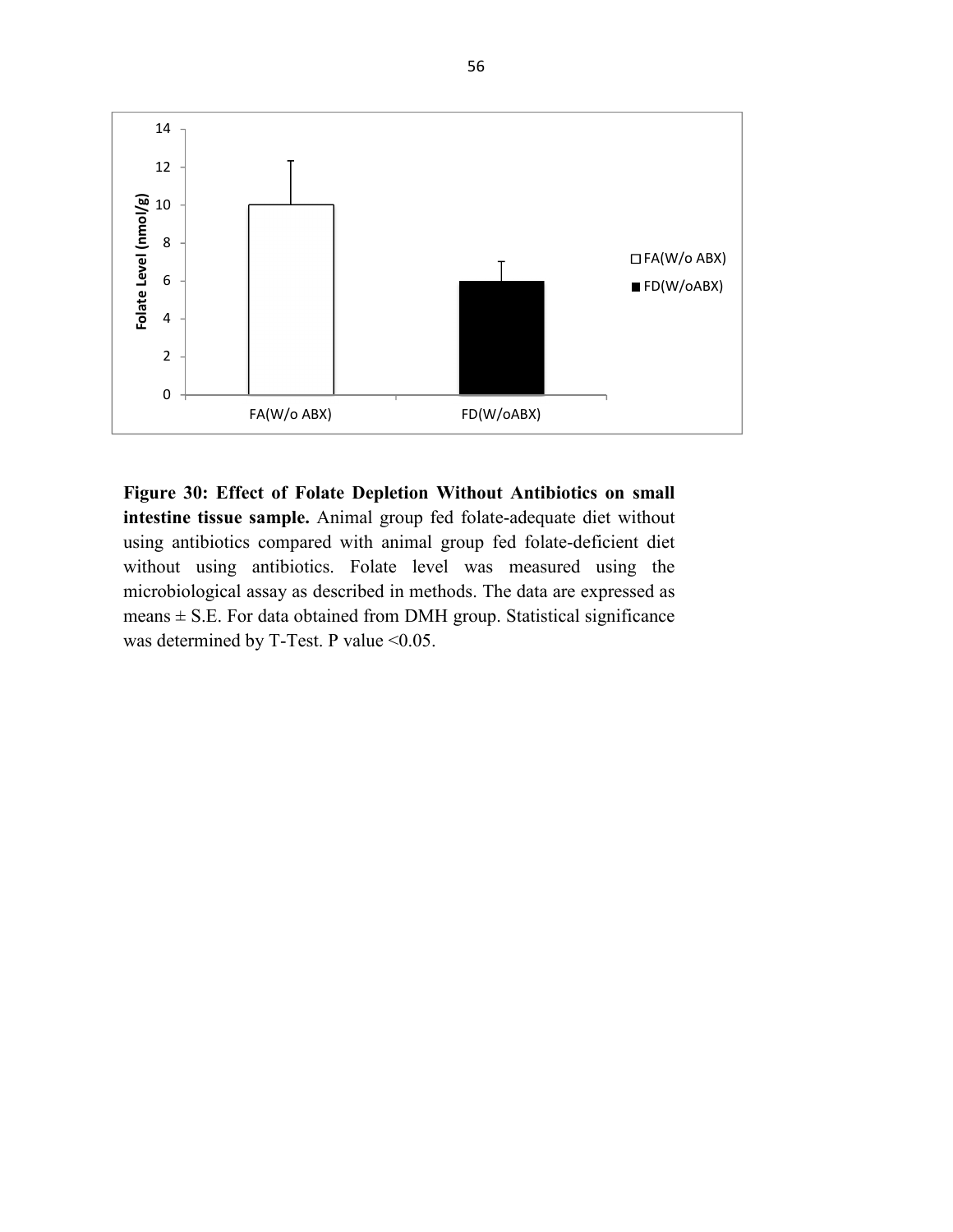

**Figure 31: Effect of Folate Depletion with Antibiotics of small intestine**  sample. Comparison between mice groups either fed folate-adequate diet or folate-deficient diet. Folate level was measured using the microbiological assay as described in methods. The data are expressed as means  $\pm$  S.E. For data obtained from DMH samples in both groups. Statistical significance was determined by T-Test. P value <0.05.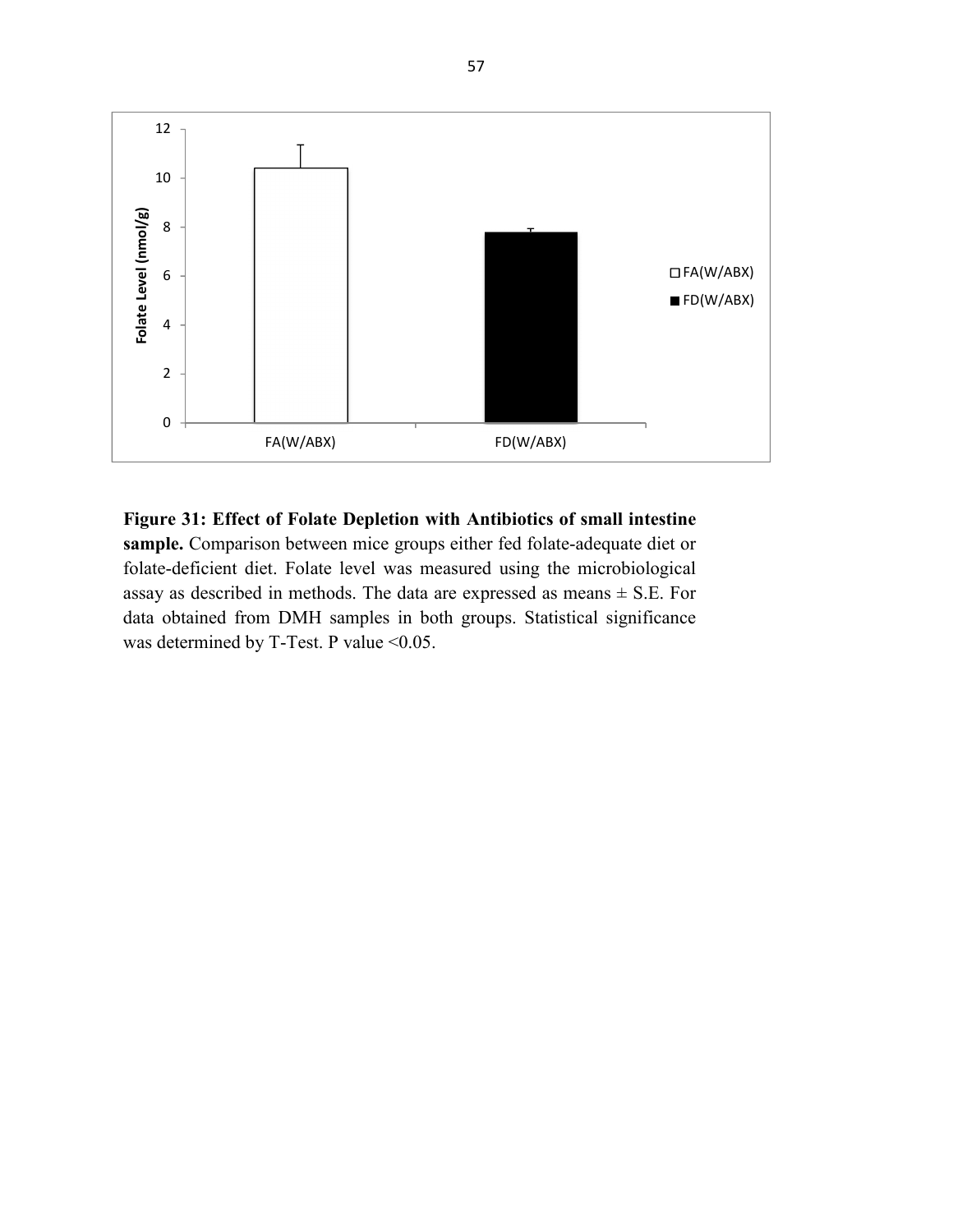

## **Figure 32: Effect of DMH on Liver folate levels in Folate adequate**

**experimental groups.** Comparison between two animal groups, both fed folateadequate diet (2mg/kg, FA). Animals were subjected either to no treatment (control) or treatment with DMH. Group FA (-ABX) were subjected to nonantibiotics treatment. Group FA (+ABX) were subjected to 1 % succinyl sulfathiazole. Folate levels were determined using the microbiological assay as described in methods. The data are expressed as means  $\pm$  S.E. For data obtained from control and DMH groups. Statistical significance was determined by T-Test.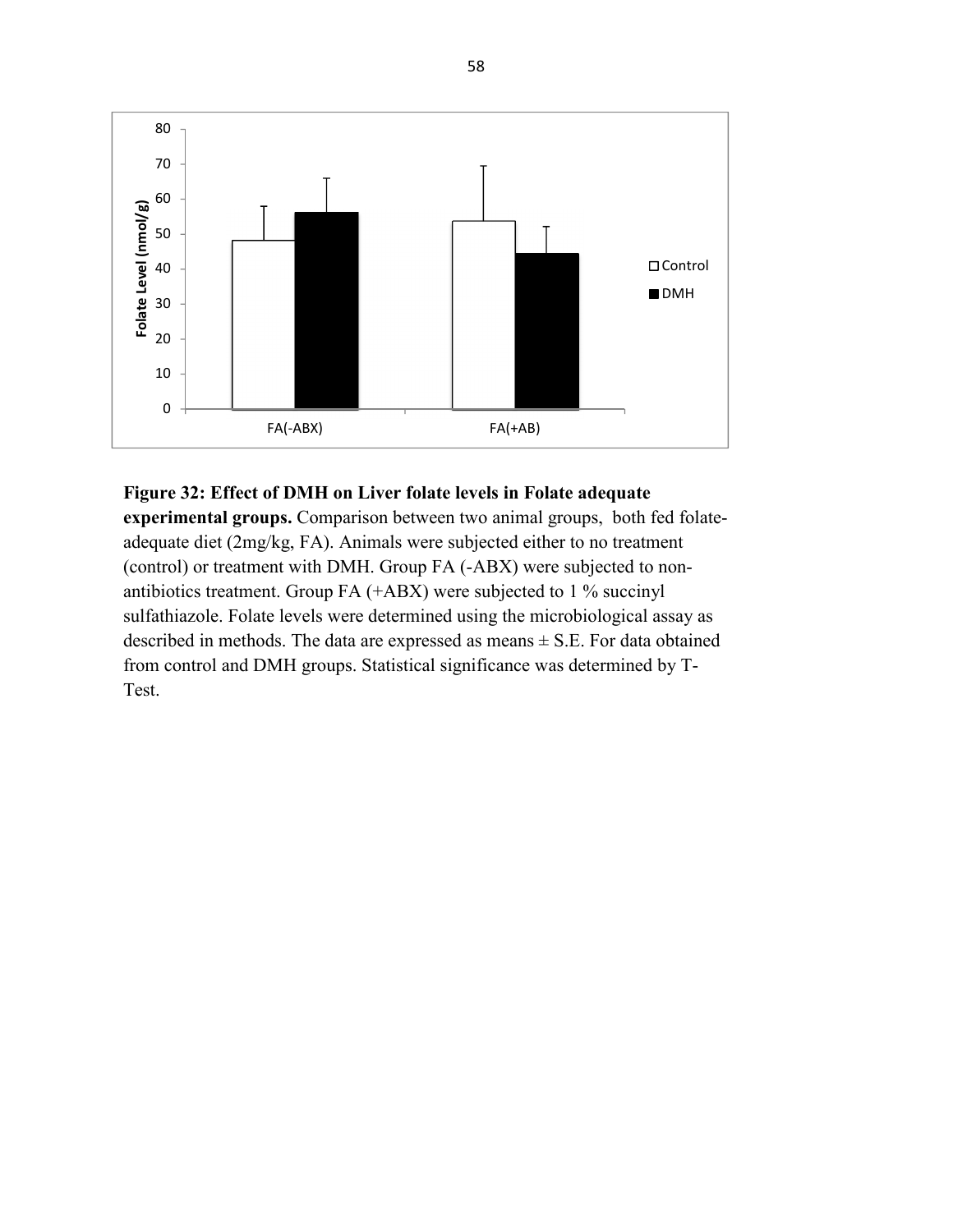

**Figure 33: Effect of DMH on liver folate levels in folate depleted experimental animal groups.** Comparison between two experimental groups fed folate depleted diet (0 mg/kg, FD). Mice were subjected to either no treatment (control) or treatment with DMH. Mice group FD (-ABX) was subjected to non-antibiotic treatment. Mice group FD (+ABX) were subjected to 1% succinyl sulfathiazole. Folate levels were determined using the microbiological assay as described in methods. The data are expressed as means  $\pm$  S.E. For data obtained from control groups and groups treated with DMH. Statistical significance was determined by T-Test. P value for control < 0.05, P value for DMH  $\leq 0.01$ .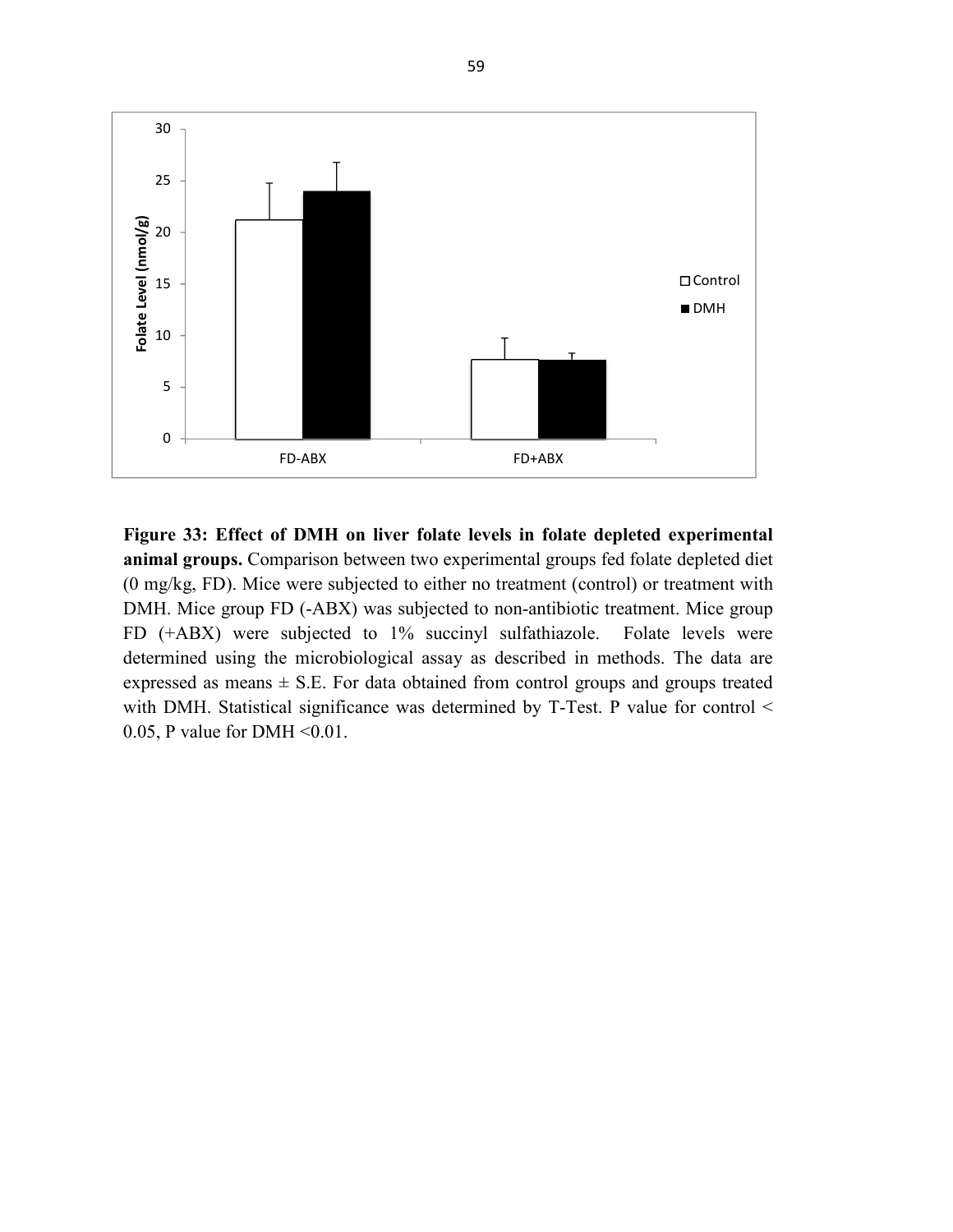Figure 5: Folate level in BNLC2. We have measured folate level in response to depletion of folate from media in BNLC2 cells. Here we find that lack of folate in media preparations results in near total depletion of intracellular folate in the BNLC2 cells,  $(P<0.001)$ .

Figure 6: Folate level in UNG +/+ and UNG -/- MEFs in response to folate depletion. From this figure we can see that the MEF cell line is truly depleted in the presence of folate depleted media. The UNG -/- MEF cells expressed a higher reduction in folate levels compared to UNG +/+ MEF cells. The level is significantly low (P<0.001) in folate. It is determined that folate depleted media exhibited a significant decrease in folate depletion in UNG -/- MEF cells.

Figure 7: Folate level in UNG -/- MEF in response to folate depletion. We observed a higher reduction in folate levels in UNG −⁄− folate depleted cells compared to UNG +/+ folate added cells. Folate level was significantly low (P<0.001). Results are expected which indicated the absence of folate in growing media induces folate depletion in cells.

Figure 8: FPGS expression in fibroblast and liver cell lines. As described in the introduction, FPGS is responsible for ensuring retention of folate within the cell. We were interested in evaluating the impact of folate deficiency on expression of FPGS, and measured the expression levels as described in Methods. We find that in all cell types, folate depletion results in up regulated expression of FPGS.

Figure 9: Relative GGH gene expression in fibroblast and liver cell lines. GGH gene is essential for determining intracellular folate availability for folate metabolism. As it is mentioned in the introduction, GGH removes glutamyl groups, which allows folate metabolites to leave the cell. We observed in this figure that in all cell line, folate depletion results in down-regulated expression of GGH. The GGH expression is significantly decreased in MEFs cell lines and BNLC2 cells (P<0.001).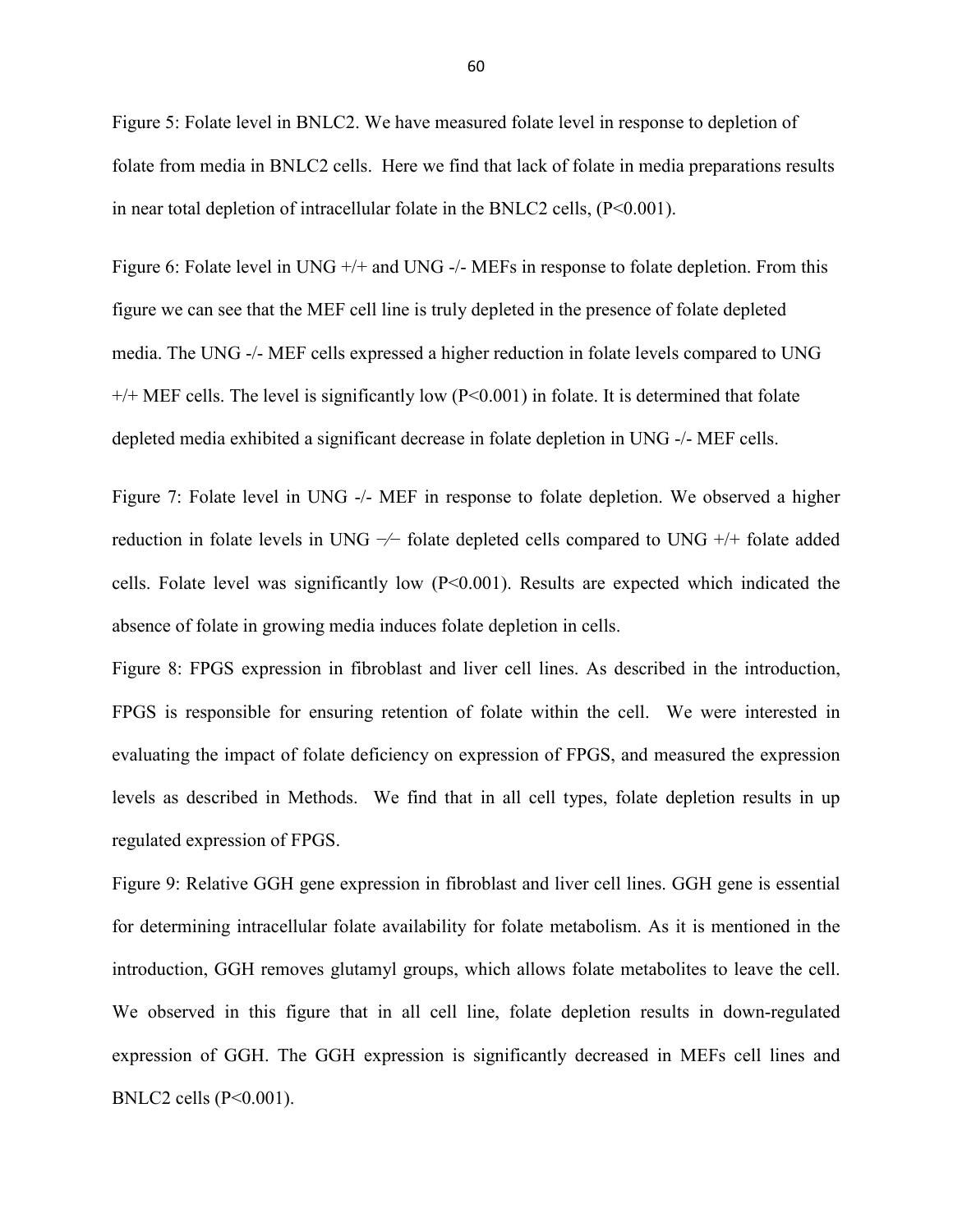Figure 10: Effect of antibiotics on serum folate level. This figure shows the effect of antibiotics on serum folate level between two groups of mice. No significant difference in serum folate level was seen between folate added without ABX and folate added with ABX groups.

Figure 11: The effect of folate deficiency without antibiotics on serum folate level. This figure shows the effect of folate deficiency without antibiotics on serum folate level in control group. A significant decrease in folate depletion was observed in the folate deficient diet without antibiotics mice group when compared to folate added without antibiotics group  $(P<0.005)$ 

Figure 12: The impact of folate deficiency with antibiotics on serum folate level. This figure shows that a folate deficient diet containing no folic acid, along with 1% Succinyl Sulfathiazole, which prevents intestinal production of folate, results in a decrease in serum folate levels. As is shown in this figure, serum folate level decreased significantly  $(P<0.001)$  in the folate deficient mice compared to folate adequate mice group.

Figure 13: The effect of DMH on serum folate levels in FA W/0 ABX and FA W/ABX. This figure shows the impact of DMH induction on serum folate level based on the known impact of DMH treatment in the incidence of tumor formation in these animals. Data shows no significant difference between FA (DMH) – ABX mice and FA (DMH) + ABX mice group.

Figure 14: The effect of folate depletion on serum folate levels in mice treated with DMH without antibiotics use. Figure 41 shows that mice fed the folate added diet showed significantly higher (P<0.001) folate levels than mice given folate depleted diet, even when both groups received DMH and no ABX.

Figure 15: The effect of folate depletion on serum folate levels in mice treated with DMH and with antibiotic use. This figure shows that folate added diet with antibiotics results in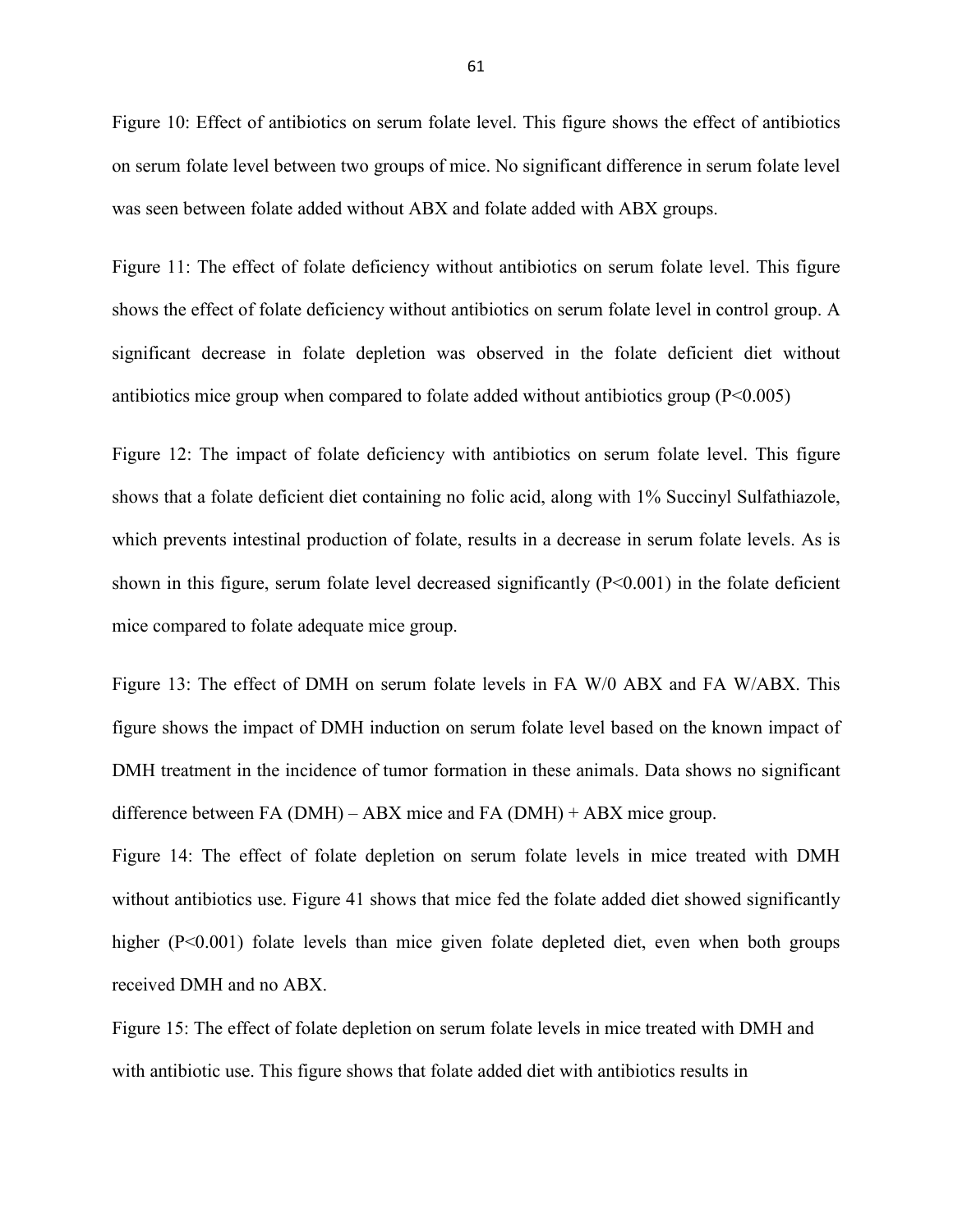significantly higher (P<0.001) serum folate level than folate deficient diet with antibiotics. The folate levels of the deficient animals approached zero.

Figure 16: The effect of DMH on folate serum level without antibiotics. As it is seen from the figure 16, DMH treatment did affect the folate added W/o ABX mice group. Data shows no significant difference between the control group (FA W/o ABX) and DMH treatment group (FA W/o ABX).

Figure 17: The effect of DMH on folate serum level with antibiotics. Figure 4.13 shows that there is no significant difference on serum folate level between control (folate added with antibiotics) and DMH treatment (folate added with antibiotics) mice groups.

Figure 18: Effect of DMH on folate serum level without antibiotics. This figure shows that no significant difference was observed in the control group (FD W/o ABX) as compared to DMH treatment group (FD W/o ABX) on folate serum level.

Figure 19: The effect of folate-depleted diet in DMH treated mice compared to non-DMH treated control group, both groups treated with antibiotics. As is shown in figure 19, serum folate level decreased significantly (P<0.001) in the DMH treatment folate deficient mice as compared to control folate deficient mice. The DMH W/ABX group had serum folate levels lower than the control group. The addition of 1% succinyl sulfathiazole helped in increasing the severity of folate deficiency.

Figure 20: Impact of antibiotics on folate status liver tissue. As it is shown in this figure, we observed the effect of antibiotics on folate status in liver tissue. The mice fed folate added diet with antibiotics show no difference compared to mice fed folate added diet without antibiotics. This result suggests that the addition of antibiotics shows no effect.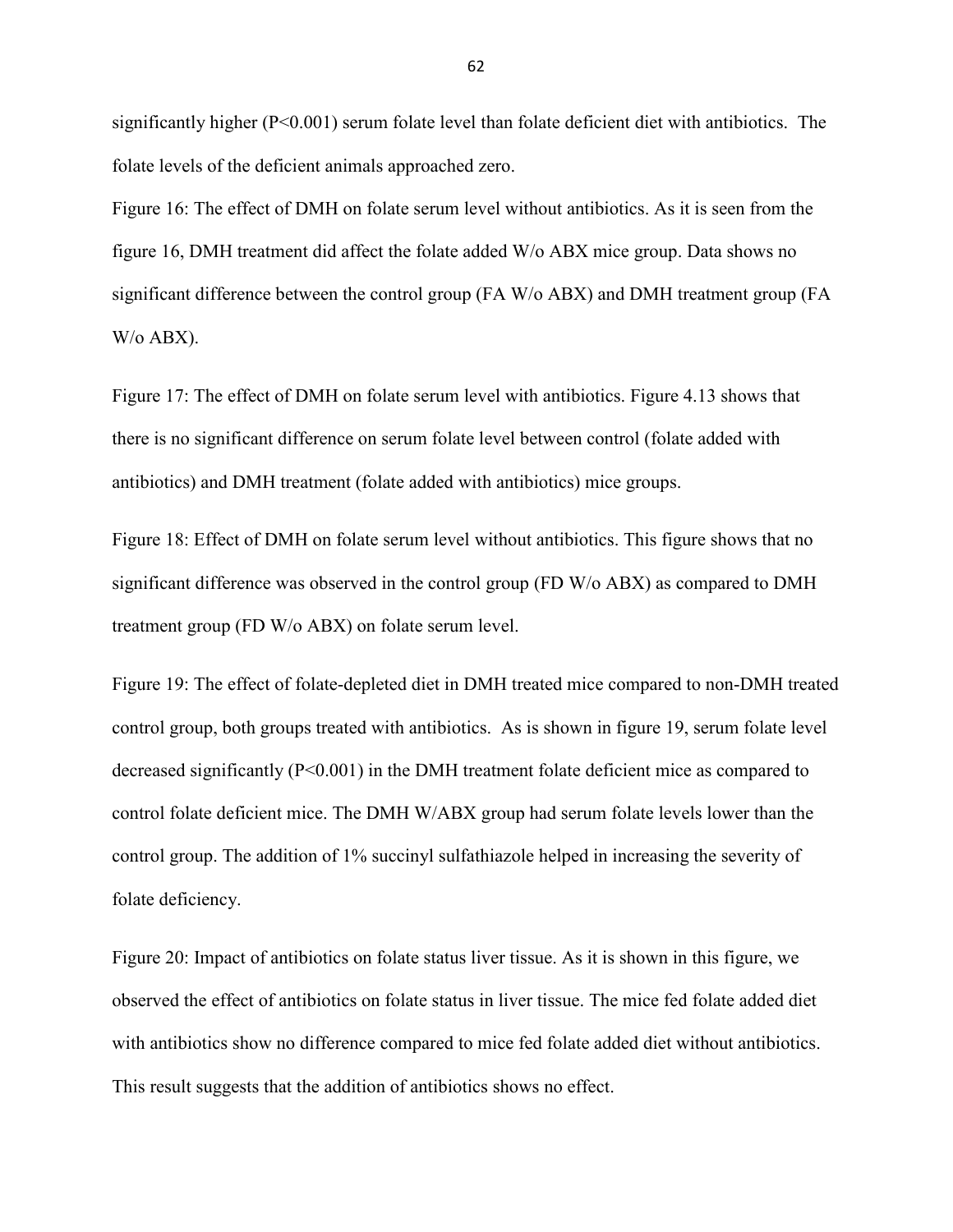Figure 21: The effect of folate depletion without antibiotics on liver tissue folate status. We observed a significant reduction in liver folate concentration in mice fed folate- depleted without antibiotics when compared to mice fed folate-added diet without antibiotics  $(P<0.005)$ . This shows the effect of folate deficiency and how increases the depletion level in FD (-ABX) group.

Figure 22: The effect of folate depletion with antibiotics on liver folate tissue sample. Results show the response of folate depletion and antibiotics to liver folate concentration. As shown in this figure, there is a significant decrease in folate depleted with antibiotics mice as compared to folate-added with antibiotics mice (P<0.05).

Figure 23: The effect of antibiotics on colon tissue level. As shown in this figure, we determined the impact of antibiotics on colon folate level between FA (-ABX) and FA (+ABX) animal model. We observed no significant difference in the level of folate in the control group of colon folate level. Data indicate that there is no decrease in the folate level after eight weeks of antibiotics treatment in FA (+ABX) group as compared to FA (-ABX) group.

Figure 24: The effect of folate depletion without antibiotics on colon tissue level. We observed a significant decrease in the level of folate in FD (-ABX) mice as compared to FA (-ABX) mice. This represents the effect of folate deficiency on colon tissue status. Fig. 24,  $(P<0.05)$ .

Figure 25: The effect of folate depletion with antibiotics on colon tissue status. We observed a significant decrease  $(P<0.05)$  in colon tissue folate status in the folate FD  $(+ABX)$  mice compared to FA (+ABX) mice, as shown in Fig. 25.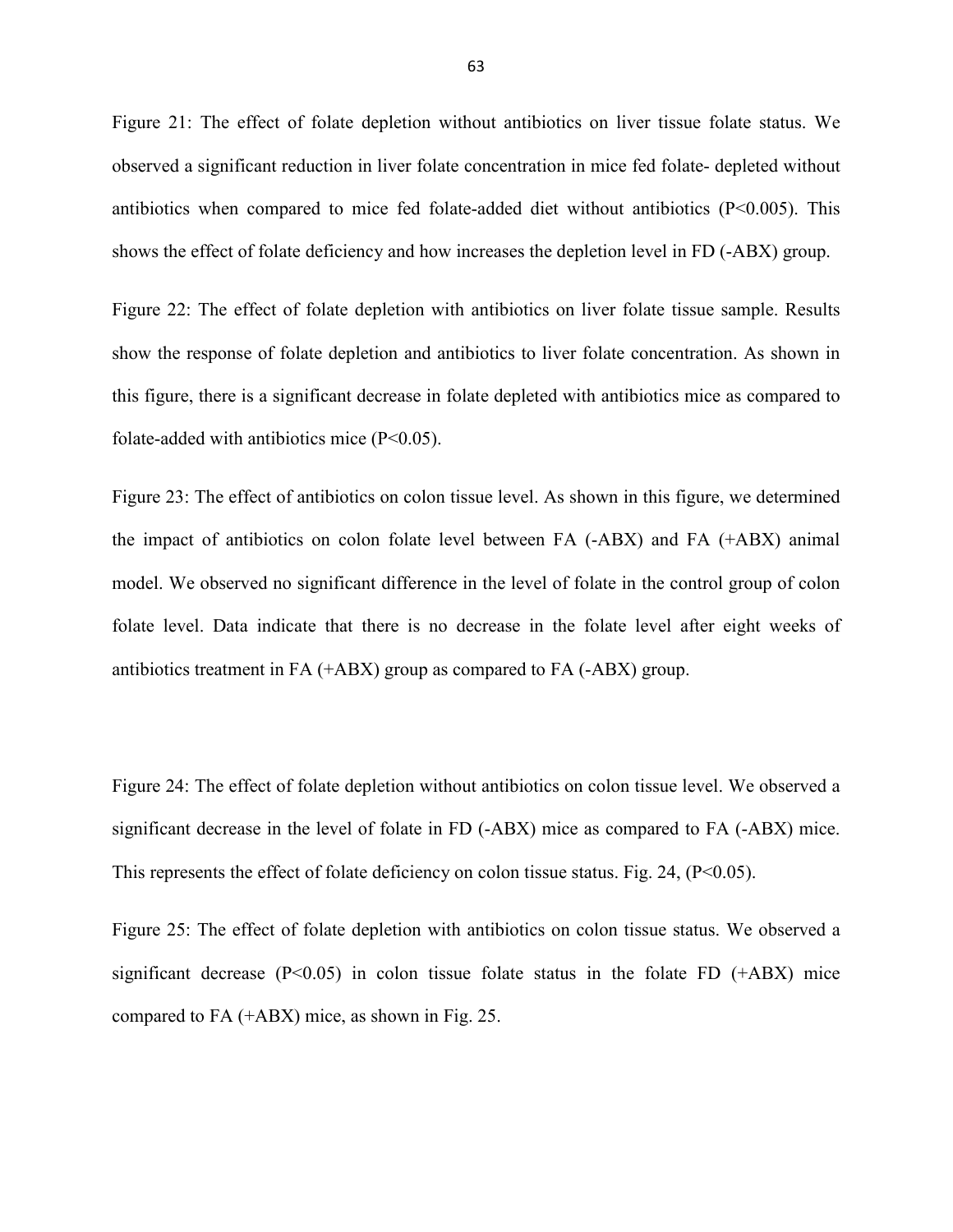Figure 26: The effect of antibiotics on kidney folate level. We determined the kidney folate level using the microbiological assay as described in methods. We observed no significant difference in DMH mice fed folate added diet (+ABX) as compared with folate-added diet (-ABX).

Figure 27: The effect of folate depletion without antibiotics on kidney folate level. It is essential to demonstrate that the experimental diet (0 mg/kg folic acid) resulted in decreased kidney folate levels. As it is shown in this figure, a significant decrease in the level of kidney folate level in the folate-deficient W/o ABX mice was observed. In response of folate deficiency in kidney tissue, we observe a significant difference between FA W/o ABX and FD W/o ABX,  $(P \le 0.05)$ .

Figure 28: Effect of folate depletion with antibiotics on kidney folate level. As it is shown in this figure, we determined the impact of folate deficiency on kidney tissue sample. We have observed that folate depletion as well as the addition of antibiotics has an impact on kidney tissues. Data shows a significant difference in folate level between folate deficient diet with antibiotics animals and folate added diet with antibiotics animals; P<0.001.

Figure 29: Effect of antibiotics on small intestine folate level. We observed no significant differences between folate added diet with the addition of 1 % succinyl sulfathiazole and DMH treatment as compared to folate added without antibiotics and DMH treatment mice groups. Throughout the eight –week feeding study and treatment, no significant difference were observed.

Figure 30: The effect of folate depletion on small intestine folate level. In figure 30, we observed a significant decrease (P<0.05) in small intestine folate level in mice fed folate-depleted diet (- ABX) as to mice fed folate-added diet (W/o ABX).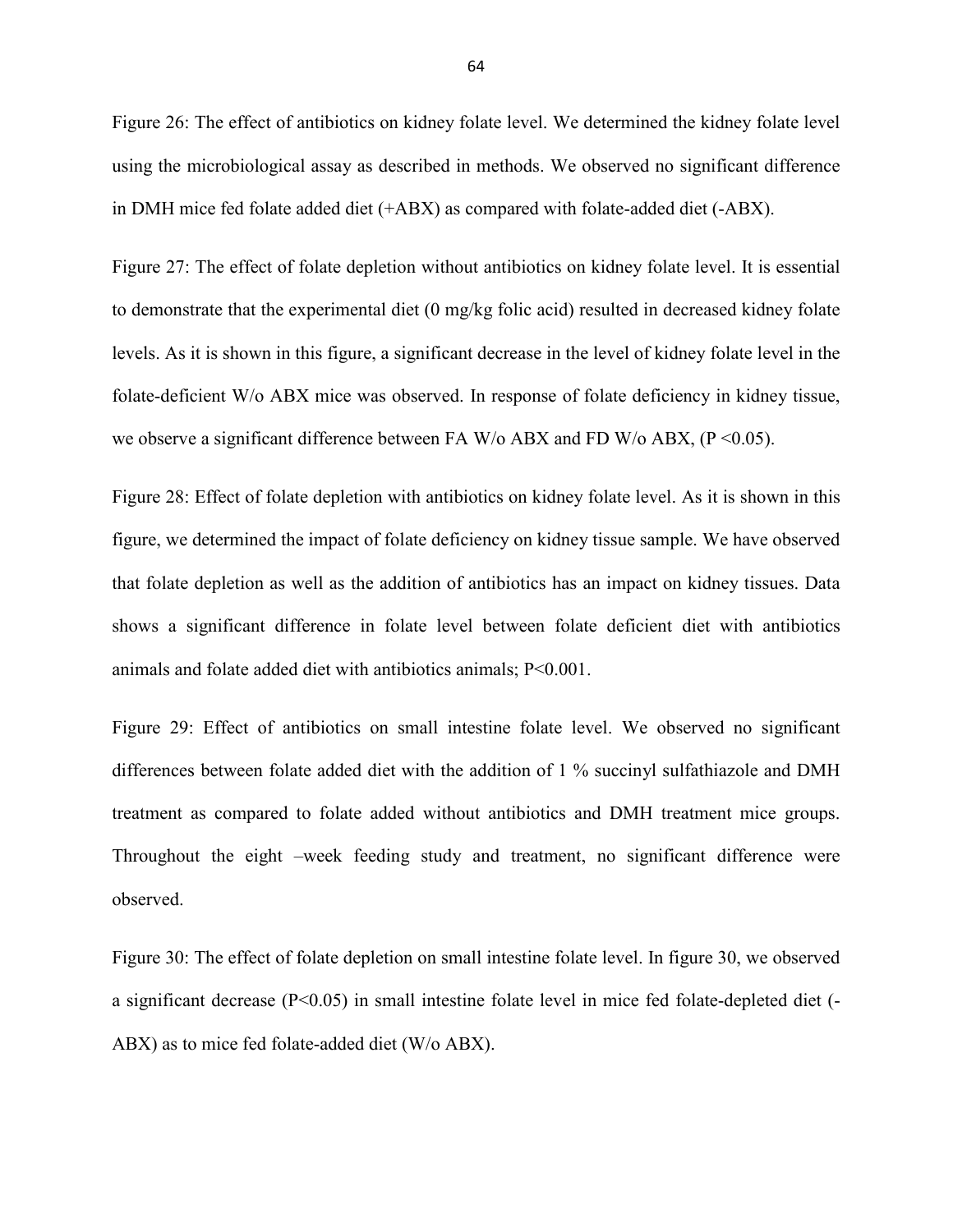Figure 31: The effect of folate depletion with antibiotics on small intestine folate status. We have characterized the effect of folate deficiency on small intestine folate level in folate depleted W/ABX mice. The 0 mg/kg folic acid group had folate levels lower than the folate added W/ABX, ( $P \le 0.05$ ).

Figure 32: The effect of DMH on liver folate levels in folate adequate experimental group (control and DMH). As it is shown in this figure, data exhibits no significant difference between control and DMH groups of FA (-ABX) and FA (+ABX). Therefore, we conclude that the use of DMH alone does not impact tissue folate status.

Figure 33: The effect of DMH on liver folate levels in folate depleted experimental animal groups. As shown in this figure, we observed no significant difference in the folate deficient mice treated with DMH compared to folate deficient no treatment group (control). Data shows that DMH did not affect the folate level. Since no change observed in the folate level in mice fed folate deficient diet in the addition of 1 % succinyl sulfathiazole as compared to mice fed folate deficient without antibiotics in both control and DMH groups.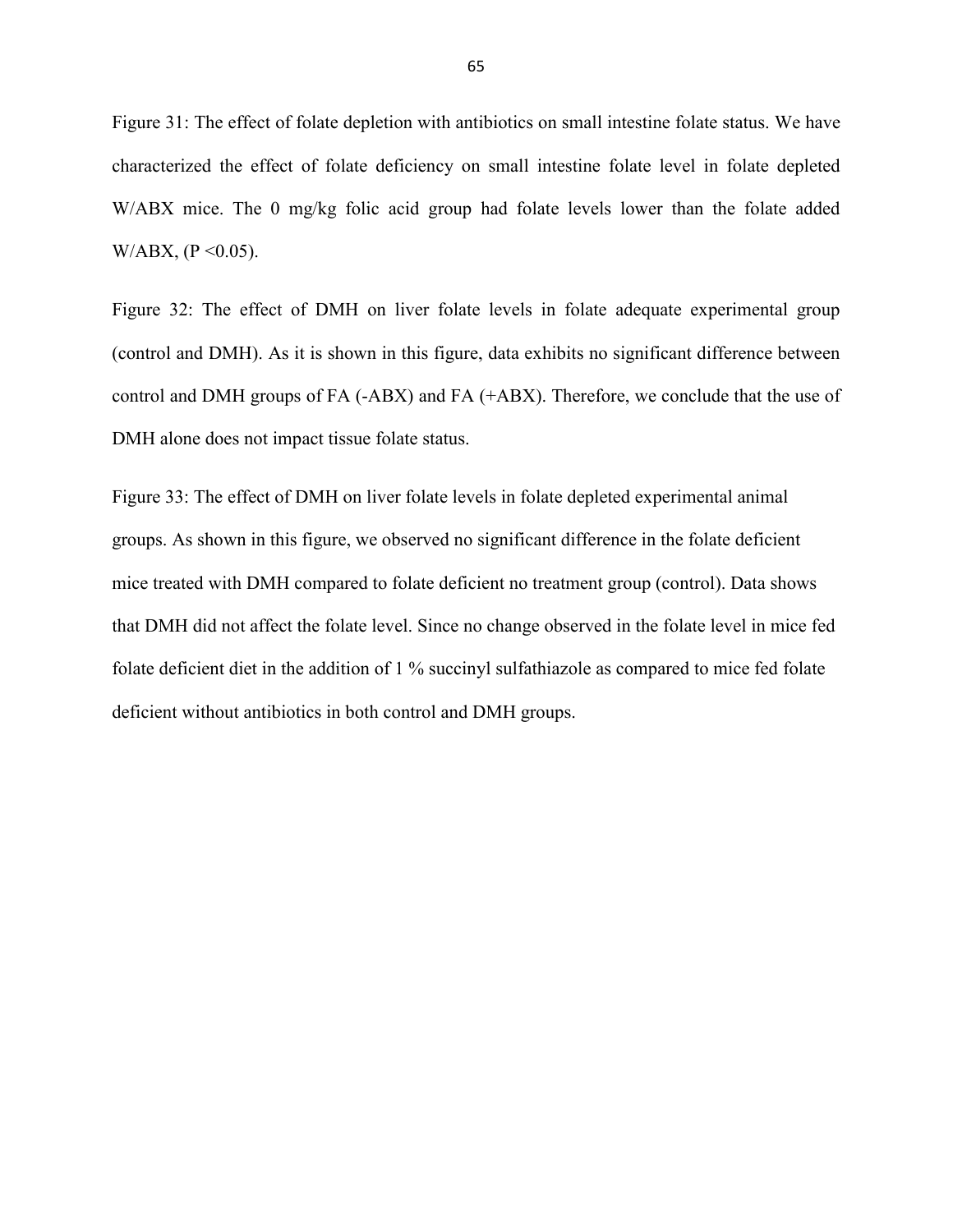#### **CHAPTER 5**

# **Discussion and Conclusion**

 Folate deficiency has been studied mainly due to its association with chronic diseases, such as neural tube defects, megaloblastic anemia, and cancer. Epidemiologic studies suggest that folate status modulates the risk of developing cancers in selected tissues (7). The mechanism of tissue folate status under folate deficiency is shown in this study by observations made in a number of tissues. This study shows the effect of dietary folate on serum and tissue folate status. Folate deficiency will result as a consequence of inadequate folate intake and increased tissue demand. Increased need for folate can happen in various conditions such as pregnancy, anemia, malabsorption, and certain diseases (32).

 In the present study we examined the effect of folate deficiency on folate level status in MEFs cell lines and serum, as well as in tissues including liver, kidney, colon and small intestine. For the purpose of this study, four-month old mice were used as the test subject. The mice were given either a folate added or folate deficient diet, which in both cases contained 1% succinylsulfathiazole. This compound is used to inhibit intestinal microflora production of folate, and causes severe folate deficiency. The results from this study demonstrate the up-regulation of mFPGS gene expression and down regulation of GGH gene expression in response to folate depletion. This allows us to connect the gene expression results to folate status. Importantly, in the present study, folate concentrations in serum and tissues were not affected in mice fed folate added diet; however, we observed a severe depletion in mice that were fed a folate-depleted diet. This shows that the combination of folate deficient diet and 1% succinylsulfathiazole leads to increased depletion of folate.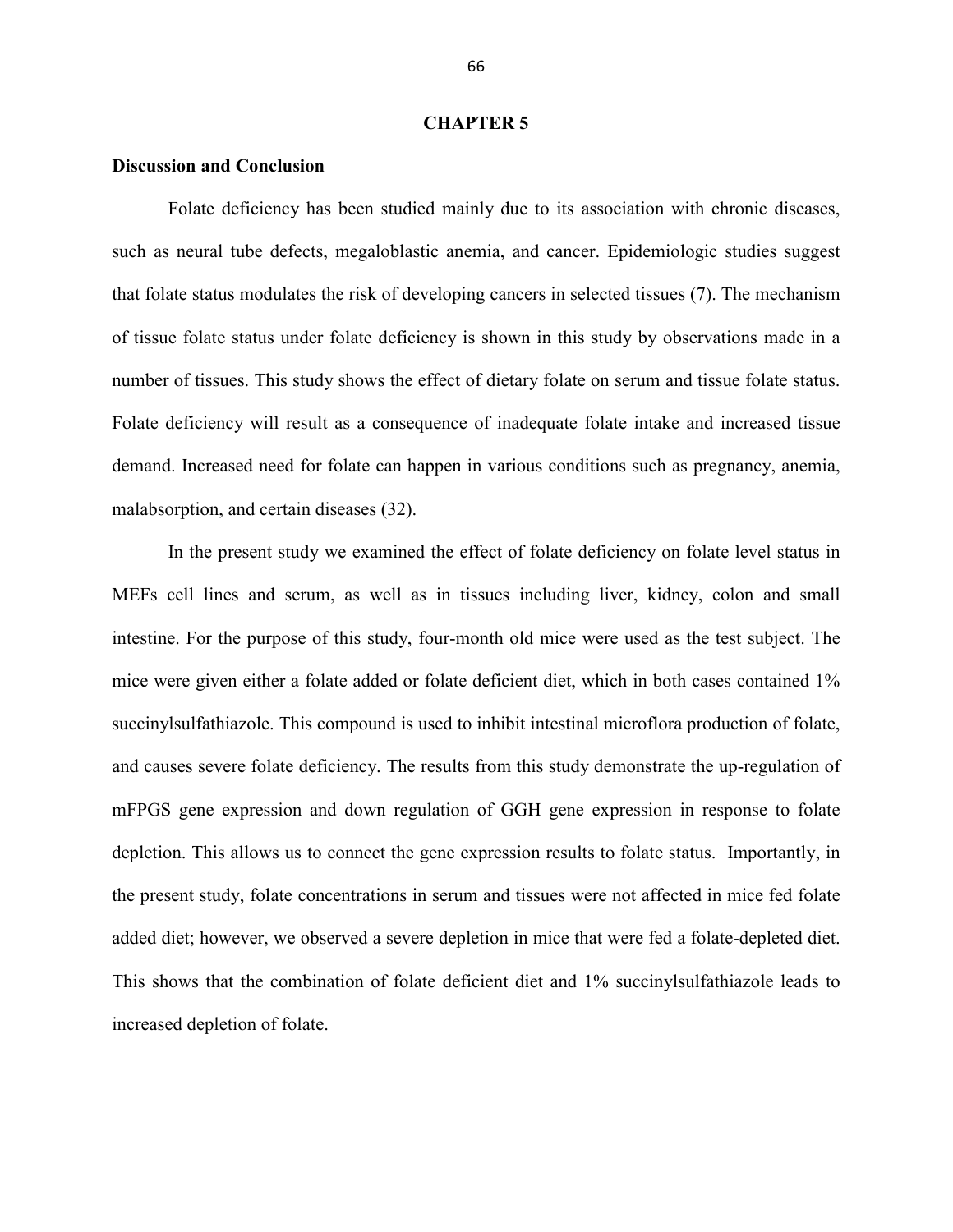In this study, animals were also injected with dimethylhydrazine (DMH), which is a wellestablished tissue carcinogen. Our data shows that DMH has no impact on tissue folate level status. Data from previous studies indicated the increased incidence of tumor formation upon DMH treatment when folate is deficient. Based on these findings, in future studies we should pay attention to the impact of DMH on tissues, and test the damage that may be caused by this carcinogen.

As expected in our study, the folate level status changed in the animal model in response to folate deficiency. The folate transporter FPG's gene expression was up-regulated, and the enzyme GGH, which helps to export folate from cells, was down regulated. Finally, we observed that the folate level status shows no significant change when we used the folate-added diet and antibiotics in a young animal model versus an older animal model. This raises a question for further investigation of whether age affects the availability of folate on tissue folate status.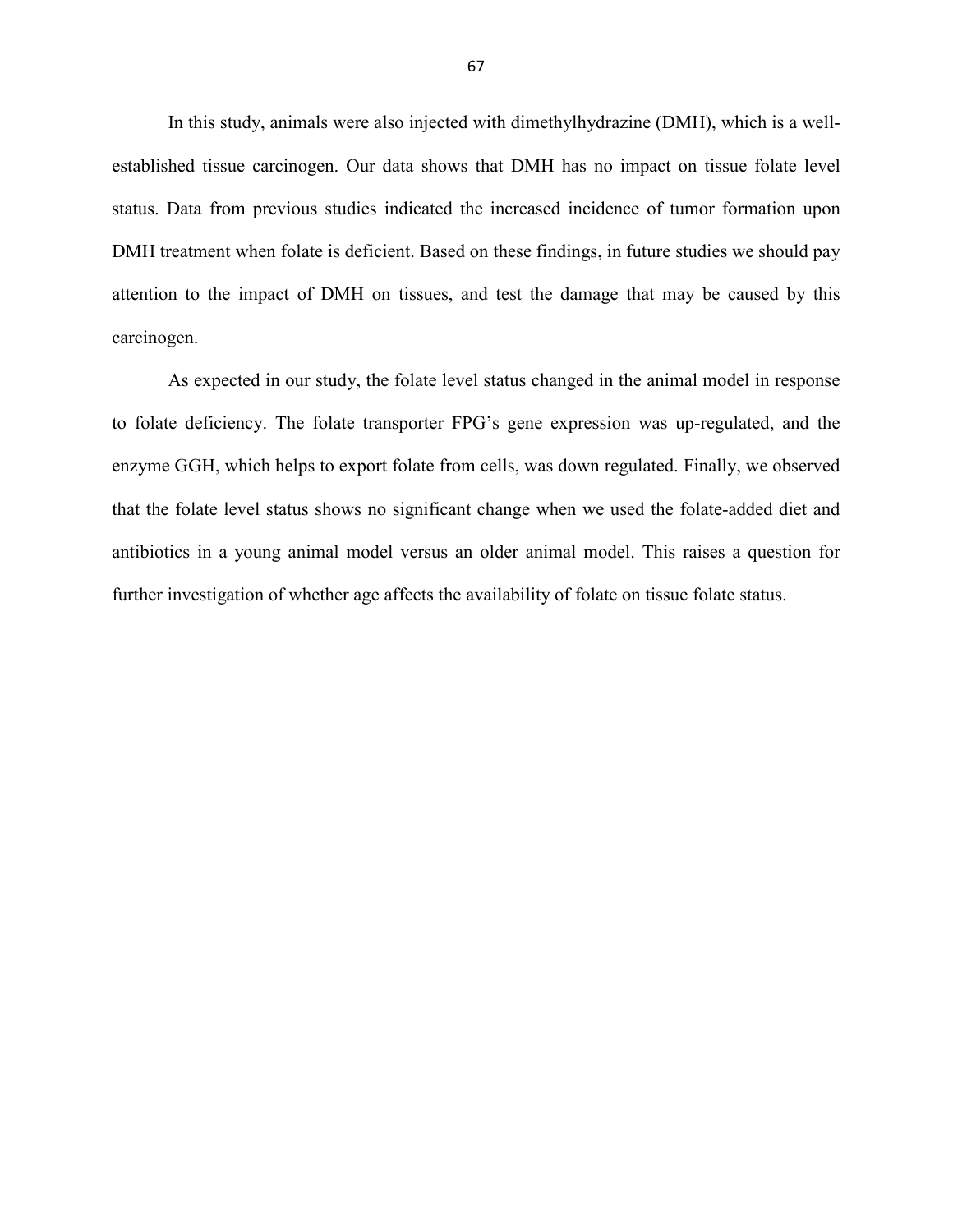# **REFERENCES**

- 1. Roberts, MA. Mutch, D. German, B. (2001). "Genomics: food and nutrition." CurrOpin Biotechnol. 12(5): 516-22.
- 2. Gropper, S. A. Smith, L. J. Groff, L. J. (2009). Advanced Nutrition and Human Metabolism. Australia: Wadsworth/Cengage Learning.
- 3. Baily, B. L. Gregory 111, F. J. (1999). " Folate Metabolism and Requirements." J.Nut **129**(4): 779-782.
- 4. . Lawrance, P. (2011). An Evaluation of Procedures for the Determination of Folic Acid in Food By HPLC, A Government Chemist Programme Report. LGC **180**.
- 5. Caudill, M. (2010)." Folate Bioavailability: implications for establishing dietary recommendations and optimizing status. "Am J Clin Nutr. **91**(5): 1455-1460.
- 6. Wills, L. (1931)."Treatment of "pernicious anaemia of pregnancy" and tropical anaemia." Br Med J **1**(3676)**:** 1059-1064.
- 7. Choi, SW. Mason, B. (2002)." Folate status: Effects on pathways Colorectal Carcinogenesis." J Nutr. **132** (8): 2413-2418.
- 8. Tam, C. O'Connor, D. Koren, G. (2012)."Circulating Unmetabolized Folic Acid: Relationship to Folate Status and Effect of Supplementation." Obstet Gynecol Int **10**(1): 485179.
- 9. Gregory, 3rd. JF. (2001)" Case study: Folate Bioavailability." J Nutr 131 (4): 1376-1382.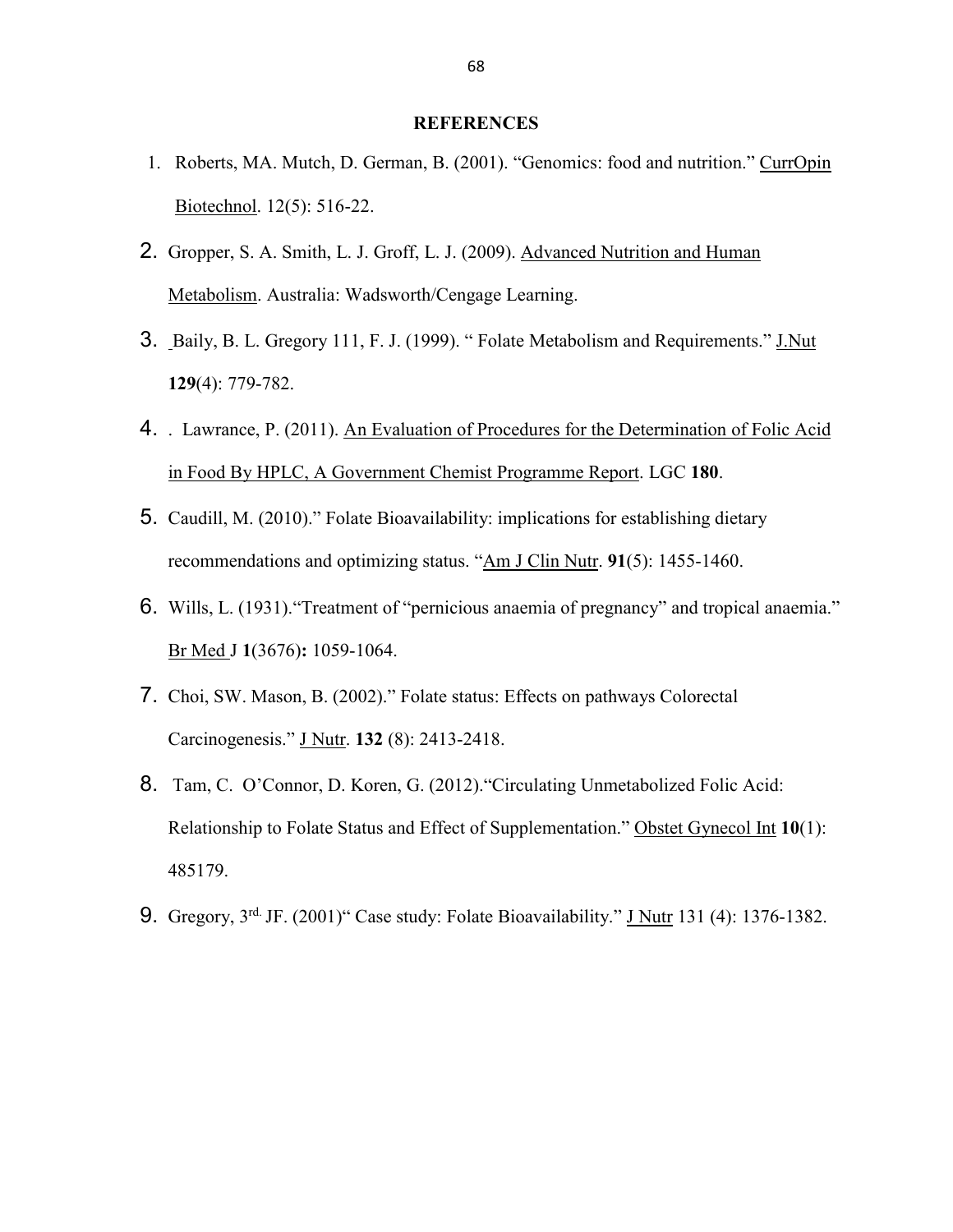- 10. U.S. Department of Agriculture, Agriculture Research Service. 2003. USDA National Database for Standard Reference, Release 16. Nutrition Data Laboratory Home Page, http://www.nal.usda.gov/fnic/cig-bin/nut search.pl
- 11. Centers for Disease Control and Prevention. (2010). Nutrition. Retrieved from http://www.cdc.gov/nutrition/
- 12. Milman, N. (2012)." Intestinal absorption of folic acid-new physiologic and molecular aspects." Indian J Med Res. **136**(5): 725-728.
- 13. Lucock M. (2000). "Folic acid: nutritional biochemistry, molecular biology and role in disease processes." Mol Genet Met **71(1-2)**: 121-138.
- 14. Milman, Nils, Intestinal absorption of folic acid-new physiologic and molecular aspects. Indian J Med Res.2012 Nov; 136(5):725-728.
- 15. Wagner, C. (2001)." Biochemical role of folate in cellular metabolism." Clin Res **18**(3): 161-180.
- 16. Ulrich CM. (2005)."Nutrigenetics in cancer research- folate metabolism and colorectal cancer." J Nutr **135**(11): 2698-2702.
- 17. Fekete, K. Berti, C. Hermoso, M. Keletzko V. B. Decsi, T. "(2010). Perinatal folate supply: relevance in health outcome parameters." Meternal and child nutrition **6** (2) 23-38.
- 18. Stover, P.J. (2009)." One-Carbon Metabolism-Genome Interactions in Folate-Associated Pathologies." J Nutr **139**(12): 2402-2405.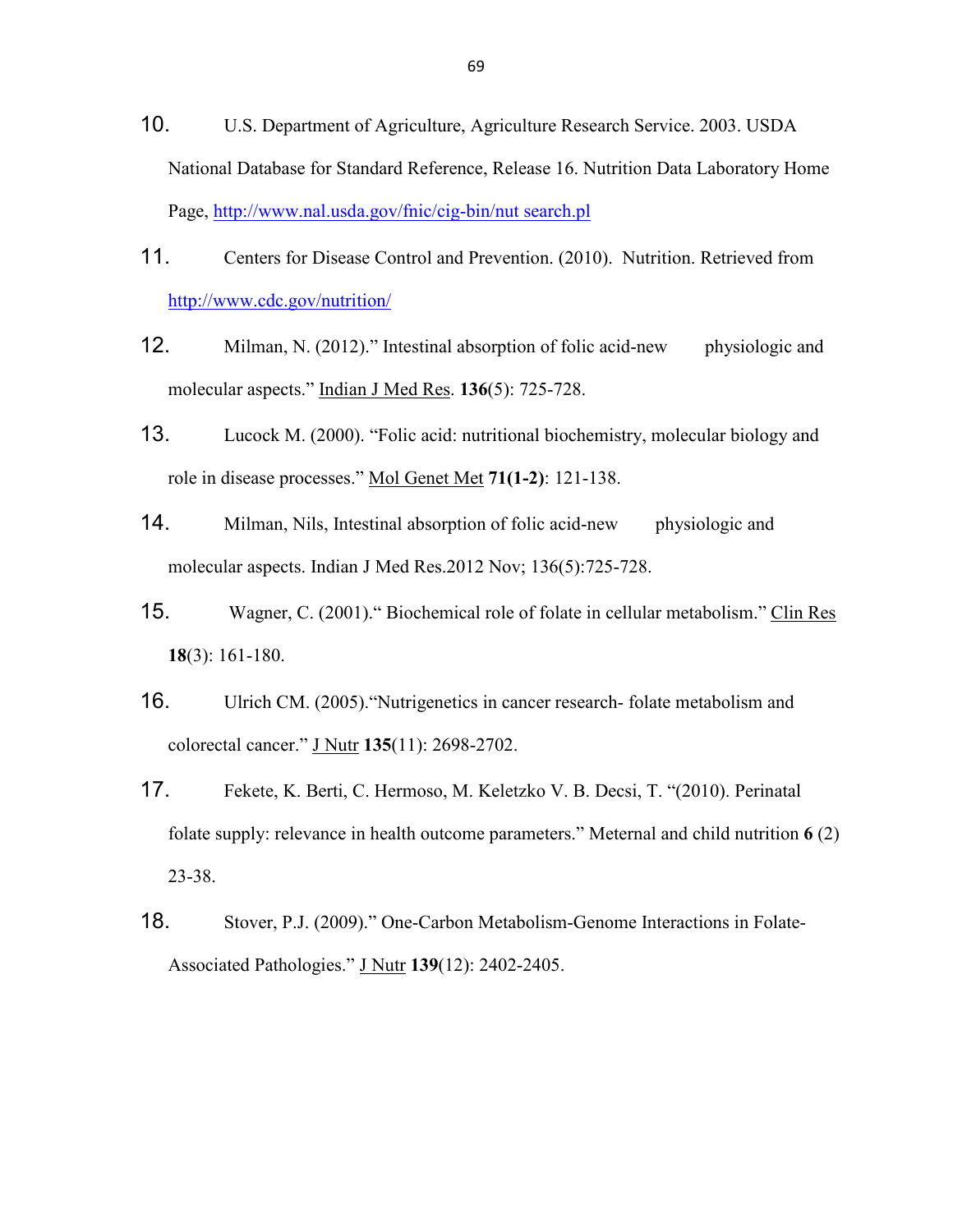- 19. Van Allen, M. Fraser, C. Dallaire, L. Allanson, J. Mcleod, D. R. Friedman, M. (1993)." Recommendations on the use of folic acid supplementation to prevent the recurrence of neural tube defects." CMAJ 149(9): 1239-1243.
- 20. Krista, S., C. Bailey, B., L. and Berry, J., R. (2011). "Folic Acid fortification-Its history, effect, concerns, and future directions. " Nutrients **3**(3): 370-384.
- 21. Pitkin, M., R. (2007)." Folate and neural tube defects 1'2'3'." Am J Clin Nutr 85**(1):** 285-288.
- 22. Centers for Disease Control and Prevention, authors (1992). "Recommendations for the use of folic acid to reduce the number of cases of spina bifida and other neural tube defects. " MMWR Recomm Rep **41**(14): 1-7.
- 23. Aslinia, F. Mazza, J. Yale, H., S. (2006). " Megaloblastic anemia and other causes of Macrocytosis." Clin Med Res **4**(3): 236-241.
- 24. Crider, S., K. Yang, P., T. Berry, J., R. Bailey, B., L. (2012). "Folate and DNA Methylation: A review of molecular mechanisms and the evidence for folate's role." Adv Nutr **3**(1): 21-38.
- 25. Bailey, B., L. Rampersaud, C., G. Kauwell, P., G. (2003). "Folic acid supplements and fortification affect the risk for neural tube defects, vascular disease and cancer: evolving science. J Nutr **133** (6): 1961-1968.
- 26. Lamprecht, S., A. Lipkin, M. (2003). " Chemoprevention of colon cancer by calcium, vitamin D and folate: molecular mechanism." Nat Rev Cancer **3**(8): 601-6114.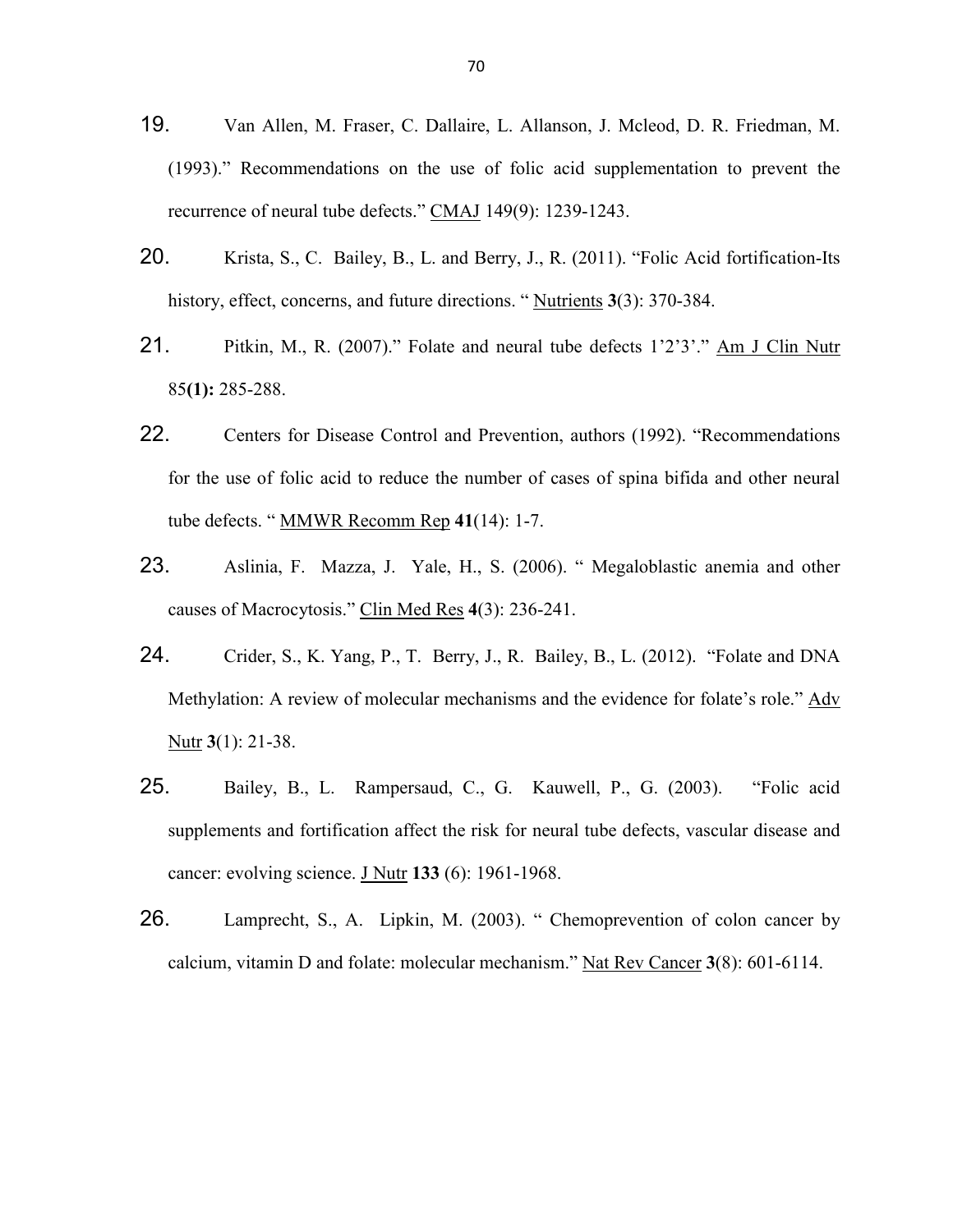- 27. Lucock, M. (2000). " Folic acid: nutritional biochemistry, molecular biology and role in disease processes." Mol Genet Meta **71**(1-2): 121-38.
- 28. Schneider, E. Ryan, J., T. (2006). "Gamma-glutamyl hydrolase and drug resistance." Clinical chimica acta **374**(1): 25-32.
- 29. Oppeneer, J., S. (2010). "Impact of FPGS and GGH SNPs on Plasma folate and Homocysteine levels in the Singapore Chinese health study." University of Minnesota Digital Conservancy, http://purl.umn.edu/132410
- 30. Rosati, R. Ma, H. Cabelof, C., D. (2012). " Folate and Colorectal Cancer in Rodents: A Model of DNA Repair Deficiency." J Oncol. **105949** (1): 1-17.
- 31. Duthie, S. J., Grant, G., Pirie, L. P., Watson, A. J., and Margison, G.P. (2010). Folate Deficiency Alters Hepatic and Colon MGMT and OGG-1 DNA Repair Protein Expression in Rats But Has no Impact on Genome-Wide DNA Methylation. Cancer Prevention Research (Philadelphia, Pa.), 3(1), 92-100.
- 32. Hazra, A. Tripathi, K., S. (2001). "Folic Acid Revisited." Indian Journal of Pharmacology **33**: 322-342.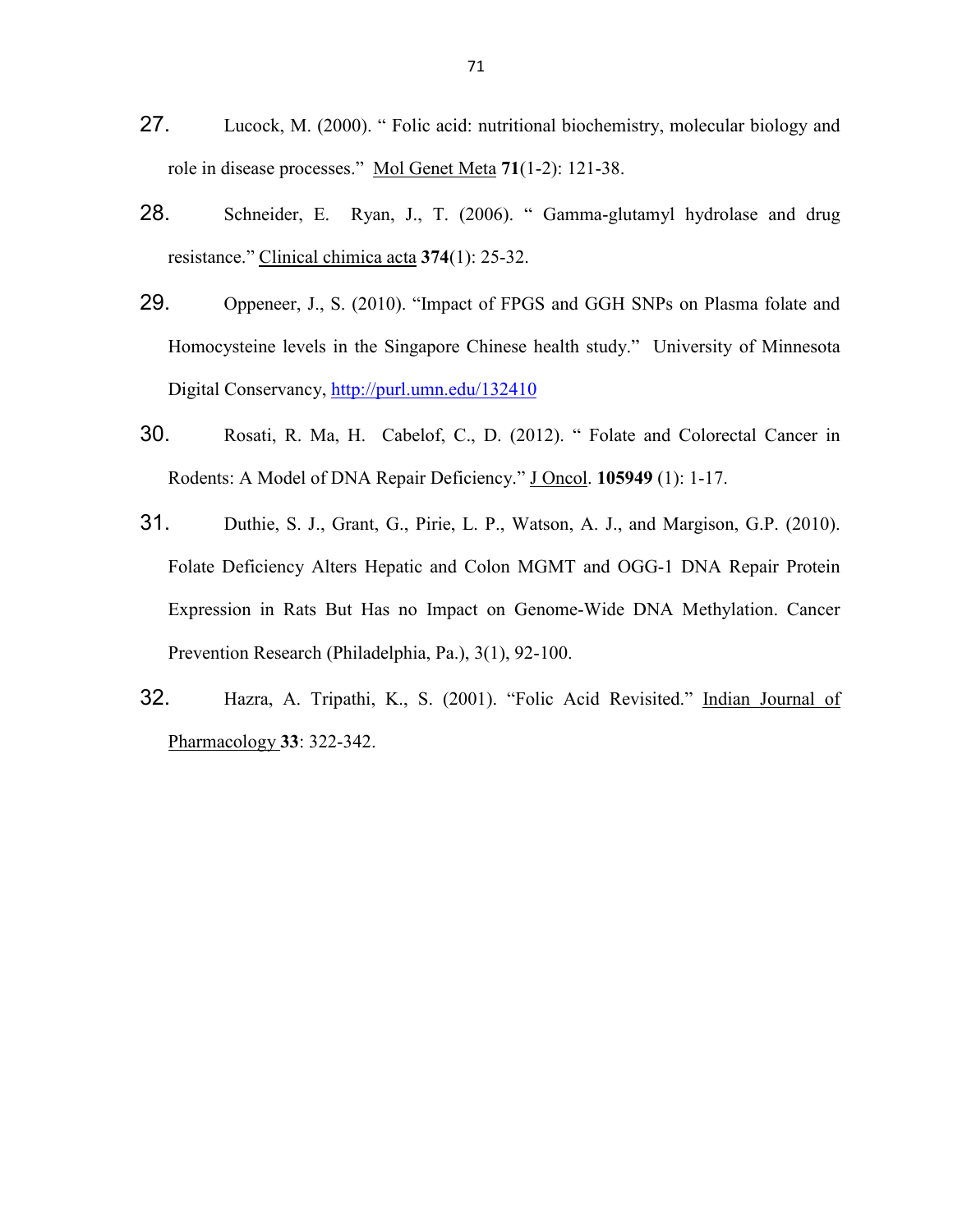#### **ABSTRACT**

# **THE EFFECT OF DIETARY FOLATE ON TISSUE FOLATE STATUS.**

by

# **GHADA AOUN**

### **December 2015**

**Advisor:** Dr. Diane Cabelof

**Major:** Nutrition & Food Science

### **Degree:** Master of Science

 The folates are a family of structurally similar, water soluble, B vitamins that play a crucial role in human health and disease. Folate has an important role in the synthesis of DNA, DNA methylation, and cellular growth. Folate coenzymes function in accepting and donating one-carbon units in the folate metabolic pathway. Folate deficiency impairs DNA synthesis, induces cancer, and causes abnormalities such as neural tube defects and megaloblastic anemia. While scientific research has established the effects of folate deficiency on serum folate, a comprehensive evaluation of the effects of folate deficiency in tissues and cells has yet to be conducted. Using molecular techniques to determine gene expression and a microbiological assay to determine the folate level, we elucidated the mechanism of folate tissue status in response to folate depletion. Our study showed that dietary folate deficiency had an impact on serum folate as well as tissue folate status. This demonstrates the differential effect of folate deficiency on individual health and gene expression.